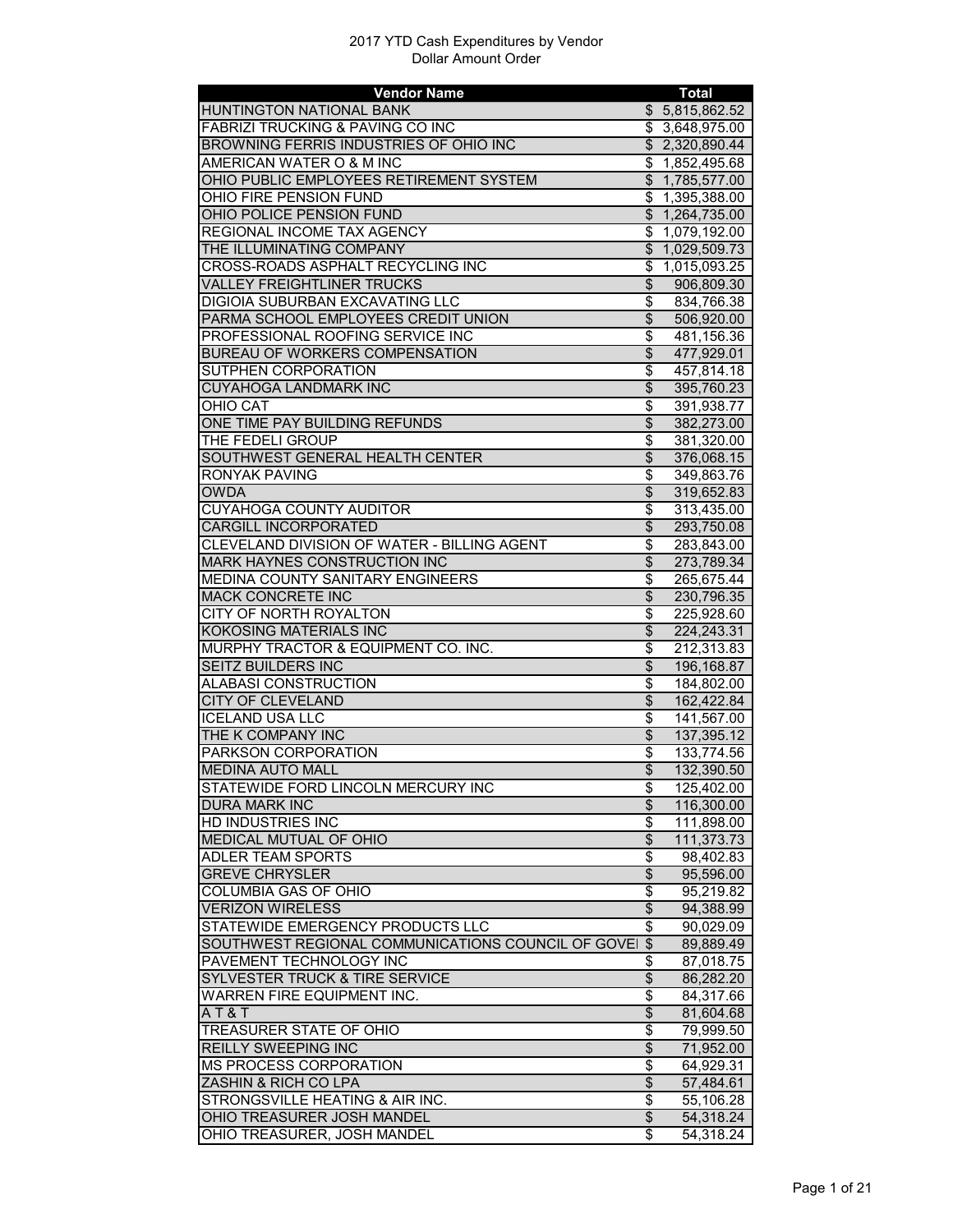| RUSH TRUCK CENTERS OF OHIO, INC            | \$                       | 49,932.55              |
|--------------------------------------------|--------------------------|------------------------|
| RON'S QUALITY CONSTRUCTION LLC             | \$                       | 49,700.00              |
| <b>REO SALES</b>                           | \$                       | 49,597.20              |
| STREAM & WETLANDS FOUNDATION               | \$                       | 49,500.00              |
| SCHILL LANDSCAPING & LAWN CARE INC         | $\overline{\mathcal{S}}$ | 49,413.50              |
| <b>GIBSON MACHINERY LLC</b>                | \$                       | 48,708.36              |
| <b>MEDINA SUPPLY COMPANY</b>               | $\overline{\$}$          | 48,160.38              |
| RS JENNY CONSTRUCTION                      | \$                       | 48,000.00              |
| SPOONER CONSTRUCTION LLC                   | $\overline{\mathcal{S}}$ | 47,215.00              |
| TAC COMPUTER INC.                          | \$                       | 47,182.65              |
| <b>NAPA AUTO PARTS</b>                     | \$                       | 46,417.59              |
| <b>GORDON FOOD SERVICE INC</b>             | \$                       | 45,800.30              |
| <b>LAMPION COMPANIES LLC</b>               | $\overline{\$}$          |                        |
|                                            |                          | 44,928.87              |
| <b>TRUCK SERVICE INCORPORATED</b>          | \$                       | 44,425.10              |
| HOWELL RESCUE SYSTEMS INC                  | $\overline{\$}$          | 44,359.10              |
| <b>CHARTER ONE BANK</b>                    | \$                       | 43,895.87              |
| RE WARNER & ASSOC.                         | \$                       | 42,750.00              |
| EVOQUA WATER TECHNOLOGIES LLC              | \$                       | 42,580.00              |
| <b>AMERICAN FIREWORKS</b>                  | $\overline{\mathcal{S}}$ | 42,500.00              |
| <b>TACTICAL PLANNING LLC</b>               | \$                       | 42,000.00              |
| SCHEMRICH BROS BUILDING SUPPLIES LLC       | $\overline{\mathcal{S}}$ | 41,734.65              |
| ABEL TRUCK & AUTOMOTIVE SUPPLY INC         | \$                       | 41,489.38              |
| <b>TEAMSTERS UNION</b>                     | $\overline{\$}$          | 41,368.00              |
| <b>CINTAS CORPORATION #011</b>             | \$                       | 40,651.20              |
| LOWE'S                                     | \$                       | 40,429.62              |
| TASER INTERNATIONAL INC                    | \$                       | 40,000.00              |
| EMS MANAGEMENT & CONSULTANTS INC           | $\overline{\mathcal{S}}$ | 38,237.44              |
| ABC EQUIPMENT RENTAL & SALES               | $\overline{\$}$          | 36,794.21              |
| <b>KEK SUPPLY INC</b>                      | $\overline{\mathcal{S}}$ | 36,444.81              |
| <b>RESIDEX LLC</b>                         | \$                       | 36,065.00              |
| ONE TIME PAY MISC REFUNDS                  | $\overline{\mathcal{S}}$ | 35,604.56              |
| <b>BYERS CHEVROLET</b>                     | \$                       | 35,246.00              |
| THE POST                                   | \$                       | 35,017.99              |
| <b>FIRST CHOICE TREE WORK</b>              | \$                       | 34,845.00              |
| <b>SCHAEFER PLUMBING</b>                   | $\overline{\$}$          | 34,709.43              |
|                                            |                          |                        |
|                                            | \$                       | 33,494.42              |
| <b>INDY EQUIPMENT &amp; SUPPLY INC</b>     |                          |                        |
| EDWARDS LANDCLEARING INC                   | \$                       | 33,450.00              |
| <b>W B MASON CO INC</b>                    | \$                       | 33,407.52              |
| <b>STAPLES ADVANTAGE</b>                   | \$                       | 33,129.93              |
| KIMBALL - MIDWEST                          | \$                       | 33,010.90              |
| LAKE COUNTY SEWER CO INC                   | \$                       | 31,912.82              |
| DAVEY TREE EXPERT COMPANY                  | \$                       | 31,751.44              |
| AMERICAN FINANCIAL RESOURCES               | $\overline{\mathbf{e}}$  | 31,692.93              |
| <b>CDW GOVERNMENT</b>                      | \$                       | 31,554.75              |
| NATURES OWN SOURCE LLC                     | $\overline{\theta}$      | 31,530.00              |
| YORK ROAD AUTOMOTIVE SERVICE INC           | \$                       | 30,461.01              |
| <b>LEBANON FORD</b>                        | $\overline{\mathcal{L}}$ | 30,450.00              |
|                                            | \$                       | 29,988.00              |
| JAMES G. ZUPKA C P A INC                   |                          |                        |
| COLABIANCHI CONSTRUCTION CORP              | \$                       | 29,900.00              |
| CONSTELLATION NEW ENERGY GAS DIVISION LLC  | $\overline{\mathbf{S}}$  | 29,697.79              |
| <b>GEM INC</b>                             | $\overline{\$}$          | 29,471.60              |
| JANI - KING OF CLEVELAND                   | \$                       | 29,315.00              |
| GIANT MAINTENANCE & RESTORATION INC.       | $\overline{\mathcal{S}}$ | 28,819.00              |
| OR COLAN ASSOCIATES                        | \$                       | 28,654.00              |
| AMAZON.COM LLC                             | $\overline{\$}$          | 28,519.13              |
| TYLER TECHNOLOGIES INC                     | \$                       | 28,158.00              |
| H & H LANDCLEARING                         | $\overline{\$}$          | 28,070.00              |
| A&A HYDRAULIC REPAIR CO                    | \$                       | 28,010.44              |
| STRONGSVILLE EXCAVATING CO INC             | $\overline{\mathbf{e}}$  | 28,000.00              |
| <b>EMSCO</b><br><b>MEEDER PUBLIC FUNDS</b> | \$<br>\$                 | 27,900.52<br>27,858.70 |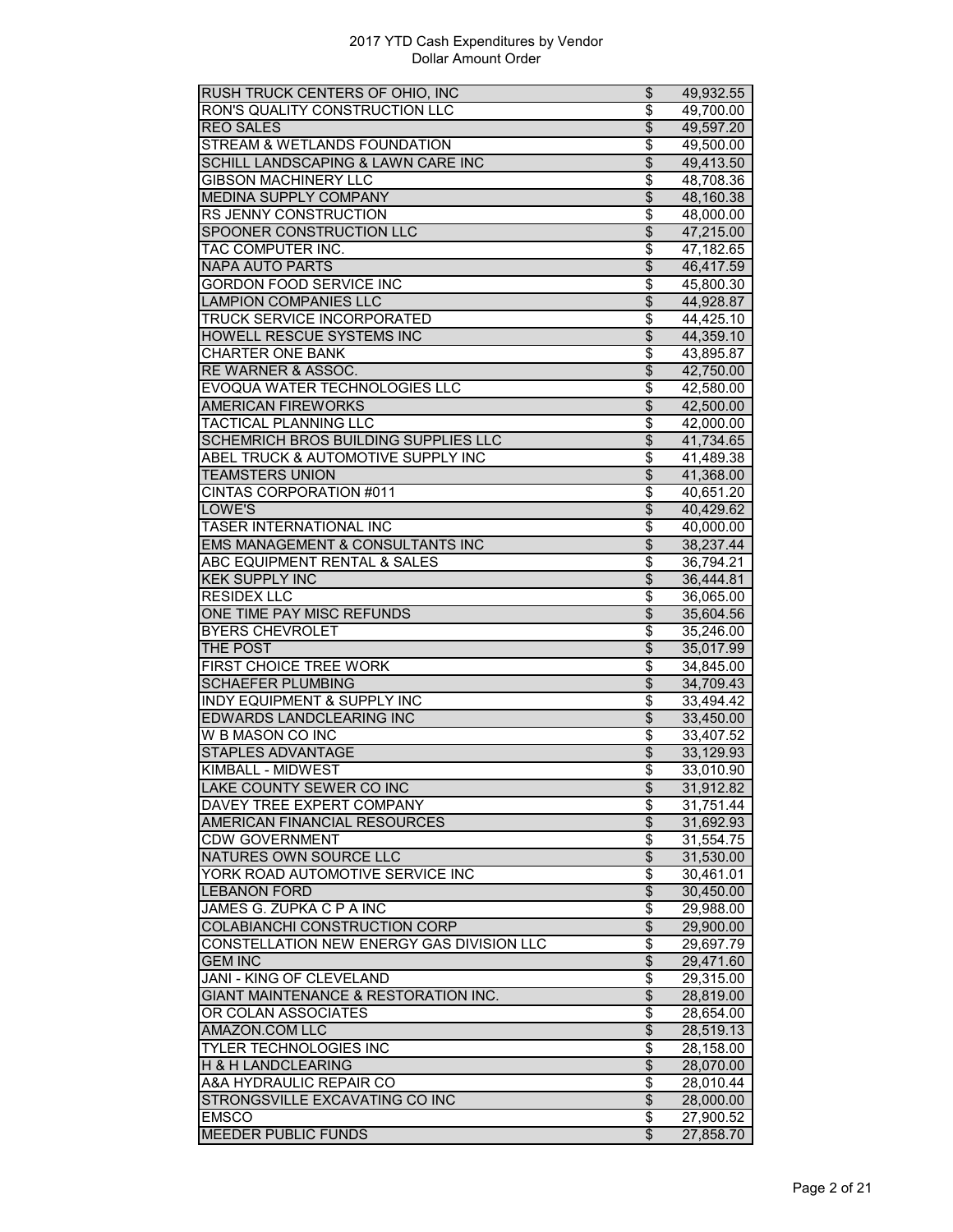| MIDDLETOWN FORD                            | \$                                 | $\overline{27}, 813.62$ |
|--------------------------------------------|------------------------------------|-------------------------|
| <b>KOLICK &amp; KONDZER</b>                | $\overline{\$}$                    | 27,646.60               |
| <b>ADVIZEX TECHNOLOGIES LLC</b>            | $\overline{\boldsymbol{\epsilon}}$ | 27,395.07               |
| LAUREN A HELBING, CHAPTER 13 TRUSTEE       | \$                                 | 27,361.65               |
| <b>BLUE RIBBON MEATS</b>                   | $\overline{\boldsymbol{\epsilon}}$ | 27,294.22               |
| FRATERNAL ORDER OF POLICE                  | \$                                 | 26,805.24               |
| NORTHEAST LUBRICANTS LTD                   | \$                                 | 26,488.71               |
| LANDMARK LAWN & GARDEN SUPPLY INC          | $\overline{\$}$                    | 26,465.03               |
| EJ USA INC                                 | \$                                 | 26,421.26               |
| <b>MONTROSE FORD INC</b>                   | $\overline{\$}$                    | 26,374.00               |
| AARON LANDSCAPE INC                        | \$                                 | 25,730.83               |
| <b>TRACKER SOFTWARE CORPORATION</b>        | \$                                 | 25,600.00               |
| <b>CCC COFFEE SERVICE</b>                  | \$                                 | 25,068.40               |
| <b>AZTEC STEEL</b>                         | \$                                 | 24,804.97               |
| TRANSYLVANIA MOVERS & CLEANERS LLC         | $\overline{\$}$                    | 24,621.70               |
| <b>RUSSELL FLOORING CO.</b>                | $\overline{\$}$                    | 24,375.00               |
| <b>TRAVELERS</b>                           | \$                                 | 24,055.65               |
| <b>RUSTY OAK NURSERY LTD</b>               | $\overline{\$}$                    | 23,730.00               |
| STONEWALL UNIFORM CORPORATION              | \$                                 | 23,504.50               |
| SAGAMORE COMPANIES                         | $\overline{\theta}$                | 23,200.00               |
| PREMIER TRUCK PARTS INC                    | \$                                 |                         |
| <b>O P AQUATICS</b>                        | $\overline{\$}$                    | 23,098.92<br>22,988.48  |
| <b>ADVANCE OHIO MEDIA LLC</b>              | \$                                 |                         |
|                                            |                                    | $\overline{22}$ ,911.43 |
| <b>CLEVELAND TRAILER SALES INC</b>         | $\overline{\$}$                    | 22,895.00               |
| JOHN B KORNICK & ASSOCIATES                | \$                                 | 22,865.00               |
| <b>JOSEPH THOMPSON</b>                     | $\overline{\theta}$                | 22,600.00               |
| <b>ENZO'S CLEANING SOLUTIONS LLC</b>       | \$                                 | 22,219.54               |
| RELMEC MECHANICAL LLC                      | $\overline{\$}$                    | 21,619.37               |
| <b>ANTHONY BUMBALIS</b>                    | \$                                 | 21,495.00               |
| SQUIRE PATTON BOGGS (US) LLP.              | $\overline{\$}$                    | 21,175.00               |
| <b>VANCE'S LAW ENFORCEMENT</b>             | $\overline{\$}$                    | $\overline{21}$ ,009.99 |
| <b>M TECH COMPANY</b>                      | $\overline{\$}$                    | 20,857.02               |
| LEFF ELECTRIC COMPANY                      | \$                                 | 20,766.23               |
| <b>LIBERTY AUTO GROUP LTD</b>              | $\overline{\theta}$                | 20,594.75               |
| <b>CARTWRIGHT TREE SERVICE INC</b>         | \$                                 | 20,550.00               |
| <b>ADVANTECH SERVICE &amp; PARTS LLC</b>   | $\overline{\$}$                    | 20,454.44               |
| ONE TIME PAY RECREATION & SENIOR           | \$                                 | 20,385.58               |
| <b>ADDO SOLUTIONS</b>                      | $\overline{\$}$                    | 20,360.00               |
| <b>UNITED WAY SERVICES</b>                 | \$                                 | 19,609.00               |
| CATERPILLAR FINANCIAL SERVICES CORPORATION | $\overline{\$}$                    | 19,376.12               |
| AVALON FOODSERVICE INC                     | \$                                 | 19,361.83               |
| <b>CONSTRUCTION RESOURCES INC</b>          | $\overline{\theta}$                | 19,330.00               |
| <b>LIBERTY EQUIPMENT &amp; SUPPLY INC</b>  | \$                                 | $\overline{19}$ ,322.34 |
| <b>ADVANCED TURF SOLUTIONS</b>             | $\overline{\$}$                    | 19,267.30               |
| PHYSIO-CONTROL, INC                        | $\overline{\$}$                    | 19,130.52               |
| <b>HELMS ELECTRIC INC</b>                  | $\overline{\mathcal{L}}$           | 19,077.48               |
| <b>IMMIX TECHNOLOGY INC</b>                | $\overline{\boldsymbol{\epsilon}}$ | 18,691.10               |
| PITNEY BOWES PURCHASE POWER                | $\overline{\mathcal{S}}$           | 18,247.87               |
| <b>AMERICAN COPY EQUIPMENT</b>             | \$                                 | 18,160.82               |
| HERSCHMAN ARCHITECTS INC                   | $\frac{1}{2}$                      | 18,000.00               |
| SOUTHWEST COUNCIL OF GOVERNMENTS           | $\overline{\$}$                    | 18,000.00               |
| THE W.W. WILLIAMS COMPANY LLC              | $\overline{\$}$                    | 17,877.10               |
| FINLEY FIRE EQUIPMENT CO INC               | $\overline{\boldsymbol{\theta}}$   | 17,767.55               |
| PETROLEUM TRADERS CORPORATION              | \$                                 | 17,740.38               |
| <b>CORE &amp; MAIN LP</b>                  | $\overline{\boldsymbol{\epsilon}}$ | 17,686.50               |
| <b>TECHNOGYM USA</b>                       | $\overline{\theta}$                |                         |
| NATIONAL FIRST EQUIPMENT LLC               | $\overline{\boldsymbol{\epsilon}}$ | 17,665.09               |
|                                            |                                    | 17,275.84               |
| JL PREVENTION PLUS INC                     | $\overline{\mathcal{S}}$           | 17,003.56               |
| <b>WESTVIEW CONCRETE COMPANY</b>           | $\overline{\$}$                    | 16,862.50               |
| <b>COPY QUICK PRINTING</b>                 | $\overline{\mathbf{e}}$            | 16,858.54               |
| <b>NAPA AVON</b>                           | \$                                 | 16,718.85               |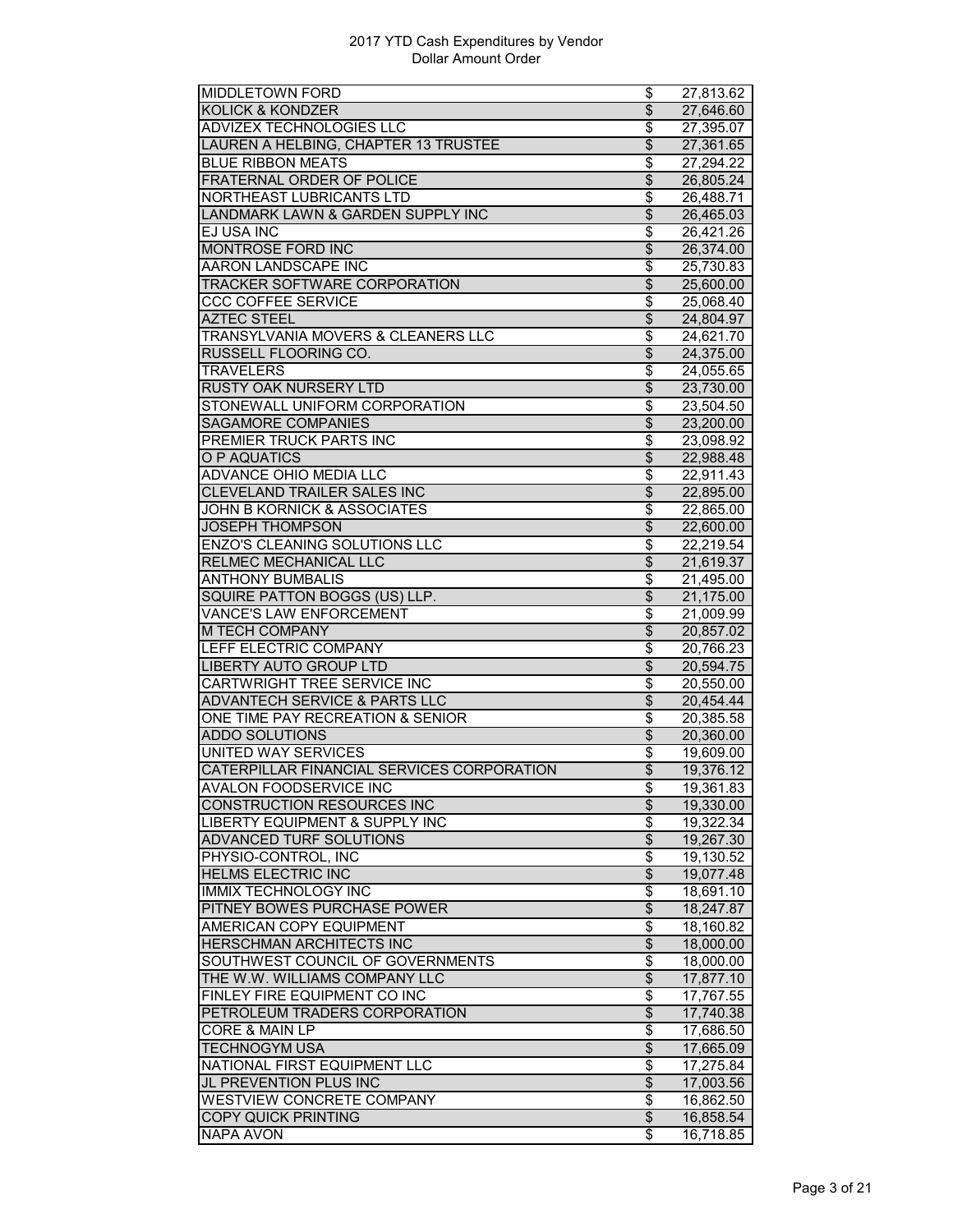| <b>PM GRAPHICS</b>                            | \$                                   | 16,711.64 |
|-----------------------------------------------|--------------------------------------|-----------|
| <b>GRAINGER INC</b>                           | \$                                   | 16,392.76 |
| <b>THUNDER TECH</b>                           | $\overline{\theta}$                  | 16,310.00 |
| THOMAS & VERONICA CIFELLI                     | \$                                   | 16,180.00 |
| 925 OFFICE OUTFITTERS                         | \$                                   | 16,107.87 |
| CLEVELAND CAVALIERS                           | \$                                   | 15,892.00 |
| TRANSPORT SERVICES INC.                       | \$                                   | 15,835.01 |
| STANTEC CONSULTING MICHIGAN INC               | \$                                   | 15,675.28 |
| <b>ANIXTER INC</b>                            | $\overline{\$}$                      | 15,404.28 |
| <b>T C ARCHITECTS</b>                         | \$                                   | 15,337.30 |
| <b>JOSEPH JAMES BOVE</b>                      | $\overline{\mathcal{E}}$             | 15,303.00 |
| <b>BUCKEYE CLEANING CENTER</b>                | \$                                   | 15,265.19 |
| <b>ALPHAGRAPHICS</b>                          | $\overline{\$}$                      | 15,065.25 |
| JACK DOHENY SUPPLIES OHIO INC                 | \$                                   | 14,756.83 |
| PRAXAIR DISTRIBUTION INC                      | $\overline{\$}$                      | 14,710.36 |
| <b>BRUNSWICK AUTO &amp; TRUCK SERVICE</b>     | \$                                   | 14,515.25 |
| <b>BERTS TREE SERVICE</b>                     | $\overline{\$}$                      | 14,475.00 |
| <b>INTERSTATE BATTERY OF CLEVELAND</b>        | $\overline{\boldsymbol{\epsilon}}$   |           |
|                                               |                                      | 14,403.75 |
| <b>MYGOV LLC</b>                              | \$                                   | 14,400.00 |
| <b>JKL TOURS LLC</b>                          | \$                                   | 13,939.00 |
| <b>FIRE SERVICE INC</b>                       | $\overline{\$}$                      | 13,755.50 |
| <b>BRUNSWICK AUTO MART</b>                    | $\overline{\$}$                      | 13,623.62 |
| PATH MASTER INC                               | $\overline{\$}$                      | 13,560.00 |
| <b>ABC FIRE INC</b>                           | \$                                   | 13,389.50 |
| <b>TGC ENGINEERING LLC</b>                    | \$                                   | 13,370.80 |
| <b>ACTION DOOR SERVICE</b>                    | \$                                   | 13,343.95 |
| UNIVERSITY HOSPITALS CORPORATE HEALTH         | $\overline{\$}$                      | 13,343.00 |
| <b>SOUND COM SYSTEMS</b>                      | $\overline{\$}$                      | 13,308.91 |
| SERENA SAFETY LLC                             | $\overline{\$}$                      | 13,043.05 |
| <b>BLACK BOX NETWORK SERVICES</b>             | \$                                   | 12,958.30 |
| <b>CARAHSOFT TECHNOLOGY</b>                   | $\overline{\mathcal{S}}$             | 12,670.33 |
| DISCOUNT DRAINAGE SUPPLIES                    | \$                                   | 12,627.31 |
| COMPMANAGEMENT                                | \$                                   | 12,565.00 |
| COMPENSATION ANALYSIS, INC.                   | \$                                   | 12,500.00 |
| <b>H2FLOW CONTROLS</b>                        | $\overline{\$}$                      | 12,199.44 |
| <b>PANDA PROMOTIONS</b>                       | $\overline{\$}$                      | 12,022.71 |
| MAS FINANCIAL ADVISORY SERVICES LLC           | $\overline{\theta}$                  | 12,000.00 |
| MOHAMMED SULEIMAN                             | \$                                   | 12,000.00 |
| <b>TMS ENGINEERS INC</b>                      | $\overline{\mathcal{S}}$             | 11,890.10 |
| THE HOME DEPOT                                | \$                                   | 11,881.79 |
|                                               |                                      |           |
| BISSNUSS INC                                  | \$<br>\$                             | 11,814.40 |
| POSTMASTER                                    |                                      | 11,790.46 |
| SHORTAGE CONTROL INC                          | $\overline{\$}$                      | 11,749.31 |
| THE ABEGGLEN FAMILY TRUST                     | \$                                   | 11,730.00 |
| <b>CINCINNATI FLOOR</b>                       | $\overline{\$}$                      | 11,535.00 |
| DJL MATERIAL & SUPPLY INC                     | \$                                   | 11,513.25 |
| <b>KLYN NURSERIES INC</b>                     | $\overline{\theta}$                  | 11,467.33 |
| SDF INC.                                      | \$                                   | 11,460.00 |
| <b>BULLEX INC</b>                             | $\overline{\$}$                      | 11,355.00 |
| <b>ALISE EXCELL</b>                           | $\overline{\boldsymbol{\mathsf{s}}}$ | 11,328.75 |
| PEAK GROUNDS MANAGEMENT                       | $\overline{\$}$                      | 11,304.67 |
| <b>SHARON MARIA AYERS GENTRY</b>              | \$                                   | 11,206.00 |
| TRICO OXYGEN CO. INC.                         | $\overline{\$}$                      | 11,087.21 |
| <b>B &amp; H PHOTO &amp; ELECTRONICS CORP</b> | \$                                   | 11,039.32 |
| <b>SUNBELT RENTALS</b>                        | $\overline{\mathcal{L}}$             | 10,519.97 |
| <b>PRECISION MULCHING</b>                     | \$                                   | 10,409.80 |
| RICHARD GENTILE ELECTRIC INC                  | $\overline{\$}$                      | 10,388.00 |
| THE SANSON COMPANY                            | \$                                   | 10,327.00 |
| PARR PUBLIC SAFETY EQUIPMENT                  | $\overline{\$}$                      | 10,258.00 |
| <b>YSS INC.</b>                               | \$                                   | 10,250.00 |
| FISHER AUTO PARTS INC                         | \$                                   | 10,243.08 |
|                                               |                                      |           |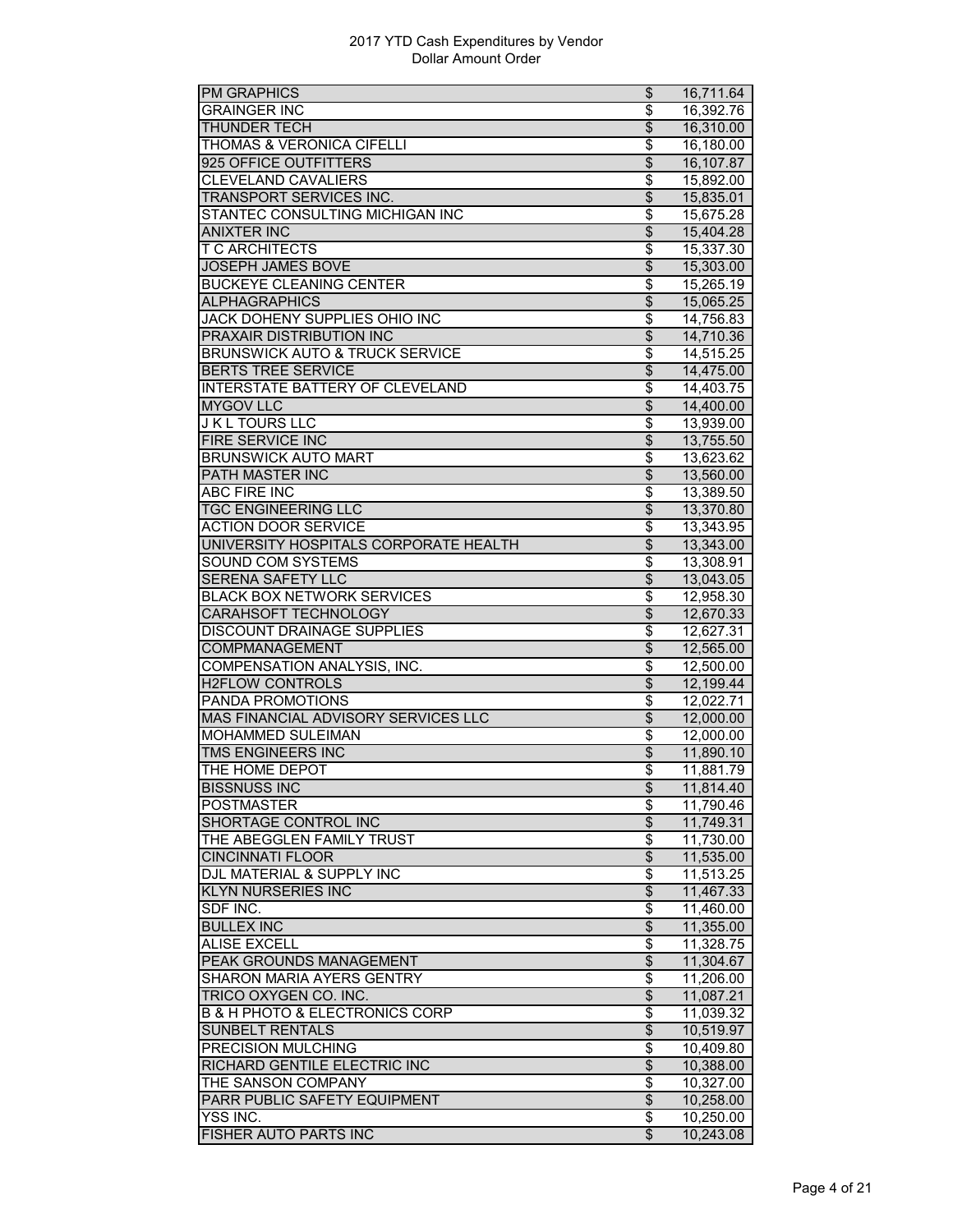| CHEMSAFE INTERNATIONAL                      | \$                                 | 10.222.72 |
|---------------------------------------------|------------------------------------|-----------|
| ADVANCED SECURITY ALARM SYSTEMS             | $\overline{\$}$                    | 10,195.88 |
| <b>CLIFF MURPHY FLAGS</b>                   | $\overline{\boldsymbol{\epsilon}}$ | 10,177.23 |
| <b>WOW! BUSINESS</b>                        | \$                                 | 10,083.88 |
| PEARL ROAD AUTO WASH                        | \$                                 | 10,024.90 |
| STRONGSVILLE SPIRIT SHOP                    | $\overline{\$}$                    | 10,013.81 |
| JEFFREY ALAN CUDNIK                         | \$                                 | 9,978.00  |
| GPSTRACKIT.COM                              | $\overline{\$}$                    | 9,844.25  |
| <b>WEST PAYMENT CENTER</b>                  | \$                                 | 9,807.68  |
| <b>CENTRAL FARM &amp; GARDEN INC</b>        | $\overline{\$}$                    | 9,764.58  |
| <b>GREENMAN-PEDERSEN INC</b>                | $\overline{\boldsymbol{\epsilon}}$ | 9,668.78  |
| <b>DEAN NIDA &amp; ASSOCIATES LLC</b>       | \$                                 | 9,603.69  |
| BEST BUY BUSINESS ADVANTAGE ACCOUNT         | \$                                 | 9,504.45  |
| <b>JULIE K SIPKA</b>                        | $\overline{\$}$                    | 9,440.00  |
| A. J. GATES COMPANY                         | \$                                 |           |
| <b>INTERSTATE SAFETY &amp; SERVICE INC.</b> | $\overline{\$}$                    | 9,155.70  |
|                                             | $\overline{\$}$                    | 9,072.00  |
| HZW ENVIRONMENTAL CONSULTANTS LLC           |                                    | 8,897.25  |
| <b>MIKE BASS FORD INC</b>                   | $\overline{\$}$                    | 8,845.97  |
| <b>ENFORCEMENT PRODUCTS</b>                 | $\overline{\boldsymbol{\epsilon}}$ | 8,840.00  |
| <b>MARIA GARDENS, INC</b>                   | $\overline{\mathcal{S}}$           | 8,793.56  |
| ERIE LANDSCAPING CO. INC.                   | \$                                 | 8,767.50  |
| NORTH COAST POLYTECHNIC INST INC            | $\overline{\$}$                    | 8,710.00  |
| <b>LEVIN MATTRESS</b>                       | $\overline{\$}$                    | 8,605.00  |
| SORGI AMERICAN FIREWORKS MICHIGAN LLC       | $\overline{\$}$                    | 8,500.00  |
| OHIO EDISON                                 | \$                                 | 8,496.74  |
| <b>CLEVELAND CLINIC FOUNDATION</b>          | $\overline{\mathcal{E}}$           | 8,464.00  |
| <b>AMERICAN MESSAGING</b>                   | \$                                 | 8,416.26  |
| CHAGRIN VALLEY ENGINEERING LTD              | $\overline{\$}$                    | 8,416.00  |
| WJ BOLT & NUT SALES INC.                    | \$                                 | 8,385.26  |
| <b>GROENEVELD</b>                           | $\overline{\$}$                    | 8,305.92  |
| ORGANIZATIONAL ARCHITECTURE INC             | \$                                 | 8,297.50  |
| <b>MILLER &amp; COMPANY</b>                 | $\overline{\$}$                    | 8,223.75  |
| <b>GREAT DAY TOURS</b>                      | \$                                 | 8,182.00  |
| <b>BOUND TREE MEDICAL LLC</b>               | $\overline{\mathcal{S}}$           | 7,853.12  |
| OHIO FIRE CHIEF'S ASSOCIATION               | \$                                 | 7,810.00  |
| <b>BAKER VEHICLE SYSTEMS INC</b>            | $\overline{\$}$                    | 7,798.91  |
| AFAB TRANSFER LLC                           | \$                                 | 7,757.52  |
| <b>CLEAN AIR CONCEPTS</b>                   | $\overline{\$}$                    | 7,713.60  |
| <b>SENSIBLE PRODUCTS INC</b>                | \$                                 | 7,713.00  |
| RAD AIR SERVICE CENTER                      | \$                                 |           |
|                                             |                                    | 7,683.00  |
| L J B INC                                   | \$                                 | 7,613.00  |
| <b>JORGE SANCHEZ</b>                        | $\overline{\mathcal{E}}$           | 7,612.00  |
| <b>QUALITY TROPHIES &amp; AWARDS</b>        | \$                                 | 7,542.55  |
| <b>JOHN &amp; CHERYL CAMPO</b>              | $\overline{\$}$                    | 7,510.00  |
| <b>MICHAUD'S INC</b>                        | \$                                 | 7,391.56  |
| PLAYHOUSE SQUARE                            | \$                                 | 7,360.00  |
| <b>GLOBAL SOFTBALL LEAGUE</b>               | \$                                 | 7.350.00  |
| AMERICAN RED CROSS                          | $\overline{\mathbf{e}}$            | 7,304.49  |
| <b>WALMART COMMUNITY GEMB</b>               | \$                                 | 7,249.90  |
| <b>BRENT PAINTER</b>                        | \$                                 | 7,135.59  |
| <b>MEDICAL REPAIR INC</b>                   | $\overline{\boldsymbol{\epsilon}}$ | 7,059.62  |
| POLEN IMPLEMENT                             | $\overline{\$}$                    | 7,049.64  |
| CAR PARTS WAREHOUSE INC                     | $\overline{\boldsymbol{\epsilon}}$ | 7,022.11  |
| <b>H &amp; H TRUCK PARTS</b>                | \$                                 | 7,000.00  |
| RECORDS IMAGING SERVICE INC                 | \$                                 | 6,982.00  |
| <b>ERIE LANDSCAPING</b>                     | \$                                 | 6,897.50  |
| THE OHIO DEPT OF JOB & FAMILY SERVICES      | \$                                 | 6,896.35  |
| THE WALTER H DRANE COMPANY                  | $\overline{\mathcal{S}}$           | 6,877.25  |
| <b>3M COMPANY</b>                           | \$                                 | 6,825.86  |
| <b>COSTCO WHOLESALE</b>                     | $\overline{\mathcal{S}}$           | 6,799.79  |
|                                             |                                    |           |
| STERLING DISTRIBUTION                       | \$                                 | 6,783.38  |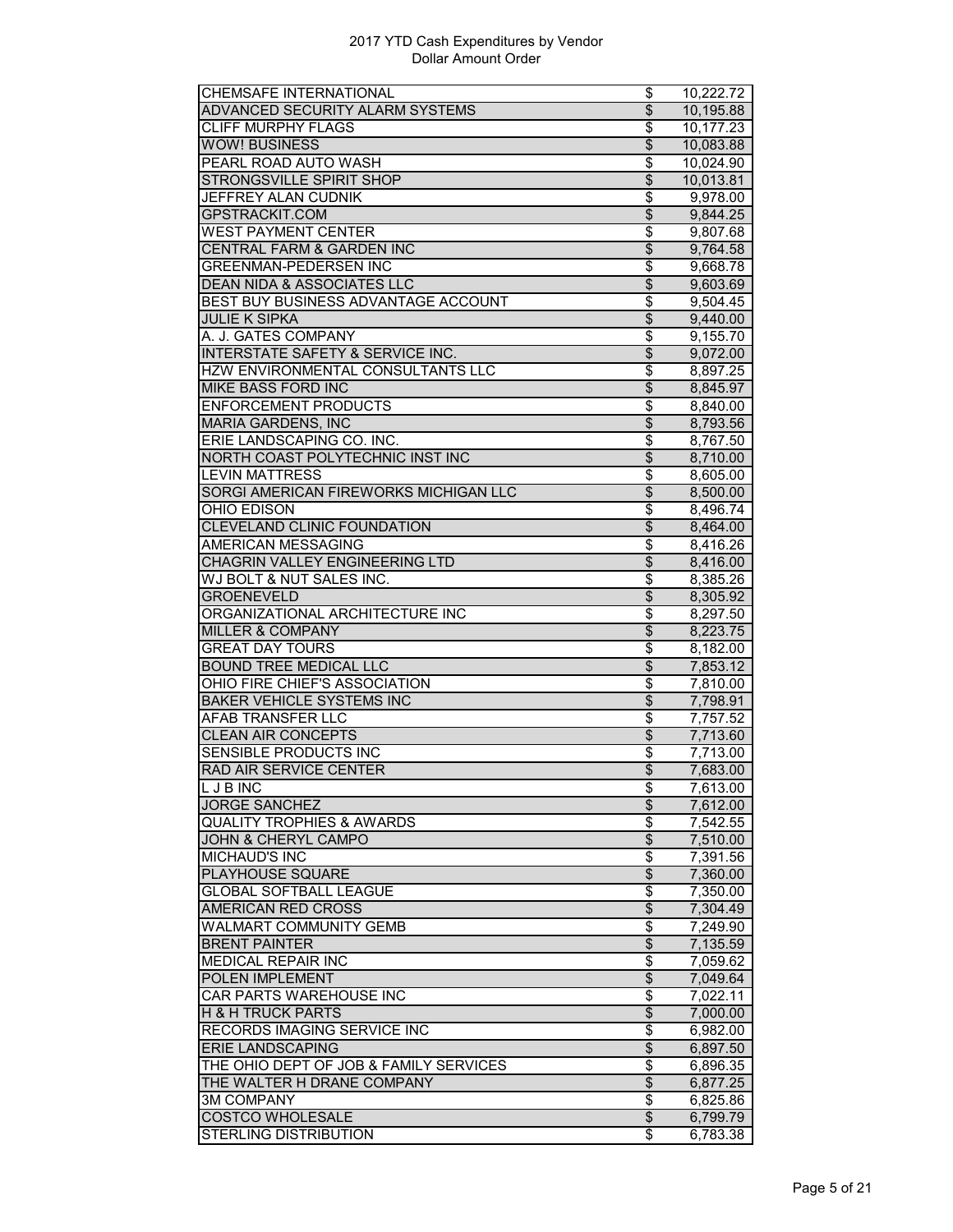| SUBCARRIER COMMUNICATIONS                | \$                                   | 6,726.12             |
|------------------------------------------|--------------------------------------|----------------------|
| <b>BARNES LABORATORIES</b>               | \$                                   | 6,553.09             |
| <b>ALLIED CORPORATION</b>                | $\overline{\$}$                      | 6,547.12             |
| <b>DISTILLATA</b>                        | \$                                   | 6,540.95             |
| A & A SAFETY INC                         | \$                                   | 6,535.00             |
| NPI AUDIO VISUAL SOLUTIONS               | \$                                   | 6,440.00             |
| <b>CLEVELAND INDUSTRIAL SUPPLY</b>       | $\overline{\$}$                      | 6,425.00             |
| <b>CESO INC</b>                          | $\overline{\boldsymbol{\mathsf{s}}}$ | 6,400.00             |
| <b>CONDUENT INC</b>                      | $\overline{\$}$                      | 6,346.58             |
| <b>CONTROL MEASUREMENT INC</b>           | \$                                   | 6,337.00             |
| <b>KEVIN KENNEDY</b>                     | $\overline{\mathcal{E}}$             | 6,322.15             |
| <b>CALLIE NEALE</b>                      | \$                                   | 6,300.00             |
| <b>EXCEL FLUID GROUP</b>                 | $\overline{\$}$                      | 6,277.80             |
| SERPENTINI CHEVROLET                     | $\overline{\$}$                      | 6,272.01             |
| AMERICAN BANKERS INS. CO. OF FL          | $\overline{\$}$                      | 6,185.00             |
| <b>MICRO CENTER</b>                      | \$                                   | 6,183.09             |
| CUYAHOGA COUNTY BOARD OF HEALTH          | $\overline{\$}$                      | 6,154.00             |
| COLONY HARDWARE CORPORATION              | $\overline{\boldsymbol{\epsilon}}$   | 6,143.00             |
| <b>DARICE</b>                            | $\overline{\mathcal{S}}$             | 6,091.88             |
| JOSEPH L. WEBER III                      | \$                                   | 6,020.00             |
| ARNOLD J FELTOON M.D INC.                | $\overline{\mathcal{S}}$             | 6,000.00             |
| NORTH ROYALTON POWER EQUIPMENT           | $\overline{\$}$                      | 5,982.63             |
| <b>TIME WARNER CABLE</b>                 | $\overline{\$}$                      | 5,949.76             |
| PITNEY BOWES GLOBAL FINANCIAL SERVICES   | \$                                   | 5,846.19             |
| <b>BOB HUGHES INC</b>                    | \$                                   | 5,838.75             |
| <b>PRADCO</b>                            | \$                                   | 5,825.00             |
| <b>EUTHENICS INC</b>                     | $\overline{\$}$                      | 5,819.61             |
| <b>D&amp;D LOCK SERVICE</b>              | \$                                   | 5,813.00             |
| SUPERIOR ELECTRIC SUPPLY CO              | $\overline{\$}$                      | 5,800.67             |
| OHIO MUNICIPAL LEAGUE                    | \$                                   | 5,792.00             |
| NOACA                                    | $\overline{\$}$                      | 5,786.00             |
| <b>JUDI ROSZAK</b>                       | $\overline{\boldsymbol{\epsilon}}$   | 5,777.60             |
| OHIO PEACE OFFICER TRAINING ACADEMY      | \$                                   | 5,760.00             |
| SIRCHIE FINGER PRINT LABORATORIES        | \$                                   | 5,723.90             |
| <b>CASTLE HEATING &amp; AIR</b>          | $\overline{\$}$                      | 5,700.00             |
| <b>GARY'S TRANSMISSION</b>               | \$                                   | 5,610.96             |
| ZIEBART CAR IMPROVE SPECIALISTS          | $\overline{\mathcal{L}}$             | 5,585.00             |
| <b>WALKER PROCESS EQUIPMENT</b>          | $\overline{\boldsymbol{\theta}}$     | 5,580.43             |
| TRUE VALUE HARDWARE INC.                 | $\overline{\mathcal{E}}$             | 5,580.40             |
| <b>KELLIE WALTER</b>                     | $\overline{\boldsymbol{\epsilon}}$   | 5,550.00             |
| CUYAHOGA SOIL & WATER CONSERVATION       | \$                                   | 5,500.00             |
| ROGUE FITNESS                            | \$                                   | 5,485.53             |
| KENNEDY TECHNOLOGY LIMITED               | $\overline{\$}$                      | 5,475.87             |
| <b>MACK INDUSTRIES INC</b>               | \$                                   | 5,424.00             |
| <b>SHEILA HART</b>                       | $\overline{\mathbf{e}}$              | 5,394.25             |
| ORLANDO BAKING COMPANY                   | \$                                   | 5,370.73             |
| ZARZYCKI MALIK ARCHITECTS INC            | \$                                   | 5,358.00             |
| CUYAHOGA COMMUNITY COLLEGE               | \$                                   | 5,315.00             |
| <b>TRUSTWAVE</b>                         | $\overline{\$}$                      | 5,250.00             |
| <b>ARIS COMPANY</b>                      | \$                                   | 5,242.30             |
| CUYAHOGA COUNTY MAYORS & MANAGERS ASSOC. | $\overline{\$}$                      | 5,173.95             |
| <b>LISA FITTS</b>                        | $\overline{\boldsymbol{\theta}}$     | 5,100.00             |
| <b>VERITIV OPERATIING COMPANY</b>        | $\overline{\$}$                      | 5,040.87             |
| YOEL YOELZADEH                           | \$                                   | 5,040.00             |
| PERRY PROTECH                            | \$                                   | 5,039.60             |
| BUREAU VERITAS NORTH AMERICA INC.        | \$                                   |                      |
| KNOWLES MUNICIPAL FORESTRY LLC           | $\overline{\$}$                      | 5,000.00             |
| STEPHEN CAMPBELL & ASSOCIATES INC        | \$                                   | 5,000.00             |
| <b>RYAN BURROWS</b>                      | $\overline{\mathbf{e}}$              | 5,000.00<br>4,972.00 |
| <b>MARY LEA KIRBY</b>                    | \$                                   | 4,950.00             |
|                                          | $\mathfrak{L}$                       |                      |
| CREATIVE PRODUCT SOURCING INC            |                                      | 4,875.10             |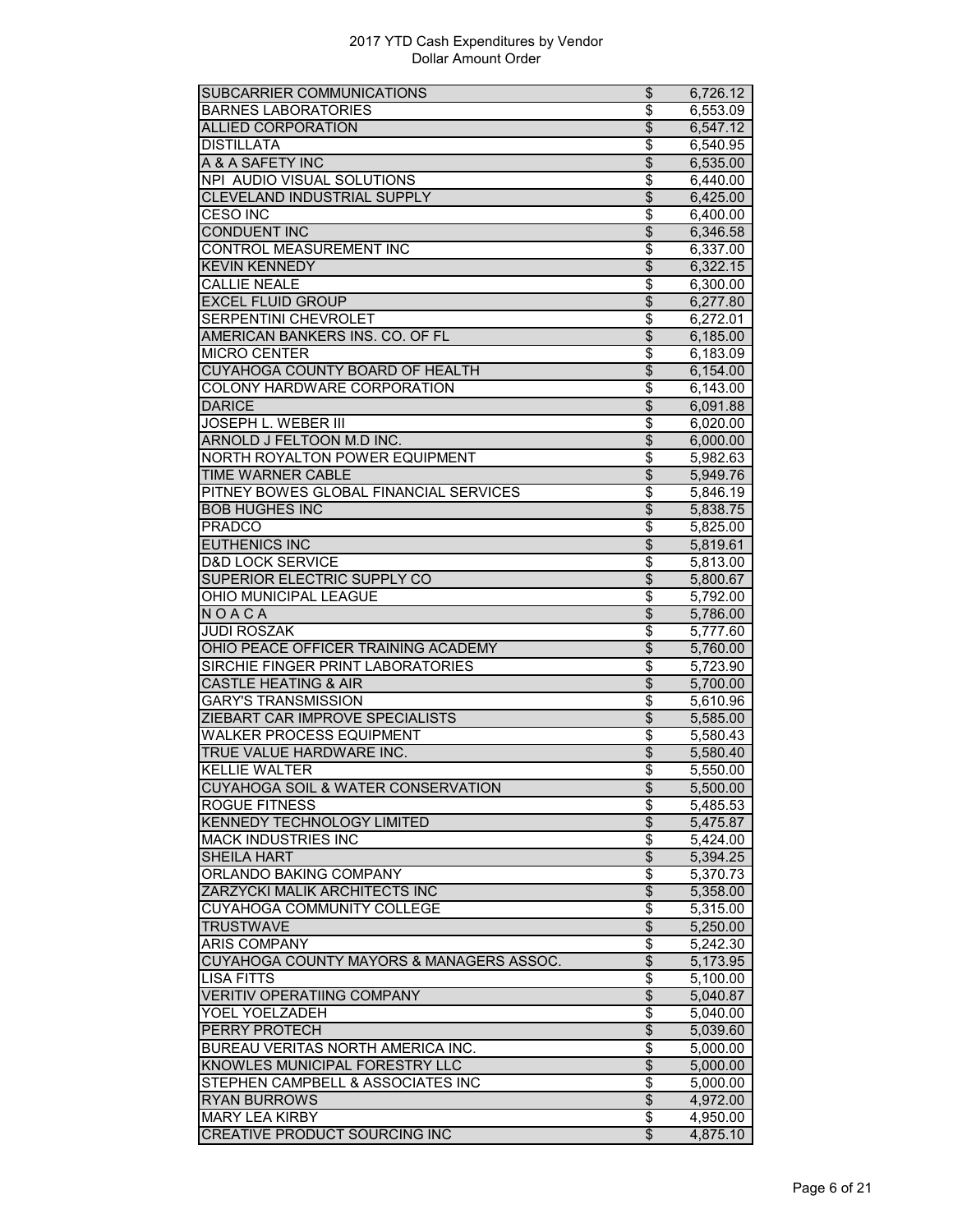| T&S MOWER SERVICE INC                        | \$                                   | 4,830.05 |
|----------------------------------------------|--------------------------------------|----------|
| <b>CORPORATE INVESTIGATIVE SERVICES</b>      | $\overline{\$}$                      | 4,780.00 |
| <b>GABLE ELEVATOR &amp; LIFT CO</b>          | $\overline{\boldsymbol{\epsilon}}$   | 4,745.17 |
| <b>IRONHAWK INDUSTRIAL DISTRIBUTION LLC</b>  | \$                                   | 4,697.00 |
| HOFMANN - METZKER INC                        | \$                                   | 4,650.00 |
| THE GREAT LAKES CONSTRUCTION CO.             | $\overline{\$}$                      | 4,650.00 |
| <b>CITY OF STRONGSVILLE</b>                  | $\overline{\$}$                      | 4,574.49 |
| UNIQUE PAVING MATERIALS CORP                 | $\overline{\$}$                      | 4,484.00 |
| <b>RIETH INDUSTRIES</b>                      | \$                                   | 4,473.00 |
| <b>STERILE ENVIRONMENTS</b>                  | $\overline{\$}$                      | 4,463.75 |
| <b>CVS PHARMACY #4300</b>                    | \$                                   | 4,442.67 |
| <b>SUMMIT PSYCHOLOGICAL</b>                  | \$                                   | 4,250.00 |
| VERMEER SALES & SERVICE INC.                 | \$                                   |          |
|                                              |                                      | 4,209.22 |
| TRI-S CONTROLS INC                           | $\overline{\$}$                      | 4,172.70 |
| <b>LAWHON &amp; ASSOCIATES</b>               | \$                                   | 4,160.40 |
| <b>NEXT DAY SIGNS &amp; GRAPHICS</b>         | $\overline{\$}$                      | 4,104.34 |
| <b>CHUCK'S CUSTOM LLC</b>                    | $\overline{\$}$                      | 4,060.59 |
| <b>CLEVELAND INDIANS</b>                     | $\overline{\$}$                      | 4,060.00 |
| MT BUSINESS TECHNOLOGIES INC                 | $\overline{\boldsymbol{\epsilon}}$   | 4,029.07 |
| CUYAHOGA CONCRETE SAWING & DRILL LLC         | $\overline{\$}$                      | 3,968.00 |
| TANK INTEGRITY SERVICES INC                  | \$                                   | 3,941.50 |
| LOU'S GLOVES INC                             | $\overline{\$}$                      | 3,936.00 |
| TACTICALGEAR.COM                             | $\overline{\$}$                      | 3,923.25 |
| <b>COLUMBIA FENCE LLC</b>                    | $\overline{\$}$                      | 3,888.00 |
| <b>JENNIFER ORINKO</b>                       | \$                                   | 3,876.75 |
| <b>HEAD START BASKETBALL</b>                 | $\overline{\mathcal{E}}$             | 3,867.00 |
| <b>JORDAN POWER EQUIPMENT CO</b>             | \$                                   | 3,834.52 |
| <b>LEE SPARROW</b>                           | $\overline{\$}$                      | 3,826.00 |
| <b>M.C. DJ SERVICES INC</b>                  | $\overline{\boldsymbol{\mathsf{S}}}$ |          |
|                                              | $\overline{\$}$                      | 3,825.00 |
| <b>IPSWITCH INC</b>                          |                                      | 3,748.94 |
| <b>SUNPRO</b>                                | \$                                   | 3,696.00 |
| <b>HOBART SERVICE</b>                        | $\overline{\$}$                      | 3,672.00 |
| <b>TRAFFIC CONTROL PRODUCTS</b>              | \$                                   | 3,665.00 |
| <b>GENERAL PEST CONTROL CO</b>               | $\overline{\theta}$                  | 3,656.75 |
| ENVIRONMENTAL SYSTEMS RESEARCH INSTITUTE INC | $\overline{\boldsymbol{\epsilon}}$   | 3,590.00 |
| <b>LAKEVIEW LANDSCAPING</b>                  | $\overline{\$}$                      | 3,577.50 |
| <b>DESIGN FITNESS</b>                        | $\overline{\$}$                      | 3,500.00 |
| MIDWEST SCIENTIFIC INVESTIGATION             | $\overline{\$}$                      | 3,500.00 |
| PETITTI GARDEN CENTER/CASA VERDE             | $\overline{\boldsymbol{\theta}}$     | 3,487.80 |
| <b>CLEVELAND MACK SALES</b>                  | $\overline{\$}$                      | 3,481.92 |
| THE BALDWIN GROUP INC                        | \$                                   | 3,466.00 |
| JOHN M BEDFORD                               | $\overline{\mathcal{E}}$             | 3,431.55 |
| FIRELANDS SUPPLY COMPANY                     | \$                                   | 3,417.75 |
| <b>STEVEN VANEK</b>                          | $\overline{\$}$                      | 3,396.83 |
| <b>ELIZABETH ROBERTSON</b>                   | \$                                   | 3,320.00 |
| F & E PAYMENT PROS                           | \$                                   | 3,295.00 |
| CONTINUED CARE ADMINISTRATORS INC            | \$                                   | 3,290.08 |
| <b>JENNIFER KUNTZ</b>                        | \$                                   | 3,288.00 |
| <b>GINA'S PIZZERIA</b>                       | \$                                   |          |
|                                              |                                      | 3,255.60 |
| <b>ENERGY MANAGEMENT SPECIALISTS</b>         | $\overline{\theta}$                  | 3,230.90 |
| <b>CITY OF BROADVIEW HEIGHTS</b>             | $\overline{\boldsymbol{\epsilon}}$   | 3,217.26 |
| <b>CONNOR MICHELICH</b>                      | $\overline{\$}$                      | 3,211.20 |
| <b>MEDINA TENT COMPANY</b>                   | $\overline{\boldsymbol{\theta}}$     | 3,209.00 |
| PEAK SOFTWARE SYSTEMS                        | \$                                   | 3,177.74 |
| <b>AUTHENTIC PIZZA LLC</b>                   | \$                                   | 3,173.20 |
| <b>LUNA MARKETING INC</b>                    | \$                                   | 3,158.90 |
| <b>EDDYS BIKE SHOP</b>                       | $\overline{\boldsymbol{\theta}}$     | 3,158.65 |
| <b>GLENNA RICE</b>                           | $\overline{\mathcal{S}}$             | 3,150.00 |
|                                              |                                      |          |
| <b>JEFF SWISLOCKI</b>                        | \$                                   | 3,140.00 |
| E & L HEATING & AIR CONDITIONING             | $\overline{\$}$                      | 3,123.00 |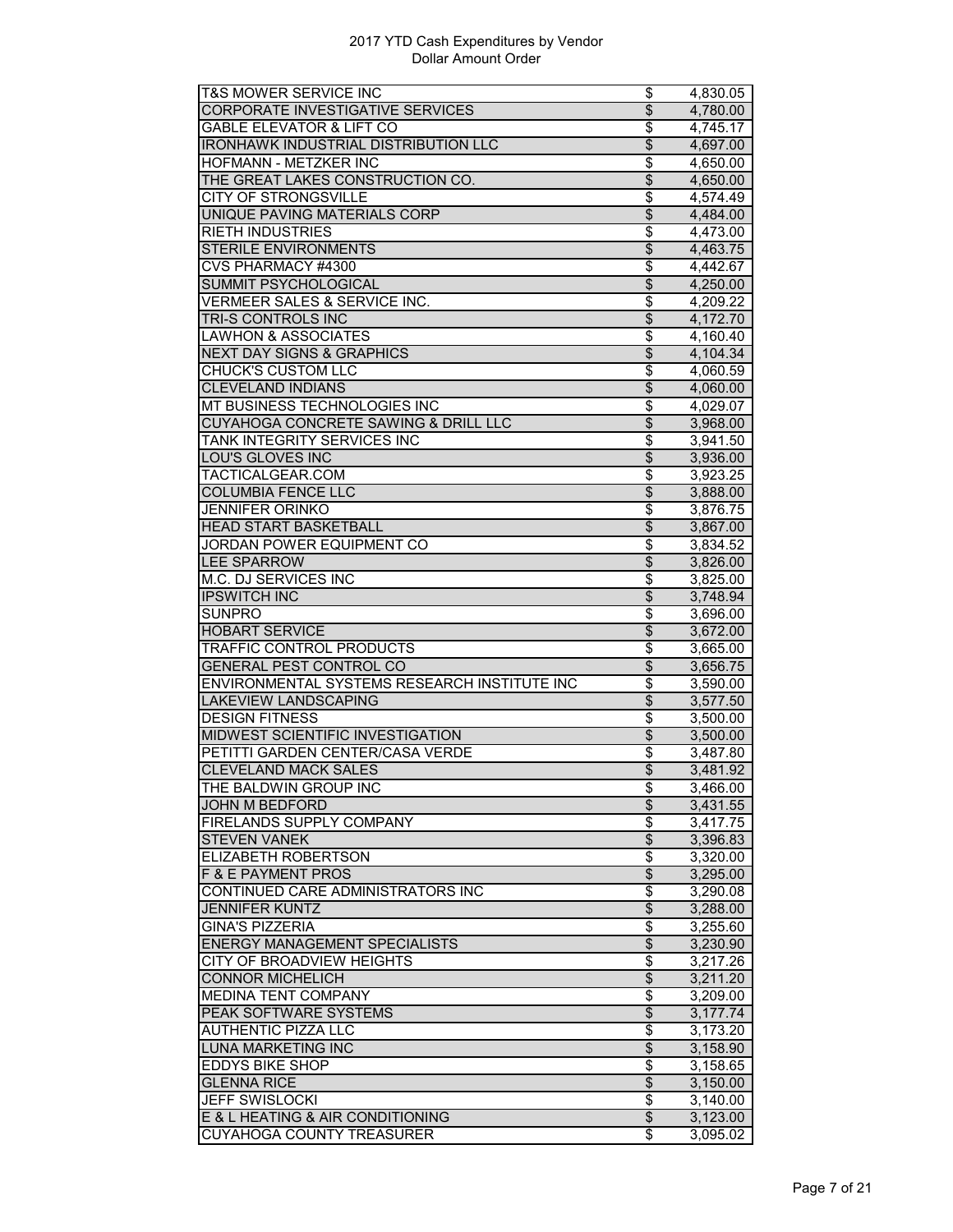| <b>JESUIT RETREAT HOUSE</b>                               | \$                                   | 3,080.00             |
|-----------------------------------------------------------|--------------------------------------|----------------------|
| <b>DLT SOLUTIONS LLC</b>                                  | \$                                   | 3,067.77             |
| <b>EDINGTON DANCE, LLC</b>                                | $\overline{\mathcal{L}}$             | 3,055.00             |
| <b>CHRISTMAS DONE BRIGHT</b>                              | \$                                   | 3,049.50             |
| ART WINDOW COVERING, INC.                                 | \$                                   | 3,025.00             |
| <b>CENTURY EQUIPMENT II LTD</b>                           | \$                                   | 3,021.72             |
| <b>SHERWIN WILLIAMS</b>                                   | \$                                   | 3,004.04             |
| 83 CONSTRUCTION LLC                                       | \$                                   | 3,000.00             |
| <b>CROSSFIT, INC</b>                                      | $\overline{\$}$                      | 3,000.00             |
| <b>CSL AUTO TRANSPORT</b>                                 | \$                                   | 3,000.00             |
| <b>SITE LOCATION PARTNERSHIP</b>                          | $\overline{\mathcal{E}}$             | 3,000.00             |
| <b>XCELIGENT INC</b>                                      | \$                                   | 3,000.00             |
| <b>C B GRAPHICS LLC</b>                                   | \$                                   | 2,975.00             |
| <b>JOHN CORDELL</b>                                       | \$                                   | 2,945.00             |
| RICH'S TOWING & SERVICE INC                               | \$                                   | 2,920.00             |
| LANDS END BUSINESS OUTFITTERS                             | \$                                   | 2,914.77             |
| <b>KEVIN SCHOLTZ</b>                                      | $\overline{\$}$                      | 2,900.00             |
| <b>WEBBFIRE TACTICAL CONSULTING</b>                       | \$                                   | 2,900.00             |
| OHIO ASSOCIATION OF CHIEFS OF POLICE                      | $\overline{\$}$                      | 2,875.00             |
| <b>CAGES BY JIM</b>                                       | \$                                   | 2.870.00             |
|                                                           |                                      |                      |
| <b>LAURA SRSA</b>                                         | $\overline{\$}$                      | 2,844.00             |
| INTERNATIONAL CODE COUNCIL                                | $\overline{\$}$                      | 2,840.12             |
| CITY OF SOLON                                             | $\overline{\$}$                      | 2,805.00             |
| <b>EVAN AGONA</b>                                         | \$                                   | 2,767.00             |
| <b>CASSANDRA WEBER</b>                                    | \$                                   | 2,720.00             |
| <b>BENANDER GAMES</b>                                     | \$                                   | 2,714.00             |
| RAD AIR STRONGSVILLE                                      | $\overline{\$}$                      | 2,703.72             |
| <b>NEW HEIGHTS LLC</b>                                    | \$                                   | 2,700.00             |
| <b>HILLYARD INC</b>                                       | $\overline{\$}$                      | 2,683.42             |
| STEPHANIE CHARLILLO                                       | \$                                   | 2,680.00             |
| <b>JUAN PACHECO</b>                                       | $\overline{\mathcal{L}}$             | 2,675.00             |
| STRONGSVILLE SWIM LEAGUE                                  | \$                                   | 2,670.00             |
| <b>WESTFIELD FLOOD INSURANCE</b>                          | \$                                   | 2,668.00             |
| <b>DAISY FRESH INC</b>                                    | \$                                   | 2,617.16             |
| <b>INNOVATIVE SOLUTIONS GROUP INC</b>                     | $\overline{\$}$                      | 2,591.00             |
| <b>JANE BITTINGER</b>                                     | $\overline{\$}$                      | 2,580.00             |
| <b>STEWART TITLE</b>                                      | \$                                   | 2,573.00             |
| <b>COUNTRYSIDE INC</b>                                    | \$                                   | 2,568.40             |
| SOUTHEASTERN EQUIPMENT CO INC                             | \$                                   | 2,557.03             |
| <b>NOREGON SYSTEMS INC</b>                                | \$                                   | 2,547.00             |
| ATTORNEY GENERAL OF OHIO                                  | \$                                   | 2,500.00             |
| DECATUR ELECTRONICS INC                                   | \$                                   | 2,500.00             |
| SA COMUNALE COMPANY INC                                   | $\overline{\$}$                      | 2,488.00             |
| NATIONAL DEVELOPMENT COUNCIL                              | \$                                   | 2,475.00             |
| PEPSI-COLA                                                | $\overline{\$}$                      | 2,461.01             |
| <b>MISTRAS GROUP</b>                                      | \$                                   | 2,432.80             |
| <b>PENN CARE INC</b>                                      | \$                                   | 2,428.31             |
| <b>CUYAHOGA COUNTY RECORDER</b>                           | \$                                   | 2,424.00             |
| SHUTTLER'S UNIFORM, INC                                   | $\overline{\$}$                      | 2,422.50             |
| PRECISION GLASS TINTING                                   | $\overline{\boldsymbol{\mathsf{s}}}$ | 2,394.00             |
| <b>LIVESTREAM LLC</b>                                     | \$                                   | 2,388.00             |
| <b>AC ZAK DISTRIBUTORS LLC</b>                            | \$                                   | 2,386.53             |
| <b>AMERIGAS PROPANE</b>                                   |                                      |                      |
|                                                           | $\overline{\mathcal{L}}$             | 2,386.07             |
| RISK CONTROL 360 LLC                                      | \$                                   | 2,376.00             |
| PHILIP J. MAGUIRE                                         | \$                                   | 2,358.00             |
| ZEP MANUFACTURING COMPANY                                 | \$                                   | 2,345.20             |
| <b>AARON SMITH</b>                                        | $\overline{\$}$                      | 2,344.22             |
| <b>CENTER TOWING INC</b>                                  |                                      | 2,320.00             |
|                                                           | \$                                   |                      |
| <b>BARBARA SAKOWSKI</b>                                   | $\overline{\$}$                      | 2,300.00             |
| GO APE MILL STREAM RUN LLC<br>CLEVELAND VICON COMPANY INC | \$<br>\$                             | 2,265.80<br>2,260.00 |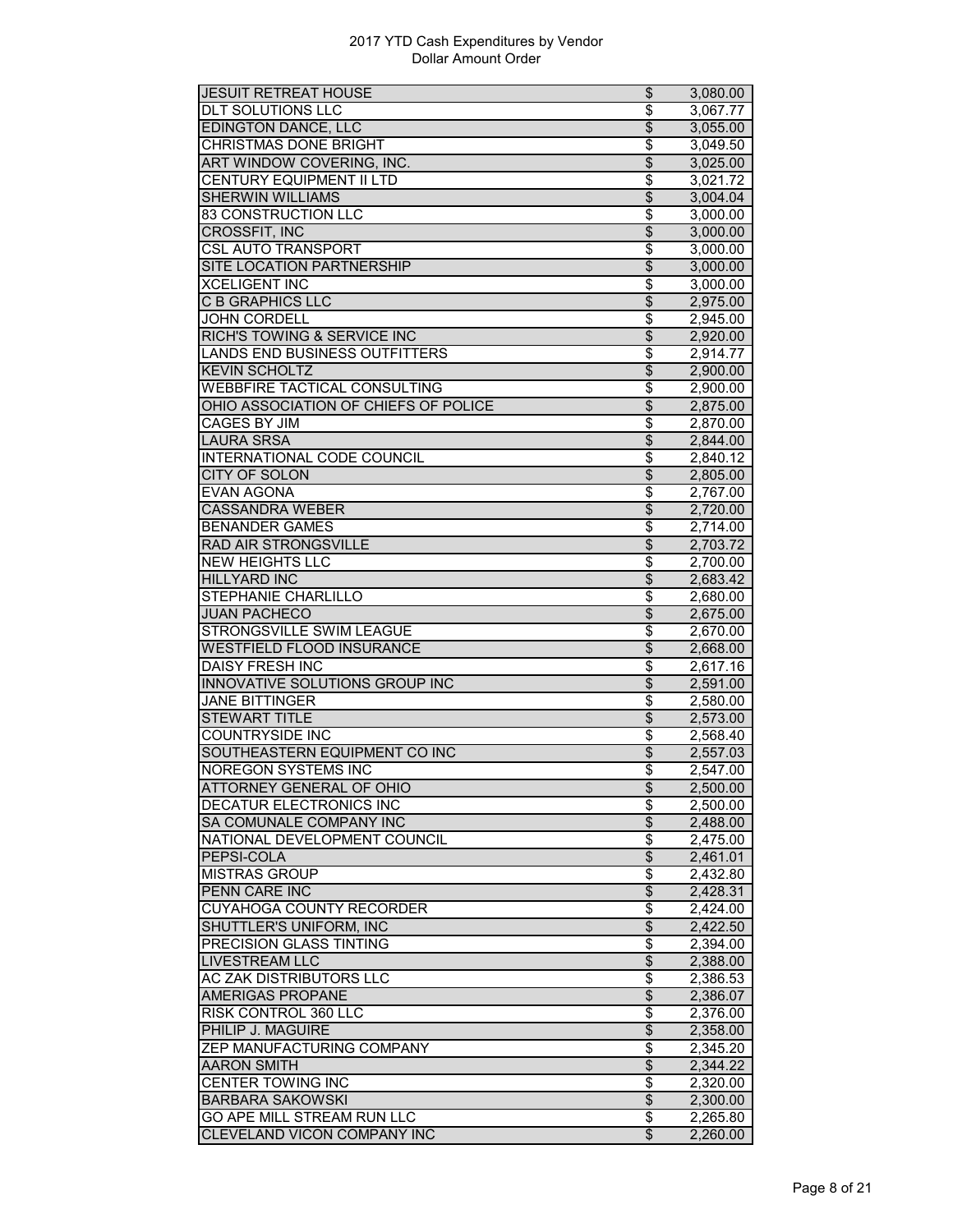| <b>TED SMITH</b>                         | \$                                 | 2,245.20 |
|------------------------------------------|------------------------------------|----------|
| <b>JESSICA HINE</b>                      | $\overline{\$}$                    | 2,235.00 |
| <b>HOLIDAY DESIGNS INC</b>               | \$                                 | 2,220.48 |
| UNIVERSITY PRIMARY CARE PRACTICES        | \$                                 | 2,200.00 |
| GOVERNMENT FINANCE OFFICERS ASSOCIATION  | \$                                 | 2,195.00 |
| <b>SUBURBAN TITLE</b>                    | $\overline{\$}$                    | 2,177.00 |
| <b>FOREMOST BUSINESS PRODUCTS</b>        | \$                                 | 2,165.96 |
| MUSCO SPORTS LIGHTING LLC                | $\overline{\$}$                    | 2,127.97 |
| <b>GREATER CLEVELAND PARTNERSHIP</b>     | \$                                 | 2,100.00 |
| PRO-TECH SECURITY SALES                  | $\overline{\$}$                    | 2,050.00 |
| <b>JOANN RICHTER</b>                     | \$                                 | 2,034.20 |
| <b>MIKE MAURER</b>                       | \$                                 | 2,030.00 |
| NEWPORT CHEMICAL & EQUIPMENT CO INC      | \$                                 | 2,027.61 |
| <b>NORTH BRANCH NURSERY</b>              | $\overline{\$}$                    | 2,025.99 |
| <b>GRAPHTECH COMMUNICATIONS INC</b>      | \$                                 | 2,021.00 |
| <b>GREENLEAF GROUP</b>                   | $\overline{\$}$                    | 2,013.00 |
| CLEVELAND RESTORATION SOCIETY            | \$                                 | 2,000.00 |
| <b>KEVIN HENEGHAN</b>                    | $\overline{\$}$                    | 2,000.00 |
| THE CLEVELAND ORCHESTRA                  | \$                                 | 2,000.00 |
| <b>WAYNE TOMSIC</b>                      | $\overline{\$}$                    | 2,000.00 |
| PUBLIC SAFETY GROUP                      | \$                                 | 1,998.00 |
| CALFEE, HALTER & GRISWOLD LLP            | \$                                 | 1,991.33 |
| FIRE FORCE INC                           | \$                                 | 1,985.90 |
| <b>COLA MANAGEMENT LLC</b>               | $\overline{\$}$                    | 1,985.00 |
| WOLFF BROS. SUPPLY INC.                  | \$                                 | 1.979.73 |
| A D STARR                                | \$                                 | 1,978.02 |
| A & S CYCLE                              | \$                                 | 1,976.74 |
| SAMSEL SUPPLY COMPANY                    | $\overline{\$}$                    | 1,975.69 |
| <b>BENNERS GARDENS LLC</b>               | $\overline{\$}$                    | 1,961.55 |
| WILLIAM LOEBS EXCAVATING LLC             | $\overline{\$}$                    | 1,949.99 |
| OHIO PARKS & RECREATION ASSOC INC        | $\overline{\$}$                    | 1,943.00 |
| <b>STATE INDUSTRIAL PRODUCTS</b>         | $\overline{\$}$                    | 1,938.64 |
| MASCON EQUIPMENT AND SUPPLY CO INC       | \$                                 | 1,937.90 |
| CLEARVIEW GLASS THE NEXT GENERATION, INC | $\overline{\$}$                    | 1,929.56 |
| LAW ENFORCEMENT FOUNDATION INC           | \$                                 | 1,925.00 |
| <b>S&amp;S WORLDWIDE INC</b>             | $\overline{\$}$                    | 1,918.16 |
| <b>STEVE'S SPORTS</b>                    | \$                                 | 1,905.00 |
| <b>MOTOROLA SOLUTIONS INC</b>            | $\overline{\$}$                    | 1,900.00 |
| <b>T &amp; K TREE SERVICE LLC</b>        | \$                                 | 1,900.00 |
| <b>B &amp; C COMMUNICATIONS</b>          | $\overline{\mathcal{L}}$           | 1,887.27 |
| AM LEONARD INC.                          | \$                                 | 1,887.18 |
| <b>ANDREW GREEN</b>                      | \$                                 | 1,866.00 |
| STRONGSVILLE DQ GRILL & CHILL            | \$                                 | 1,850.25 |
| <b>SNIDER RECREATION</b>                 | $\overline{\$}$                    | 1,848.00 |
| OHIO ECONOMIC DEVELOPMENT ASSN           | $\overline{\boldsymbol{\epsilon}}$ | 1,846.00 |
| CHANNING L BETE COMPANY INC              | \$                                 | 1,840.75 |
| <b>GOODTIME III</b>                      | \$                                 | 1,838.00 |
| <b>APCO INTERNATIONAL</b>                | \$                                 | 1,834.00 |
| <b>BROADVIEW HOUSE OF COLOR</b>          | \$                                 | 1,827.00 |
| <b>OSBURN ASSOCIATES INC</b>             | $\overline{\theta}$                | 1,825.28 |
| <b>DAVID HOULE</b>                       | $\overline{\$}$                    | 1,800.00 |
| <b>GENERATOR SYSTEMS LLC</b>             | $\overline{\$}$                    | 1,800.00 |
| GEO-SCI, INC.                            | $\overline{\boldsymbol{\theta}}$   | 1,800.00 |
| OHIO PETROLEUM UST RELEASE COMP BOARD    | \$                                 | 1,800.00 |
| RUSNOV APPRAISALS                        | \$                                 | 1,800.00 |
| <b>LEWIS WINCH INC</b>                   | $\overline{\$}$                    | 1,787.00 |
| AUTO TRIM DESIGN OF NORTHERN OHIO        | \$                                 | 1,785.21 |
| STRYKER SALES CORPORATION                | $\overline{\$}$                    | 1,771.46 |
| <b>MAGICAL TRAIN RIDES</b>               | \$                                 | 1,770.00 |
| OSCAR BRUGMANN SAND & GRAVEL INC         | $\overline{\$}$                    | 1,769.81 |
| <b>BETTY LEKAN</b>                       | \$                                 | 1,737.60 |
|                                          |                                    |          |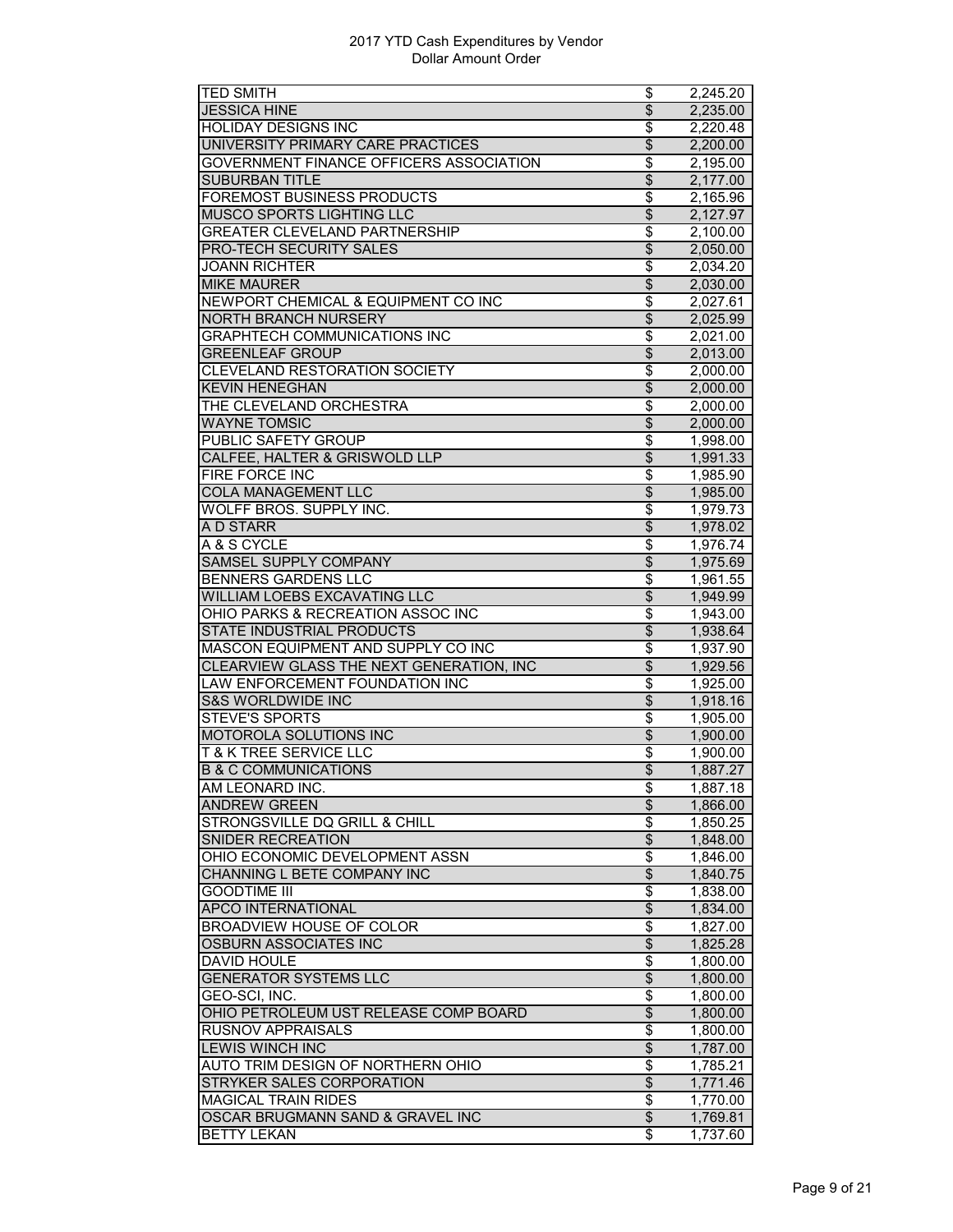| <b>TIOGA HVAC RENTALS</b>                  | \$                                 | 1,734.00 |
|--------------------------------------------|------------------------------------|----------|
| PARMA COMMUNITY GENERAL HOSPITAL           | \$                                 | 1,728.00 |
| <b>THOMAS SMEADER</b>                      | $\overline{\$}$                    | 1,725.00 |
| AL BATTASTELLI                             | \$                                 | 1,710.00 |
| MULTIFORCE SYSTEMS CORP                    | $\overline{\mathcal{S}}$           | 1,705.00 |
| FENCE COMPANY CLEVELAND LLC                | \$                                 | 1,695.00 |
| LASTING IMPRESSIONS EVENT RENTAL           | $\overline{\$}$                    | 1,665.00 |
| RICHARD D BALDIN                           | \$                                 | 1,650.00 |
| CLEVELAND TOOL & CUTTER INC                | $\overline{\$}$                    | 1,649.67 |
| WASHINGTON NATIONAL INSURANCE COMPANY      | $\overline{\$}$                    | 1,638.30 |
| <b>CONSTANT CONTACT</b>                    | $\overline{\$}$                    | 1,638.00 |
| SOMMERS MOBILE LEASING INC                 | \$                                 | 1,633.94 |
| THE DONUT SCENE                            | \$                                 | 1,629.40 |
| <b>HERB FIRE EQUIPMENT</b>                 | \$                                 | 1,621.08 |
| <b>ACCU WEATHER</b>                        | $\overline{\$}$                    | 1,585.00 |
| ALOTERRA BIOBASED PRODUCTS LLC             | \$                                 | 1,575.00 |
| <b>KENNETH D EVANS</b>                     | $\overline{\$}$                    | 1,575.00 |
| <b>SETCOM CORP</b>                         | $\overline{\boldsymbol{\epsilon}}$ | 1,568.00 |
| <b>BUSY BEE SERVICES LTD</b>               | $\overline{\mathcal{L}}$           |          |
|                                            |                                    | 1,560.00 |
| <b>SPACE WALK</b>                          | \$                                 | 1,550.00 |
| <b>WALD &amp; FISHER INC MGMT</b>          | $\overline{\mathcal{S}}$           | 1,548.00 |
| <b>ALLDATA LLC</b>                         | \$                                 | 1,500.00 |
| <b>XYBIX SYSTEMS INC</b>                   | $\overline{\$}$                    | 1,499.00 |
| <b>HERMES SPORTS &amp; EVENTS INC</b>      | \$                                 | 1,495.90 |
| <b>MARY HARWOOD</b>                        | \$                                 | 1,468.80 |
| <b>CHEOK YUEN NG</b>                       | \$                                 | 1,452.40 |
| <b>SPA PARTNERS</b>                        | \$                                 | 1,438.20 |
| <b>CRISTEN L. CEBULA</b>                   | \$                                 | 1,425.00 |
| KURTZ BROTHERS INC                         | $\overline{\$}$                    | 1,422.50 |
| <b>TENNANT SALES &amp; SERVICE COMPANY</b> | $\overline{\$}$                    | 1,409.50 |
| <b>WELLMAN &amp; GRIFFITH INC.</b>         | $\overline{\$}$                    | 1,407.00 |
| RAPID PROPANE EXCHANGE                     | \$                                 | 1,382.00 |
| <b>THOMAS SULLIVAN</b>                     | \$                                 | 1,374.81 |
| <b>HARBOR FREIGHT TOOLS</b>                | \$                                 | 1,368.20 |
| <b>JOHN D PREUER &amp; ASSOCIATES</b>      | $\overline{\$}$                    | 1,362.60 |
| <b>BRIAN DAVID</b>                         | \$                                 | 1,350.00 |
| <b>LIBERTY TEXTILE COMPANY</b>             | $\overline{\$}$                    | 1,347.30 |
| <b>BARNYARD SUPPLY</b>                     | \$                                 | 1,347.00 |
| <b>JEFFREY A ARENA</b>                     | $\overline{\$}$                    | 1,346.00 |
| <b>AFFILIATE GUARD</b>                     | \$                                 | 1,344.00 |
| PREMIER PLANT SOLUTIONS                    | \$                                 | 1,337.50 |
| <b>POLICEONE</b>                           | \$                                 | 1,335.00 |
| <b>GEMPLERS</b>                            | $\overline{\theta}$                | 1,330.16 |
| <b>UNITED SPORT APPAREL</b>                | \$                                 | 1,314.44 |
| <b>DALY REFRIGERATION CO</b>               | $\overline{\theta}$                | 1,288.04 |
| LADDERS UNLIMITED & SUPPLY INC             | \$                                 | 1,284.15 |
| <b>DON PONEY</b>                           | \$                                 | 1,262.31 |
| SELECT SAFETY SALES LLC                    | \$                                 | 1,252.50 |
| <b>ELITE STITCH &amp; APPAREL</b>          | \$                                 | 1,252.00 |
| AIR RITE INC                               | \$                                 | 1,242.40 |
| <b>JIM TIMOTEO</b>                         | $\overline{\$}$                    | 1,230.00 |
| <b>LIFE FITNESS</b>                        | \$                                 | 1,229.35 |
| <b>CLEVELAND METROPARKS ZOO</b>            | $\overline{\$}$                    | 1,228.50 |
| <b>ICS JAIL SUPPLIES INC</b>               | \$                                 | 1,224.67 |
| <b>GREAT LAKES THEATER</b>                 | $\overline{\mathbf{e}}$            |          |
|                                            |                                    | 1,224.00 |
| <b>SARAH AROLD</b>                         | \$                                 | 1,223.32 |
| <b>BLUE TECHNOLOGIES</b>                   | $\overline{\$}$                    | 1,221.25 |
| PORTER LEE CORP                            | \$                                 | 1,218.13 |
| SPECTRUM TECHNOLOGIES                      | $\overline{\mathcal{S}}$           | 1,218.00 |
| PRINTING PARTNERS                          | $\overline{\mathcal{S}}$           | 1,214.50 |
| PUBLIC AGENCY TRAINING COUNCIL             | $\boldsymbol{\mathsf{S}}$          | 1,210.00 |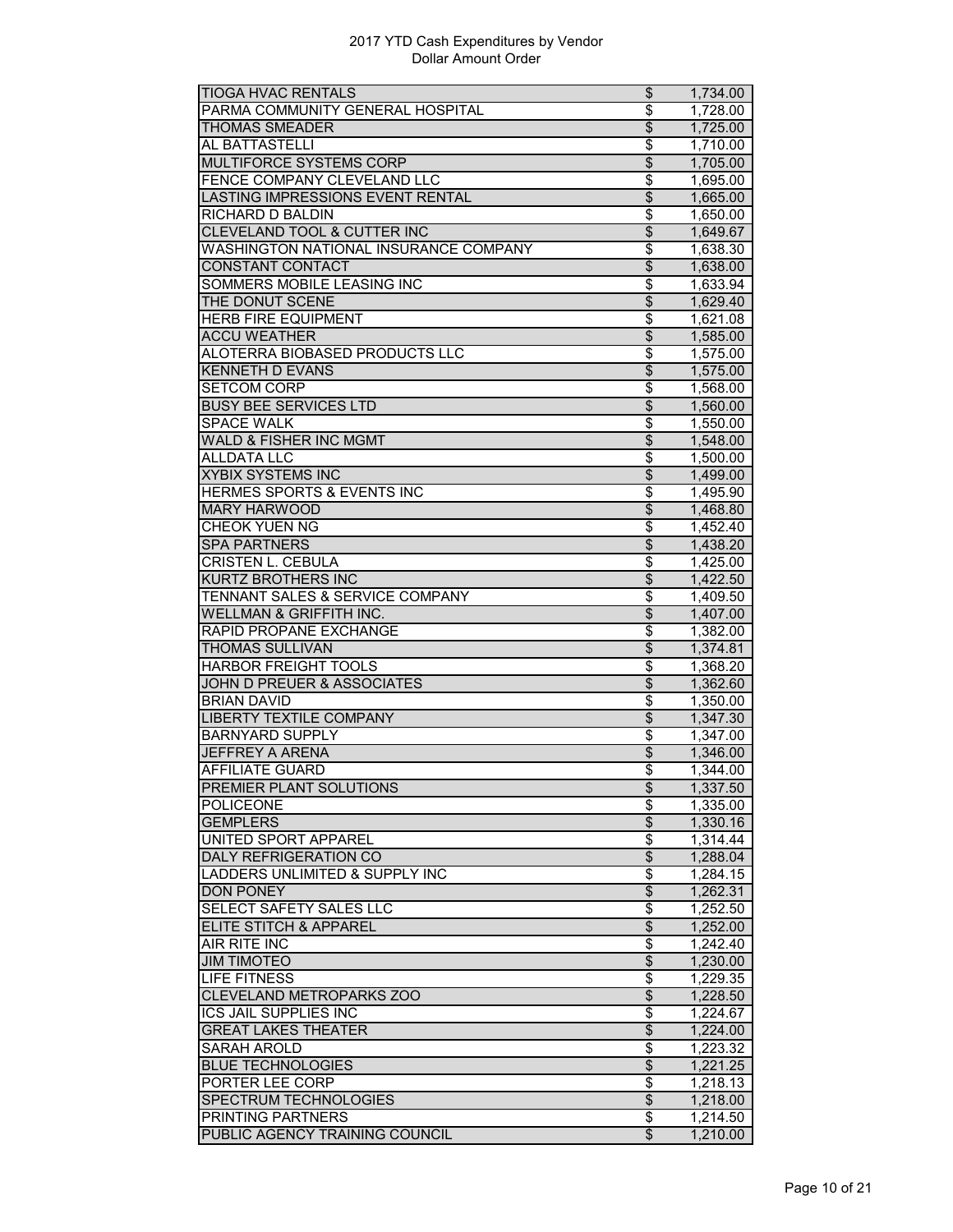| <b>FRANK BORISH</b>                      | \$                                 | 1,206.00 |
|------------------------------------------|------------------------------------|----------|
| <b>TV TRUCKING INC</b>                   | $\overline{\$}$                    | 1,205.00 |
| DALE R SERNE                             | $\overline{\boldsymbol{\epsilon}}$ | 1,200.00 |
| <b>GREG MCDONALD</b>                     | \$                                 | 1,200.00 |
| <b>HINES PRODUCTS CORP</b>               | \$                                 | 1,200.00 |
| KALAHARI RESORT & CONVENTION CENTER      | $\overline{\$}$                    | 1,200.00 |
| <b>SHRED-IT USA LLC</b>                  | \$                                 | 1,185.57 |
| ABCO FIRE PROTECTION, INC.               | \$                                 | 1,184.30 |
| PURE WATER TECHNOLOGY                    | \$                                 | 1,183.40 |
| <b>TEAM ONE NETWORK</b>                  | $\overline{\$}$                    | 1,180.00 |
| CHARLYNN SEBASTIAN                       | \$                                 | 1,179.00 |
| <b>ENVIROSERVE</b>                       |                                    |          |
|                                          | \$<br>\$                           | 1,170.00 |
| <b>BINDER LIFT LLC</b>                   | $\overline{\$}$                    | 1,167.90 |
| THE WINDOW KING CO INC                   |                                    | 1,155.00 |
| <b>SUMMERS RUBBER CO INC</b>             | \$                                 | 1,154.27 |
| <b>AMY HUBER</b>                         | \$                                 | 1,150.00 |
| RIEKE HEATING & COOLING, INC             | \$                                 | 1,150.00 |
| 21ST CENTURY MEDIA - OHIO                | $\overline{\mathcal{L}}$           | 1,149.00 |
| <b>OLYMPIA GOURMET CHOCOLATES</b>        | \$                                 | 1,140.00 |
| ELECTRIC APPLIANCE REPAIR SERVICE, INC   | $\overline{\$}$                    | 1,138.38 |
| <b>PRINTFORMANCE</b>                     | \$                                 | 1,128.00 |
| <b>MARGARET STOCKDALE</b>                | $\overline{\$}$                    | 1,127.10 |
| <b>MARY JANE WALKER</b>                  | \$                                 | 1,125.00 |
| CHIEF / LAW ENFORCEMENT SUPPLY           | $\overline{\mathcal{S}}$           | 1,123.51 |
| <b>HOLLY PRATHER</b>                     | \$                                 | 1,121.40 |
| <b>CLEVELAND ENGINEERING SOCIETY</b>     | \$                                 | 1,120.00 |
| SERVICE STATION EQUIPMENT CO INC         | \$                                 | 1,118.44 |
| <b>EMERGENCY SERVICES MARKETING CORP</b> | $\overline{\$}$                    | 1,115.00 |
| <b>CLARK &amp; ASSOCIATES</b>            | $\overline{\$}$                    | 1,114.00 |
| <b>KENNETH A TERNES</b>                  | $\overline{\$}$                    | 1,112.00 |
| WESTERN RESERVE HISTORICAL SOCIETY       | \$                                 | 1,105.92 |
| <b>MEGAN RUGGIERO</b>                    | \$                                 | 1,105.00 |
| EMILY EDMONDSON-HAVEL                    | \$                                 | 1,100.00 |
| <b>FOOTES GLASS CO INC</b>               | $\overline{\$}$                    | 1,100.00 |
| <b>KRISTEN HUNKER</b>                    | $\overline{\$}$                    | 1,100.00 |
| <b>LIBERTY FORD</b>                      | $\overline{\$}$                    | 1,097.67 |
| RAL COMMUNICATIONS CORP                  | \$                                 | 1,084.00 |
| <b>METROHEALTH PROFESSIONALS</b>         | $\overline{\theta}$                | 1,075.00 |
| <b>TRISTA SMITH</b>                      | $\overline{\boldsymbol{\epsilon}}$ | 1,075.00 |
|                                          | $\overline{\mathcal{L}}$           |          |
| <b>LORRAINE SCHAFFNER</b>                |                                    | 1,069.00 |
| LOUISE EASTON                            | \$                                 | 1,069.00 |
| FUN N STUFF AMUSEMENTS                   | $\overline{\mathcal{S}}$           | 1,063.55 |
| <b>AMPLE SUPPLY COMPANY</b>              | \$                                 | 1,062.50 |
| <b>BUSINESS INFORMATION SYSTEMS INC</b>  | $\overline{\$}$                    | 1,050.00 |
| CHERYL TENHUNFELD                        | \$                                 | 1,050.00 |
| NATIONAL AMATEUR BASEBALL FEDERATION     | \$                                 | 1,050.00 |
| AARP DRIVER SAFETY PROGRAM               | \$                                 | 1,045.00 |
| <b>BUCCI'S RESTAURANT</b>                | $\overline{\mathcal{L}}$           | 1,025.50 |
| US SAFETY GEAR, INC                      | \$                                 | 1,021.50 |
| <b>UNITED RENTALS</b>                    | $\overline{\mathcal{L}}$           | 1,021.08 |
| <b>FASTENAL COMPANY</b>                  | \$                                 | 1,015.77 |
| <b>JACOB KNIPP</b>                       | $\overline{\$}$                    | 1,007.10 |
| <b>AQUA POOLS INC</b>                    | \$                                 | 1,000.00 |
| <b>BREATHING AIR SYSTEMS</b>             | \$                                 | 997.15   |
| OHIO BUSINESS MACHINES                   | \$                                 | 990.00   |
| U S BANK EQUIPMENT FINANCE               | $\overline{\$}$                    | 986.21   |
| STANDARD WELDING & STEEL PRODUCT INC     | \$                                 | 985.00   |
|                                          | $\overline{\mathcal{L}}$           | 976.05   |
| A ONE JANITORIAL                         |                                    |          |
| TRI COUNTY TOOL & SUPPLY CO              | $\overline{\boldsymbol{\epsilon}}$ | 975.00   |
| <b>DICAR CORPORATION</b>                 | $\overline{\mathbf{e}}$            | 966.50   |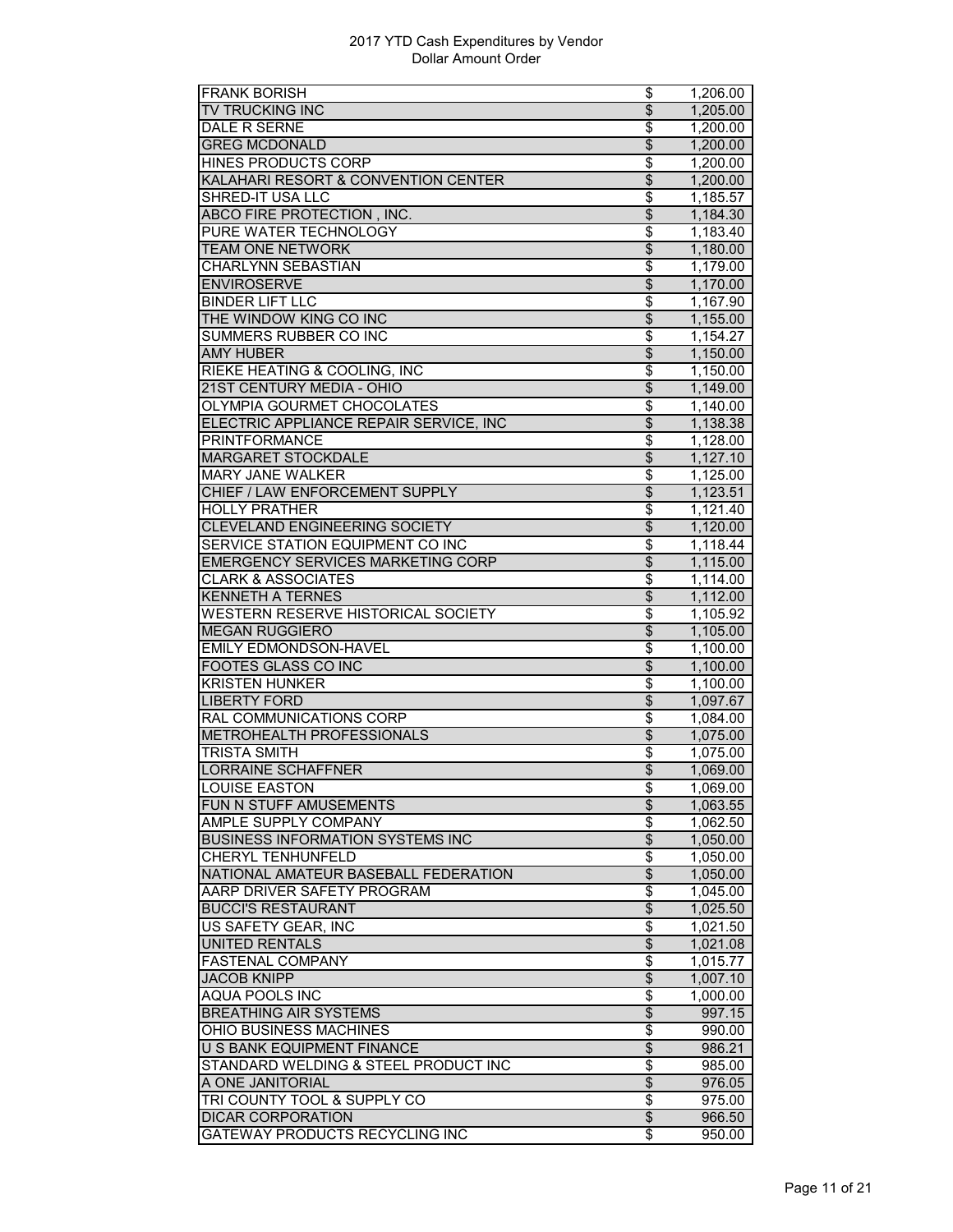| <b>PREZ SALE</b>                               | \$                       | 950.00 |
|------------------------------------------------|--------------------------|--------|
| NORTH EASTERN OHIO FIRE PREVENTION ASSOCIATION | $\overline{\$}$          | 947.00 |
| PARMA LAUNDRY SERVICE INC                      | $\overline{\$}$          | 933.24 |
| OHIO STATE BAR ASSOCIATION                     | \$                       | 925.00 |
| <b>KIEFER SWIM PRODUCTS</b>                    | $\overline{\mathcal{S}}$ | 922.46 |
| <b>AMERICAN PAPER OPTICS</b>                   | \$                       | 905.00 |
| <b>FUNCTIONS OF LIFE</b>                       | $\overline{\$}$          | 900.00 |
| <b>IXII GROUP</b>                              | \$                       | 900.00 |
| <b>MADDEN BROS INC</b>                         | $\overline{\$}$          | 900.00 |
| <b>MIKE REZAC</b>                              |                          |        |
|                                                | \$                       | 900.00 |
| <b>MIMI KLEIN-DALE</b>                         | $\overline{\$}$          | 900.00 |
| <b>MUZAK LLC</b>                               | \$                       | 896.05 |
| 171 RT 82 STRONGSVILLE MARATHON INC            | \$                       | 896.00 |
| PRESSTEK INC                                   | \$                       | 889.23 |
| <b>TOM VOGEL</b>                               | $\overline{\$}$          | 876.00 |
| SEARS COMMERICAL ONE                           | $\overline{\$}$          | 854.52 |
| THE STUFF SHOP                                 | $\overline{\$}$          | 852.78 |
| <b>ACTIVE911 INC</b>                           | \$                       | 843.75 |
| <b>MALLOY &amp; ESPOSITO FUNERAL HOME</b>      | $\overline{\$}$          | 835.80 |
| <b>JEFF STEVING</b>                            | \$                       | 835.45 |
| <b>DAVID SEMS</b>                              | $\overline{\mathcal{L}}$ | 827.68 |
| <b>CHARLES F HAWK</b>                          | \$                       | 825.00 |
| <b>ED KLIMCZAK</b>                             | $\overline{\$}$          | 825.00 |
| <b>GET AIR MIDDLEBURG HTS</b>                  | \$                       | 825.00 |
| <b>GRIMCO INC</b>                              | $\overline{\mathcal{L}}$ | 824.11 |
| A R I PHOENIX, INC                             | \$                       | 820.25 |
| <b>WESTSIDE CONTRACTING COMPANY</b>            | $\overline{\mathcal{S}}$ | 810.00 |
| MEL NORTHEY CO INC                             | \$                       | 806.00 |
| PITNEY BOWES INC                               | $\overline{\mathcal{L}}$ |        |
| <b>STRANG CORPORATION</b>                      | \$                       | 801.82 |
|                                                |                          | 800.52 |
| <b>DAWN KAYE PHOTOGRAPHY</b>                   | $\overline{\$}$          | 800.00 |
| <b>JOHNSON CONTROLS</b>                        | \$                       | 800.00 |
| THE WALL STREET JOURNAL                        | \$                       | 798.98 |
| <b>KATIE GRACE</b>                             | \$                       | 795.49 |
| <b>VALERIA SYNEK</b>                           | $\overline{\mathcal{L}}$ | 793.20 |
| TACTICAL MEDICAL SOLUTIONS                     | \$                       | 792.69 |
| <b>RAMSEY &amp; ASSOCIATES</b>                 | $\overline{\$}$          | 790.00 |
| <b>BERNTSEN INTERNATIONAL, INC</b>             | \$                       | 779.08 |
| <b>WALTER F. STEPHENS JR INC</b>               | $\overline{\$}$          | 777.05 |
| <b>MARK HARTZE</b>                             | \$                       | 777.00 |
| <b>CROSSROADS ANIMAL HOSPITAL</b>              | \$                       | 771.70 |
| <b>DAVID R KNOWLES</b>                         | \$                       | 750.00 |
| <b>DEBRA SCHNELL</b>                           | $\overline{\$}$          | 750.00 |
| GROUND PENETRATING RADAR SYSTEMS INC           | $\overline{\$}$          | 750.00 |
| IACP                                           | $\overline{\$}$          | 750.00 |
| <b>JEANNE GEORGEADIS</b>                       | \$                       | 750.00 |
| JOYUNSPEAKABLE PRODUCTIONS INC                 | $\overline{\theta}$      | 750.00 |
| <b>MIKE JACOBS</b>                             | \$                       | 735.00 |
| <b>MUSTANG WRESTLING CLUB</b>                  | \$                       | 732.00 |
| NELSON MFG CO                                  | \$                       | 724.79 |
| OTTO'S SCOREBOARD REPAIR                       | $\overline{\$}$          | 722.00 |
| <b>LARRY HUFSTETLER</b>                        | $\overline{\$}$          | 720.00 |
| <b>ABC TROPHY</b>                              | $\overline{\$}$          | 702.00 |
|                                                |                          |        |
| <b>JOSEPH OLENIK</b>                           | \$                       | 700.00 |
| PAUL JOHNSON                                   | \$                       | 700.00 |
| CONCORD ROAD EQUIPMENT MFG., INC.              | \$                       | 698.10 |
| <b>AECOM</b>                                   | $\overline{\$}$          | 696.00 |
| <b>DOMINIC FRANCINI</b>                        | \$                       | 695.63 |
| MSC INDUSTRIAL SUPPLY CO. INC.                 | $\overline{\$}$          | 693.00 |
| ATLAS FIRST AID & SAFETY                       | \$                       | 691.86 |
| <b>PETTY CASH</b>                              | $\overline{\$}$          | 689.40 |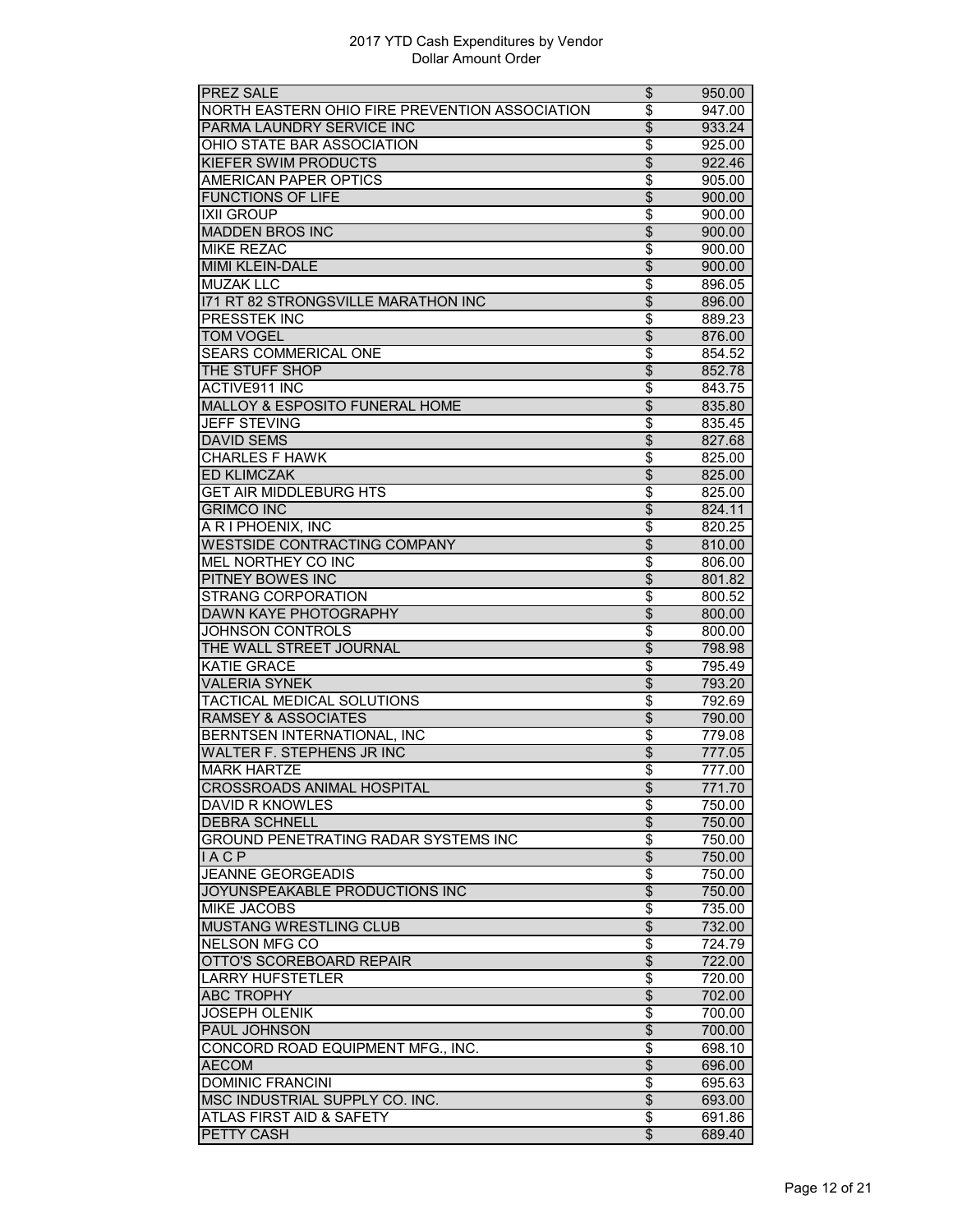| POWERPHONE INC                          | \$                       | 687.00 |
|-----------------------------------------|--------------------------|--------|
| <b>SPY GADGETS LLC</b>                  | $\overline{\$}$          | 684.95 |
| ELLIS BROTHERS ELECTRIC LTD.            | \$                       | 678.50 |
| <b>CHARLENE BARTH</b>                   | \$                       | 675.00 |
| <b>EDWARD PFAHL</b>                     | \$                       | 675.00 |
| <b>ESCAPE ROOM STRONGSVILLE</b>         | $\overline{\$}$          | 675.00 |
| <b>JIM KAMINSKI</b>                     | \$                       | 675.00 |
| OHIO TURFGRASS FOUNDATION               | $\overline{\$}$          | 675.00 |
| <b>LIGHTLE ENTERPRISES OF OHIO LLC</b>  | \$                       | 668.00 |
| <b>CERTIFIED POWER INC</b>              | \$                       | 652.55 |
| JARDINE FUNERAL HOME                    | \$                       | 650.00 |
| <b>GOOD TIMES PARTY SUPPLIES</b>        | \$                       | 635.20 |
|                                         |                          |        |
| <b>DANIEL COUGHLIN</b>                  | \$                       | 624.00 |
| <b>DODD CAMERA</b>                      | $\overline{\$}$          | 619.86 |
| <b>ROBERT BROWN</b>                     | \$                       | 619.00 |
| <b>SIMPLEX GRINNELL</b>                 | $\overline{\$}$          | 614.54 |
| HILTON COLUMBUS AT EASTON               | \$                       | 613.80 |
| <b>SPRING MIST FARMS LLC</b>            | $\overline{\$}$          | 605.00 |
| <b>PHILLIP HAGAN</b>                    | \$                       | 600.78 |
| <b>ACTION DISC JOCKEYS</b>              | \$                       | 600.00 |
| <b>DERRICK YATES</b>                    | \$                       | 600.00 |
| <b>GOVERLAN INC</b>                     | $\overline{\$}$          | 600.00 |
| <b>KATHLEEN KRUKEMEYER</b>              | $\overline{\$}$          | 600.00 |
| <b>MIKE BOYLE</b>                       | $\overline{\$}$          | 600.00 |
| STRONGSVILLE FIREFIGHTERS ASSOCIATION   | \$                       | 600.00 |
| ADOBE SYSTEMS INCORPORATED              | \$                       | 599.88 |
| <b>RELENTLESS LLC</b>                   | \$                       | 599.00 |
| <b>CREATE FOR LESS LLC</b>              | $\overline{\$}$          | 596.70 |
| <b>ULINE INC</b>                        | \$                       | 587.79 |
| <b>FABRIZI RECYCLING INC</b>            | $\overline{\$}$          | 580.00 |
| <b>MOTION PICTURE LICENSING CORP</b>    | \$                       | 576.30 |
| <b>DAVE WOHLFEIL</b>                    | $\overline{\$}$          | 575.00 |
| <b>GREAT LAKES TRUCK DRIVING SCHOOL</b> | \$                       | 575.00 |
| JOHN E REID & ASSOCIATES INC.           | \$                       | 575.00 |
| SELECTIVE SOUNDS ENTERTAINMENT LLC      | \$                       | 575.00 |
| <b>TONY CARABALLO</b>                   | $\overline{\$}$          | 574.00 |
| <b>JOHN MOCKLER</b>                     | \$                       | 565.13 |
| INTERNATIONAL SOCIETY OF ABORICULTURE   | $\overline{\$}$          | 565.00 |
| <b>PATRICK RUSSO</b>                    |                          |        |
|                                         | \$                       | 560.58 |
| PAY.GOV MEDICARE ENROLLMENT             | $\overline{\$}$          | 560.00 |
| RICHARD MOG                             | \$                       | 559.00 |
| <b>BROWNELLS</b>                        | $\overline{\$}$          | 553.60 |
| <b>GWENDOLYN ROSPIERSKI</b>             | \$                       | 552.00 |
| <b>MATTHEW BENDER &amp; CO INC</b>      | $\overline{\$}$          | 551.65 |
| <b>LYNDA KUCHTA</b>                     | \$                       | 550.00 |
| NORTH OLMSTED WRESTLING                 | $\overline{\mathcal{S}}$ | 550.00 |
| CLEVELAND COSTUME & DISPLAY CO          | \$                       | 547.00 |
| TRAFFIC & PARKING CONTROL CO INC        | $\overline{\theta}$      | 546.89 |
| <b>CITY OF BRUNSWICK, OHIO</b>          | \$                       | 546.86 |
| <b>THOMAS HUFSTETTER</b>                | $\frac{1}{2}$            | 540.00 |
| <b>CURVATURE LLC</b>                    | $\overline{\$}$          | 537.29 |
| <b>TONY HUNT</b>                        | $\overline{\$}$          | 533.08 |
| <b>JOSHUA HOLDER</b>                    | \$                       | 531.25 |
| <b>OHIO GFOA</b>                        | \$                       | 530.00 |
| <b>PRIMEPAY LLC</b>                     | \$                       | 528.75 |
| ROYAL CREST GOLF                        | \$                       | 525.00 |
| <b>THOMAS O'DEENS</b>                   | \$                       | 519.09 |
| THE STAMP MAN                           | $\overline{\mathcal{S}}$ | 514.50 |
| <b>JAMES LOPARO</b>                     | \$                       | 505.52 |
| <b>TIFFANY MEKEEL</b>                   | $\overline{\$}$          | 500.57 |
| CLEVELAND TOPS SWINGBAND FOUNDATION     | \$                       | 500.00 |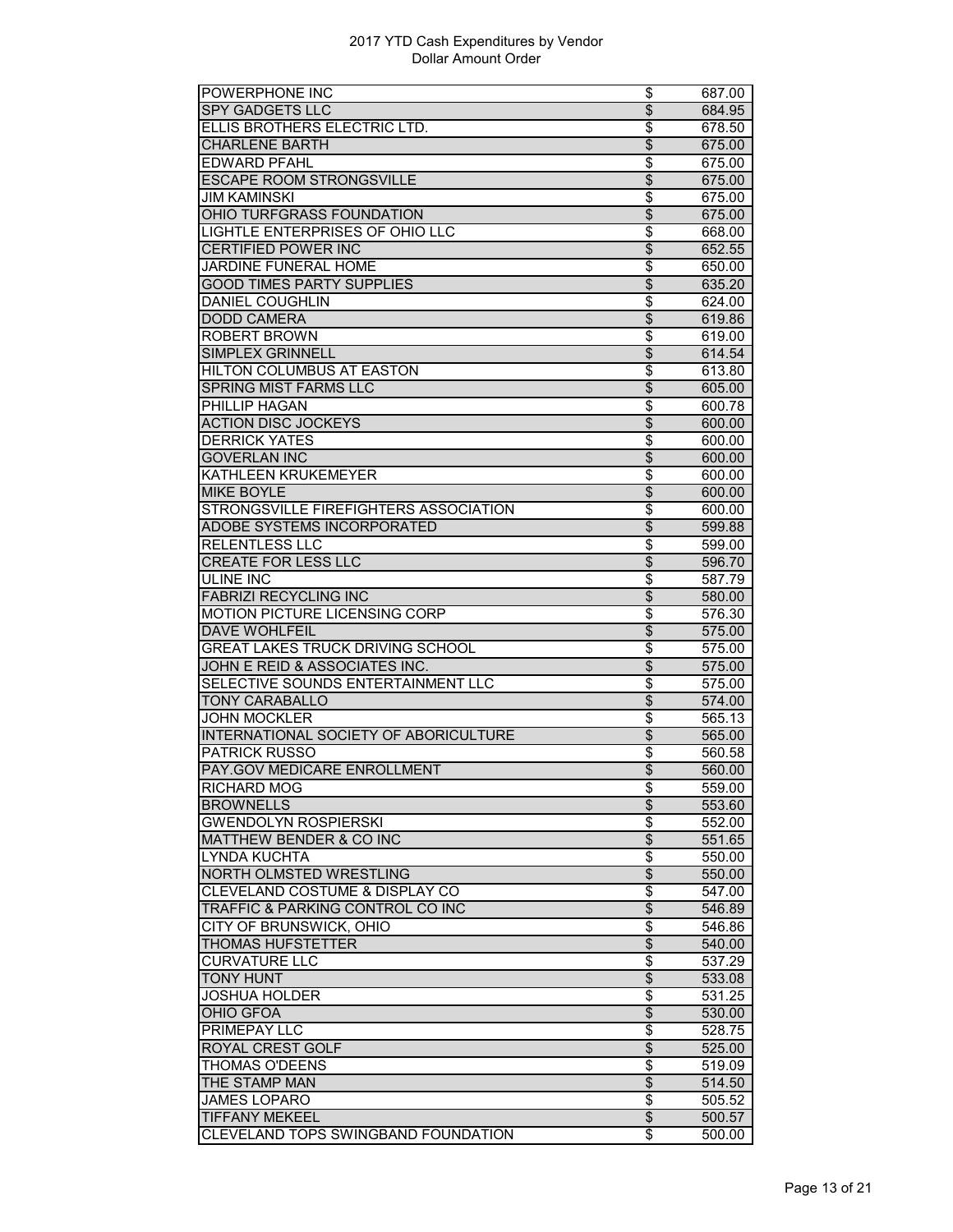| FOREST CITY LADUE RESERVE LLC<br>\$<br>500.00<br>$\overline{\$}$<br><b>HEIMAN FIRE EQUIPMENT</b><br>500.00<br>PAT SCHULTZ LLC<br>\$<br>500.00<br><b>STRONGSVILLE ROTARY CLUB</b><br>$\overline{\mathcal{S}}$<br>500.00<br><b>TRUCKIN VANTASTIKS</b><br>\$<br>497.50<br>$\overline{\$}$<br><b>FBINAA OHIO CHAPTER</b><br>490.00<br>\$<br><b>MIKE FAILE</b><br>490.00<br><b>STEVEN OPREA</b><br>$\overline{\$}$<br>487.18<br><b>DAVID MOORE</b><br>\$<br>480.00<br><b>WHEN TO WORK</b><br>$\overline{\$}$<br>480.00<br>ULTIMATE SECURITY DEVICES LLC<br>\$<br>479.20<br>$\overline{\mathcal{L}}$<br><b>HR HERO</b><br>479.00<br><b>VINCENT LIGHTING SYSTEMS</b><br>\$<br>478.20<br>$\overline{\$}$<br><b>G&amp;G FITNESS EQUIPMENT INC</b><br>475.02<br>\$<br><b>OBOA/FBOA</b><br>475.00<br>$\overline{\$}$<br><b>WALCOM INC</b><br>475.00<br><b>CINEMARK USA</b><br>\$<br>468.00<br><b>ALLEN GARRET</b><br>$\overline{\mathcal{S}}$<br>467.00<br><b>LARRY VAVRO</b><br>\$<br>467.00<br>$\overline{\mathcal{L}}$<br><b>PATRICK HAYES</b><br>466.00<br>$\overline{\$}$<br>SUPECK SEPTIC SERVICES LLC<br>465.00<br>$\overline{\$}$<br>KALINICH FENCE CO. INC.<br>463.50<br><b>FRANK SEVER</b><br>\$<br>457.00<br>$\overline{\mathcal{S}}$<br>INTERNATIONAL ASSOCIATION OF ARSON INVESTIGATORS<br>450.00<br><b>TIARAS AND TREASURES INC</b><br>\$<br>450.00<br>INTERNATIONAL INSTITUTE OF MUNICIPAL CLERKS<br>\$<br>446.25<br><b>CREEKSIDE RESTAURANT &amp; BAR</b><br>\$<br>444.70<br>$\overline{\$}$<br><b>KEVIN RICHARDSON</b><br>444.00<br>\$<br>SPRINGFIELD ARMORY<br>442.27<br>$\overline{\$}$<br><b>TRACTOR SUPPLY CREDIT PLAN</b><br>439.39<br><b>CABELAS</b><br>\$<br>435.66<br>WYNN ENVIRONMENTAL<br>\$<br>433.00<br>ZAKI HAZOU<br>\$<br>430.67<br>$\overline{\$}$<br><b>KATHERINE SHADRAKE</b><br>429.39<br>$\overline{\$}$<br>DR PALS SMALL ANIMAL PRACTICE<br>428.02<br>$\overline{\$}$<br><b>LISAJOY KEMENYES</b><br>428.00<br>\$<br><b>GREG MCNEA</b><br>424.00<br>$\overline{\$}$<br><b>STRONGSVILLE VACUUM</b><br>420.84<br><b>MICAH LONG</b><br>\$<br>420.00<br><b>RUBEN DAVILA</b><br>\$<br>418.00<br><b>SAM PINZONE</b><br>\$<br>413.00<br>$\overline{\$}$<br><b>CUYAHOGA COUNTY FIRE CHIEFS ASSOCIATION</b><br>411.00<br>$\overline{\$}$<br>NATIONAL FIRE PROTECTION ASSOC<br>404.05<br>NORTH STAR TELECOMMHIT CORP<br>$\overline{\$}$<br>402.88<br>CHICAGO TITLE INSURANCE AGENCY<br>\$<br>400.00<br>$\overline{\theta}$<br><b>MAGLOCLEN</b><br>400.00<br>MILANO MONUMENTS INC<br>\$<br>400.00<br>$\overline{\theta}$<br>NOTRE DAME COLLEGE<br>400.00<br>\$<br><b>WIRED RIGHT</b><br>400.00<br>$\overline{\$}$<br><b>APPROVE ME LLC</b><br>399.00<br>FRED PRYOR SEMINARS/CAREER TRACK<br>\$<br>399.00<br>$\overline{\$}$<br><b>FAIRFIELD INN &amp; SUITES</b><br>395.03<br>NITV FEDERAL SERVICES LLC<br>\$<br>395.00<br>$\overline{\theta}$<br><b>IPMA-HR</b><br>393.00<br><b>BILL BALLASH</b><br>\$<br>391.00<br>$\overline{\$}$<br>TINKERS CREEK WATERSHED PARTNERS INC<br>390.00<br><b>BELENKY INC</b><br>\$<br>389.42<br>$\overline{\$}$<br><b>ELIVATE</b><br>386.80<br><b>JOSEPH ROMITO</b><br>\$<br>386.00<br><b>MILSPEC DIRECT</b><br>\$<br>378.75 | <b>CORY BAUMER</b> | \$<br>500.00 |
|----------------------------------------------------------------------------------------------------------------------------------------------------------------------------------------------------------------------------------------------------------------------------------------------------------------------------------------------------------------------------------------------------------------------------------------------------------------------------------------------------------------------------------------------------------------------------------------------------------------------------------------------------------------------------------------------------------------------------------------------------------------------------------------------------------------------------------------------------------------------------------------------------------------------------------------------------------------------------------------------------------------------------------------------------------------------------------------------------------------------------------------------------------------------------------------------------------------------------------------------------------------------------------------------------------------------------------------------------------------------------------------------------------------------------------------------------------------------------------------------------------------------------------------------------------------------------------------------------------------------------------------------------------------------------------------------------------------------------------------------------------------------------------------------------------------------------------------------------------------------------------------------------------------------------------------------------------------------------------------------------------------------------------------------------------------------------------------------------------------------------------------------------------------------------------------------------------------------------------------------------------------------------------------------------------------------------------------------------------------------------------------------------------------------------------------------------------------------------------------------------------------------------------------------------------------------------------------------------------------------------------------------------------------------------------------------------------------------------------------------------------------------------------------------------------------------------------------------------------------------------------------------------------------------------------------------------------------------------------------------------------------------------------------------------------------------------------------------------------------------------------------------------------------------------|--------------------|--------------|
|                                                                                                                                                                                                                                                                                                                                                                                                                                                                                                                                                                                                                                                                                                                                                                                                                                                                                                                                                                                                                                                                                                                                                                                                                                                                                                                                                                                                                                                                                                                                                                                                                                                                                                                                                                                                                                                                                                                                                                                                                                                                                                                                                                                                                                                                                                                                                                                                                                                                                                                                                                                                                                                                                                                                                                                                                                                                                                                                                                                                                                                                                                                                                                            |                    |              |
|                                                                                                                                                                                                                                                                                                                                                                                                                                                                                                                                                                                                                                                                                                                                                                                                                                                                                                                                                                                                                                                                                                                                                                                                                                                                                                                                                                                                                                                                                                                                                                                                                                                                                                                                                                                                                                                                                                                                                                                                                                                                                                                                                                                                                                                                                                                                                                                                                                                                                                                                                                                                                                                                                                                                                                                                                                                                                                                                                                                                                                                                                                                                                                            |                    |              |
|                                                                                                                                                                                                                                                                                                                                                                                                                                                                                                                                                                                                                                                                                                                                                                                                                                                                                                                                                                                                                                                                                                                                                                                                                                                                                                                                                                                                                                                                                                                                                                                                                                                                                                                                                                                                                                                                                                                                                                                                                                                                                                                                                                                                                                                                                                                                                                                                                                                                                                                                                                                                                                                                                                                                                                                                                                                                                                                                                                                                                                                                                                                                                                            |                    |              |
|                                                                                                                                                                                                                                                                                                                                                                                                                                                                                                                                                                                                                                                                                                                                                                                                                                                                                                                                                                                                                                                                                                                                                                                                                                                                                                                                                                                                                                                                                                                                                                                                                                                                                                                                                                                                                                                                                                                                                                                                                                                                                                                                                                                                                                                                                                                                                                                                                                                                                                                                                                                                                                                                                                                                                                                                                                                                                                                                                                                                                                                                                                                                                                            |                    |              |
|                                                                                                                                                                                                                                                                                                                                                                                                                                                                                                                                                                                                                                                                                                                                                                                                                                                                                                                                                                                                                                                                                                                                                                                                                                                                                                                                                                                                                                                                                                                                                                                                                                                                                                                                                                                                                                                                                                                                                                                                                                                                                                                                                                                                                                                                                                                                                                                                                                                                                                                                                                                                                                                                                                                                                                                                                                                                                                                                                                                                                                                                                                                                                                            |                    |              |
|                                                                                                                                                                                                                                                                                                                                                                                                                                                                                                                                                                                                                                                                                                                                                                                                                                                                                                                                                                                                                                                                                                                                                                                                                                                                                                                                                                                                                                                                                                                                                                                                                                                                                                                                                                                                                                                                                                                                                                                                                                                                                                                                                                                                                                                                                                                                                                                                                                                                                                                                                                                                                                                                                                                                                                                                                                                                                                                                                                                                                                                                                                                                                                            |                    |              |
|                                                                                                                                                                                                                                                                                                                                                                                                                                                                                                                                                                                                                                                                                                                                                                                                                                                                                                                                                                                                                                                                                                                                                                                                                                                                                                                                                                                                                                                                                                                                                                                                                                                                                                                                                                                                                                                                                                                                                                                                                                                                                                                                                                                                                                                                                                                                                                                                                                                                                                                                                                                                                                                                                                                                                                                                                                                                                                                                                                                                                                                                                                                                                                            |                    |              |
|                                                                                                                                                                                                                                                                                                                                                                                                                                                                                                                                                                                                                                                                                                                                                                                                                                                                                                                                                                                                                                                                                                                                                                                                                                                                                                                                                                                                                                                                                                                                                                                                                                                                                                                                                                                                                                                                                                                                                                                                                                                                                                                                                                                                                                                                                                                                                                                                                                                                                                                                                                                                                                                                                                                                                                                                                                                                                                                                                                                                                                                                                                                                                                            |                    |              |
|                                                                                                                                                                                                                                                                                                                                                                                                                                                                                                                                                                                                                                                                                                                                                                                                                                                                                                                                                                                                                                                                                                                                                                                                                                                                                                                                                                                                                                                                                                                                                                                                                                                                                                                                                                                                                                                                                                                                                                                                                                                                                                                                                                                                                                                                                                                                                                                                                                                                                                                                                                                                                                                                                                                                                                                                                                                                                                                                                                                                                                                                                                                                                                            |                    |              |
|                                                                                                                                                                                                                                                                                                                                                                                                                                                                                                                                                                                                                                                                                                                                                                                                                                                                                                                                                                                                                                                                                                                                                                                                                                                                                                                                                                                                                                                                                                                                                                                                                                                                                                                                                                                                                                                                                                                                                                                                                                                                                                                                                                                                                                                                                                                                                                                                                                                                                                                                                                                                                                                                                                                                                                                                                                                                                                                                                                                                                                                                                                                                                                            |                    |              |
|                                                                                                                                                                                                                                                                                                                                                                                                                                                                                                                                                                                                                                                                                                                                                                                                                                                                                                                                                                                                                                                                                                                                                                                                                                                                                                                                                                                                                                                                                                                                                                                                                                                                                                                                                                                                                                                                                                                                                                                                                                                                                                                                                                                                                                                                                                                                                                                                                                                                                                                                                                                                                                                                                                                                                                                                                                                                                                                                                                                                                                                                                                                                                                            |                    |              |
|                                                                                                                                                                                                                                                                                                                                                                                                                                                                                                                                                                                                                                                                                                                                                                                                                                                                                                                                                                                                                                                                                                                                                                                                                                                                                                                                                                                                                                                                                                                                                                                                                                                                                                                                                                                                                                                                                                                                                                                                                                                                                                                                                                                                                                                                                                                                                                                                                                                                                                                                                                                                                                                                                                                                                                                                                                                                                                                                                                                                                                                                                                                                                                            |                    |              |
|                                                                                                                                                                                                                                                                                                                                                                                                                                                                                                                                                                                                                                                                                                                                                                                                                                                                                                                                                                                                                                                                                                                                                                                                                                                                                                                                                                                                                                                                                                                                                                                                                                                                                                                                                                                                                                                                                                                                                                                                                                                                                                                                                                                                                                                                                                                                                                                                                                                                                                                                                                                                                                                                                                                                                                                                                                                                                                                                                                                                                                                                                                                                                                            |                    |              |
|                                                                                                                                                                                                                                                                                                                                                                                                                                                                                                                                                                                                                                                                                                                                                                                                                                                                                                                                                                                                                                                                                                                                                                                                                                                                                                                                                                                                                                                                                                                                                                                                                                                                                                                                                                                                                                                                                                                                                                                                                                                                                                                                                                                                                                                                                                                                                                                                                                                                                                                                                                                                                                                                                                                                                                                                                                                                                                                                                                                                                                                                                                                                                                            |                    |              |
|                                                                                                                                                                                                                                                                                                                                                                                                                                                                                                                                                                                                                                                                                                                                                                                                                                                                                                                                                                                                                                                                                                                                                                                                                                                                                                                                                                                                                                                                                                                                                                                                                                                                                                                                                                                                                                                                                                                                                                                                                                                                                                                                                                                                                                                                                                                                                                                                                                                                                                                                                                                                                                                                                                                                                                                                                                                                                                                                                                                                                                                                                                                                                                            |                    |              |
|                                                                                                                                                                                                                                                                                                                                                                                                                                                                                                                                                                                                                                                                                                                                                                                                                                                                                                                                                                                                                                                                                                                                                                                                                                                                                                                                                                                                                                                                                                                                                                                                                                                                                                                                                                                                                                                                                                                                                                                                                                                                                                                                                                                                                                                                                                                                                                                                                                                                                                                                                                                                                                                                                                                                                                                                                                                                                                                                                                                                                                                                                                                                                                            |                    |              |
|                                                                                                                                                                                                                                                                                                                                                                                                                                                                                                                                                                                                                                                                                                                                                                                                                                                                                                                                                                                                                                                                                                                                                                                                                                                                                                                                                                                                                                                                                                                                                                                                                                                                                                                                                                                                                                                                                                                                                                                                                                                                                                                                                                                                                                                                                                                                                                                                                                                                                                                                                                                                                                                                                                                                                                                                                                                                                                                                                                                                                                                                                                                                                                            |                    |              |
|                                                                                                                                                                                                                                                                                                                                                                                                                                                                                                                                                                                                                                                                                                                                                                                                                                                                                                                                                                                                                                                                                                                                                                                                                                                                                                                                                                                                                                                                                                                                                                                                                                                                                                                                                                                                                                                                                                                                                                                                                                                                                                                                                                                                                                                                                                                                                                                                                                                                                                                                                                                                                                                                                                                                                                                                                                                                                                                                                                                                                                                                                                                                                                            |                    |              |
|                                                                                                                                                                                                                                                                                                                                                                                                                                                                                                                                                                                                                                                                                                                                                                                                                                                                                                                                                                                                                                                                                                                                                                                                                                                                                                                                                                                                                                                                                                                                                                                                                                                                                                                                                                                                                                                                                                                                                                                                                                                                                                                                                                                                                                                                                                                                                                                                                                                                                                                                                                                                                                                                                                                                                                                                                                                                                                                                                                                                                                                                                                                                                                            |                    |              |
|                                                                                                                                                                                                                                                                                                                                                                                                                                                                                                                                                                                                                                                                                                                                                                                                                                                                                                                                                                                                                                                                                                                                                                                                                                                                                                                                                                                                                                                                                                                                                                                                                                                                                                                                                                                                                                                                                                                                                                                                                                                                                                                                                                                                                                                                                                                                                                                                                                                                                                                                                                                                                                                                                                                                                                                                                                                                                                                                                                                                                                                                                                                                                                            |                    |              |
|                                                                                                                                                                                                                                                                                                                                                                                                                                                                                                                                                                                                                                                                                                                                                                                                                                                                                                                                                                                                                                                                                                                                                                                                                                                                                                                                                                                                                                                                                                                                                                                                                                                                                                                                                                                                                                                                                                                                                                                                                                                                                                                                                                                                                                                                                                                                                                                                                                                                                                                                                                                                                                                                                                                                                                                                                                                                                                                                                                                                                                                                                                                                                                            |                    |              |
|                                                                                                                                                                                                                                                                                                                                                                                                                                                                                                                                                                                                                                                                                                                                                                                                                                                                                                                                                                                                                                                                                                                                                                                                                                                                                                                                                                                                                                                                                                                                                                                                                                                                                                                                                                                                                                                                                                                                                                                                                                                                                                                                                                                                                                                                                                                                                                                                                                                                                                                                                                                                                                                                                                                                                                                                                                                                                                                                                                                                                                                                                                                                                                            |                    |              |
|                                                                                                                                                                                                                                                                                                                                                                                                                                                                                                                                                                                                                                                                                                                                                                                                                                                                                                                                                                                                                                                                                                                                                                                                                                                                                                                                                                                                                                                                                                                                                                                                                                                                                                                                                                                                                                                                                                                                                                                                                                                                                                                                                                                                                                                                                                                                                                                                                                                                                                                                                                                                                                                                                                                                                                                                                                                                                                                                                                                                                                                                                                                                                                            |                    |              |
|                                                                                                                                                                                                                                                                                                                                                                                                                                                                                                                                                                                                                                                                                                                                                                                                                                                                                                                                                                                                                                                                                                                                                                                                                                                                                                                                                                                                                                                                                                                                                                                                                                                                                                                                                                                                                                                                                                                                                                                                                                                                                                                                                                                                                                                                                                                                                                                                                                                                                                                                                                                                                                                                                                                                                                                                                                                                                                                                                                                                                                                                                                                                                                            |                    |              |
|                                                                                                                                                                                                                                                                                                                                                                                                                                                                                                                                                                                                                                                                                                                                                                                                                                                                                                                                                                                                                                                                                                                                                                                                                                                                                                                                                                                                                                                                                                                                                                                                                                                                                                                                                                                                                                                                                                                                                                                                                                                                                                                                                                                                                                                                                                                                                                                                                                                                                                                                                                                                                                                                                                                                                                                                                                                                                                                                                                                                                                                                                                                                                                            |                    |              |
|                                                                                                                                                                                                                                                                                                                                                                                                                                                                                                                                                                                                                                                                                                                                                                                                                                                                                                                                                                                                                                                                                                                                                                                                                                                                                                                                                                                                                                                                                                                                                                                                                                                                                                                                                                                                                                                                                                                                                                                                                                                                                                                                                                                                                                                                                                                                                                                                                                                                                                                                                                                                                                                                                                                                                                                                                                                                                                                                                                                                                                                                                                                                                                            |                    |              |
|                                                                                                                                                                                                                                                                                                                                                                                                                                                                                                                                                                                                                                                                                                                                                                                                                                                                                                                                                                                                                                                                                                                                                                                                                                                                                                                                                                                                                                                                                                                                                                                                                                                                                                                                                                                                                                                                                                                                                                                                                                                                                                                                                                                                                                                                                                                                                                                                                                                                                                                                                                                                                                                                                                                                                                                                                                                                                                                                                                                                                                                                                                                                                                            |                    |              |
|                                                                                                                                                                                                                                                                                                                                                                                                                                                                                                                                                                                                                                                                                                                                                                                                                                                                                                                                                                                                                                                                                                                                                                                                                                                                                                                                                                                                                                                                                                                                                                                                                                                                                                                                                                                                                                                                                                                                                                                                                                                                                                                                                                                                                                                                                                                                                                                                                                                                                                                                                                                                                                                                                                                                                                                                                                                                                                                                                                                                                                                                                                                                                                            |                    |              |
|                                                                                                                                                                                                                                                                                                                                                                                                                                                                                                                                                                                                                                                                                                                                                                                                                                                                                                                                                                                                                                                                                                                                                                                                                                                                                                                                                                                                                                                                                                                                                                                                                                                                                                                                                                                                                                                                                                                                                                                                                                                                                                                                                                                                                                                                                                                                                                                                                                                                                                                                                                                                                                                                                                                                                                                                                                                                                                                                                                                                                                                                                                                                                                            |                    |              |
|                                                                                                                                                                                                                                                                                                                                                                                                                                                                                                                                                                                                                                                                                                                                                                                                                                                                                                                                                                                                                                                                                                                                                                                                                                                                                                                                                                                                                                                                                                                                                                                                                                                                                                                                                                                                                                                                                                                                                                                                                                                                                                                                                                                                                                                                                                                                                                                                                                                                                                                                                                                                                                                                                                                                                                                                                                                                                                                                                                                                                                                                                                                                                                            |                    |              |
|                                                                                                                                                                                                                                                                                                                                                                                                                                                                                                                                                                                                                                                                                                                                                                                                                                                                                                                                                                                                                                                                                                                                                                                                                                                                                                                                                                                                                                                                                                                                                                                                                                                                                                                                                                                                                                                                                                                                                                                                                                                                                                                                                                                                                                                                                                                                                                                                                                                                                                                                                                                                                                                                                                                                                                                                                                                                                                                                                                                                                                                                                                                                                                            |                    |              |
|                                                                                                                                                                                                                                                                                                                                                                                                                                                                                                                                                                                                                                                                                                                                                                                                                                                                                                                                                                                                                                                                                                                                                                                                                                                                                                                                                                                                                                                                                                                                                                                                                                                                                                                                                                                                                                                                                                                                                                                                                                                                                                                                                                                                                                                                                                                                                                                                                                                                                                                                                                                                                                                                                                                                                                                                                                                                                                                                                                                                                                                                                                                                                                            |                    |              |
|                                                                                                                                                                                                                                                                                                                                                                                                                                                                                                                                                                                                                                                                                                                                                                                                                                                                                                                                                                                                                                                                                                                                                                                                                                                                                                                                                                                                                                                                                                                                                                                                                                                                                                                                                                                                                                                                                                                                                                                                                                                                                                                                                                                                                                                                                                                                                                                                                                                                                                                                                                                                                                                                                                                                                                                                                                                                                                                                                                                                                                                                                                                                                                            |                    |              |
|                                                                                                                                                                                                                                                                                                                                                                                                                                                                                                                                                                                                                                                                                                                                                                                                                                                                                                                                                                                                                                                                                                                                                                                                                                                                                                                                                                                                                                                                                                                                                                                                                                                                                                                                                                                                                                                                                                                                                                                                                                                                                                                                                                                                                                                                                                                                                                                                                                                                                                                                                                                                                                                                                                                                                                                                                                                                                                                                                                                                                                                                                                                                                                            |                    |              |
|                                                                                                                                                                                                                                                                                                                                                                                                                                                                                                                                                                                                                                                                                                                                                                                                                                                                                                                                                                                                                                                                                                                                                                                                                                                                                                                                                                                                                                                                                                                                                                                                                                                                                                                                                                                                                                                                                                                                                                                                                                                                                                                                                                                                                                                                                                                                                                                                                                                                                                                                                                                                                                                                                                                                                                                                                                                                                                                                                                                                                                                                                                                                                                            |                    |              |
|                                                                                                                                                                                                                                                                                                                                                                                                                                                                                                                                                                                                                                                                                                                                                                                                                                                                                                                                                                                                                                                                                                                                                                                                                                                                                                                                                                                                                                                                                                                                                                                                                                                                                                                                                                                                                                                                                                                                                                                                                                                                                                                                                                                                                                                                                                                                                                                                                                                                                                                                                                                                                                                                                                                                                                                                                                                                                                                                                                                                                                                                                                                                                                            |                    |              |
|                                                                                                                                                                                                                                                                                                                                                                                                                                                                                                                                                                                                                                                                                                                                                                                                                                                                                                                                                                                                                                                                                                                                                                                                                                                                                                                                                                                                                                                                                                                                                                                                                                                                                                                                                                                                                                                                                                                                                                                                                                                                                                                                                                                                                                                                                                                                                                                                                                                                                                                                                                                                                                                                                                                                                                                                                                                                                                                                                                                                                                                                                                                                                                            |                    |              |
|                                                                                                                                                                                                                                                                                                                                                                                                                                                                                                                                                                                                                                                                                                                                                                                                                                                                                                                                                                                                                                                                                                                                                                                                                                                                                                                                                                                                                                                                                                                                                                                                                                                                                                                                                                                                                                                                                                                                                                                                                                                                                                                                                                                                                                                                                                                                                                                                                                                                                                                                                                                                                                                                                                                                                                                                                                                                                                                                                                                                                                                                                                                                                                            |                    |              |
|                                                                                                                                                                                                                                                                                                                                                                                                                                                                                                                                                                                                                                                                                                                                                                                                                                                                                                                                                                                                                                                                                                                                                                                                                                                                                                                                                                                                                                                                                                                                                                                                                                                                                                                                                                                                                                                                                                                                                                                                                                                                                                                                                                                                                                                                                                                                                                                                                                                                                                                                                                                                                                                                                                                                                                                                                                                                                                                                                                                                                                                                                                                                                                            |                    |              |
|                                                                                                                                                                                                                                                                                                                                                                                                                                                                                                                                                                                                                                                                                                                                                                                                                                                                                                                                                                                                                                                                                                                                                                                                                                                                                                                                                                                                                                                                                                                                                                                                                                                                                                                                                                                                                                                                                                                                                                                                                                                                                                                                                                                                                                                                                                                                                                                                                                                                                                                                                                                                                                                                                                                                                                                                                                                                                                                                                                                                                                                                                                                                                                            |                    |              |
|                                                                                                                                                                                                                                                                                                                                                                                                                                                                                                                                                                                                                                                                                                                                                                                                                                                                                                                                                                                                                                                                                                                                                                                                                                                                                                                                                                                                                                                                                                                                                                                                                                                                                                                                                                                                                                                                                                                                                                                                                                                                                                                                                                                                                                                                                                                                                                                                                                                                                                                                                                                                                                                                                                                                                                                                                                                                                                                                                                                                                                                                                                                                                                            |                    |              |
|                                                                                                                                                                                                                                                                                                                                                                                                                                                                                                                                                                                                                                                                                                                                                                                                                                                                                                                                                                                                                                                                                                                                                                                                                                                                                                                                                                                                                                                                                                                                                                                                                                                                                                                                                                                                                                                                                                                                                                                                                                                                                                                                                                                                                                                                                                                                                                                                                                                                                                                                                                                                                                                                                                                                                                                                                                                                                                                                                                                                                                                                                                                                                                            |                    |              |
|                                                                                                                                                                                                                                                                                                                                                                                                                                                                                                                                                                                                                                                                                                                                                                                                                                                                                                                                                                                                                                                                                                                                                                                                                                                                                                                                                                                                                                                                                                                                                                                                                                                                                                                                                                                                                                                                                                                                                                                                                                                                                                                                                                                                                                                                                                                                                                                                                                                                                                                                                                                                                                                                                                                                                                                                                                                                                                                                                                                                                                                                                                                                                                            |                    |              |
|                                                                                                                                                                                                                                                                                                                                                                                                                                                                                                                                                                                                                                                                                                                                                                                                                                                                                                                                                                                                                                                                                                                                                                                                                                                                                                                                                                                                                                                                                                                                                                                                                                                                                                                                                                                                                                                                                                                                                                                                                                                                                                                                                                                                                                                                                                                                                                                                                                                                                                                                                                                                                                                                                                                                                                                                                                                                                                                                                                                                                                                                                                                                                                            |                    |              |
|                                                                                                                                                                                                                                                                                                                                                                                                                                                                                                                                                                                                                                                                                                                                                                                                                                                                                                                                                                                                                                                                                                                                                                                                                                                                                                                                                                                                                                                                                                                                                                                                                                                                                                                                                                                                                                                                                                                                                                                                                                                                                                                                                                                                                                                                                                                                                                                                                                                                                                                                                                                                                                                                                                                                                                                                                                                                                                                                                                                                                                                                                                                                                                            |                    |              |
|                                                                                                                                                                                                                                                                                                                                                                                                                                                                                                                                                                                                                                                                                                                                                                                                                                                                                                                                                                                                                                                                                                                                                                                                                                                                                                                                                                                                                                                                                                                                                                                                                                                                                                                                                                                                                                                                                                                                                                                                                                                                                                                                                                                                                                                                                                                                                                                                                                                                                                                                                                                                                                                                                                                                                                                                                                                                                                                                                                                                                                                                                                                                                                            |                    |              |
|                                                                                                                                                                                                                                                                                                                                                                                                                                                                                                                                                                                                                                                                                                                                                                                                                                                                                                                                                                                                                                                                                                                                                                                                                                                                                                                                                                                                                                                                                                                                                                                                                                                                                                                                                                                                                                                                                                                                                                                                                                                                                                                                                                                                                                                                                                                                                                                                                                                                                                                                                                                                                                                                                                                                                                                                                                                                                                                                                                                                                                                                                                                                                                            |                    |              |
|                                                                                                                                                                                                                                                                                                                                                                                                                                                                                                                                                                                                                                                                                                                                                                                                                                                                                                                                                                                                                                                                                                                                                                                                                                                                                                                                                                                                                                                                                                                                                                                                                                                                                                                                                                                                                                                                                                                                                                                                                                                                                                                                                                                                                                                                                                                                                                                                                                                                                                                                                                                                                                                                                                                                                                                                                                                                                                                                                                                                                                                                                                                                                                            |                    |              |
|                                                                                                                                                                                                                                                                                                                                                                                                                                                                                                                                                                                                                                                                                                                                                                                                                                                                                                                                                                                                                                                                                                                                                                                                                                                                                                                                                                                                                                                                                                                                                                                                                                                                                                                                                                                                                                                                                                                                                                                                                                                                                                                                                                                                                                                                                                                                                                                                                                                                                                                                                                                                                                                                                                                                                                                                                                                                                                                                                                                                                                                                                                                                                                            |                    |              |
|                                                                                                                                                                                                                                                                                                                                                                                                                                                                                                                                                                                                                                                                                                                                                                                                                                                                                                                                                                                                                                                                                                                                                                                                                                                                                                                                                                                                                                                                                                                                                                                                                                                                                                                                                                                                                                                                                                                                                                                                                                                                                                                                                                                                                                                                                                                                                                                                                                                                                                                                                                                                                                                                                                                                                                                                                                                                                                                                                                                                                                                                                                                                                                            |                    |              |
|                                                                                                                                                                                                                                                                                                                                                                                                                                                                                                                                                                                                                                                                                                                                                                                                                                                                                                                                                                                                                                                                                                                                                                                                                                                                                                                                                                                                                                                                                                                                                                                                                                                                                                                                                                                                                                                                                                                                                                                                                                                                                                                                                                                                                                                                                                                                                                                                                                                                                                                                                                                                                                                                                                                                                                                                                                                                                                                                                                                                                                                                                                                                                                            |                    |              |
|                                                                                                                                                                                                                                                                                                                                                                                                                                                                                                                                                                                                                                                                                                                                                                                                                                                                                                                                                                                                                                                                                                                                                                                                                                                                                                                                                                                                                                                                                                                                                                                                                                                                                                                                                                                                                                                                                                                                                                                                                                                                                                                                                                                                                                                                                                                                                                                                                                                                                                                                                                                                                                                                                                                                                                                                                                                                                                                                                                                                                                                                                                                                                                            |                    |              |
|                                                                                                                                                                                                                                                                                                                                                                                                                                                                                                                                                                                                                                                                                                                                                                                                                                                                                                                                                                                                                                                                                                                                                                                                                                                                                                                                                                                                                                                                                                                                                                                                                                                                                                                                                                                                                                                                                                                                                                                                                                                                                                                                                                                                                                                                                                                                                                                                                                                                                                                                                                                                                                                                                                                                                                                                                                                                                                                                                                                                                                                                                                                                                                            |                    |              |
|                                                                                                                                                                                                                                                                                                                                                                                                                                                                                                                                                                                                                                                                                                                                                                                                                                                                                                                                                                                                                                                                                                                                                                                                                                                                                                                                                                                                                                                                                                                                                                                                                                                                                                                                                                                                                                                                                                                                                                                                                                                                                                                                                                                                                                                                                                                                                                                                                                                                                                                                                                                                                                                                                                                                                                                                                                                                                                                                                                                                                                                                                                                                                                            |                    |              |
|                                                                                                                                                                                                                                                                                                                                                                                                                                                                                                                                                                                                                                                                                                                                                                                                                                                                                                                                                                                                                                                                                                                                                                                                                                                                                                                                                                                                                                                                                                                                                                                                                                                                                                                                                                                                                                                                                                                                                                                                                                                                                                                                                                                                                                                                                                                                                                                                                                                                                                                                                                                                                                                                                                                                                                                                                                                                                                                                                                                                                                                                                                                                                                            |                    |              |
|                                                                                                                                                                                                                                                                                                                                                                                                                                                                                                                                                                                                                                                                                                                                                                                                                                                                                                                                                                                                                                                                                                                                                                                                                                                                                                                                                                                                                                                                                                                                                                                                                                                                                                                                                                                                                                                                                                                                                                                                                                                                                                                                                                                                                                                                                                                                                                                                                                                                                                                                                                                                                                                                                                                                                                                                                                                                                                                                                                                                                                                                                                                                                                            |                    |              |
|                                                                                                                                                                                                                                                                                                                                                                                                                                                                                                                                                                                                                                                                                                                                                                                                                                                                                                                                                                                                                                                                                                                                                                                                                                                                                                                                                                                                                                                                                                                                                                                                                                                                                                                                                                                                                                                                                                                                                                                                                                                                                                                                                                                                                                                                                                                                                                                                                                                                                                                                                                                                                                                                                                                                                                                                                                                                                                                                                                                                                                                                                                                                                                            |                    |              |
|                                                                                                                                                                                                                                                                                                                                                                                                                                                                                                                                                                                                                                                                                                                                                                                                                                                                                                                                                                                                                                                                                                                                                                                                                                                                                                                                                                                                                                                                                                                                                                                                                                                                                                                                                                                                                                                                                                                                                                                                                                                                                                                                                                                                                                                                                                                                                                                                                                                                                                                                                                                                                                                                                                                                                                                                                                                                                                                                                                                                                                                                                                                                                                            |                    |              |
|                                                                                                                                                                                                                                                                                                                                                                                                                                                                                                                                                                                                                                                                                                                                                                                                                                                                                                                                                                                                                                                                                                                                                                                                                                                                                                                                                                                                                                                                                                                                                                                                                                                                                                                                                                                                                                                                                                                                                                                                                                                                                                                                                                                                                                                                                                                                                                                                                                                                                                                                                                                                                                                                                                                                                                                                                                                                                                                                                                                                                                                                                                                                                                            |                    |              |
|                                                                                                                                                                                                                                                                                                                                                                                                                                                                                                                                                                                                                                                                                                                                                                                                                                                                                                                                                                                                                                                                                                                                                                                                                                                                                                                                                                                                                                                                                                                                                                                                                                                                                                                                                                                                                                                                                                                                                                                                                                                                                                                                                                                                                                                                                                                                                                                                                                                                                                                                                                                                                                                                                                                                                                                                                                                                                                                                                                                                                                                                                                                                                                            |                    |              |
|                                                                                                                                                                                                                                                                                                                                                                                                                                                                                                                                                                                                                                                                                                                                                                                                                                                                                                                                                                                                                                                                                                                                                                                                                                                                                                                                                                                                                                                                                                                                                                                                                                                                                                                                                                                                                                                                                                                                                                                                                                                                                                                                                                                                                                                                                                                                                                                                                                                                                                                                                                                                                                                                                                                                                                                                                                                                                                                                                                                                                                                                                                                                                                            |                    |              |
|                                                                                                                                                                                                                                                                                                                                                                                                                                                                                                                                                                                                                                                                                                                                                                                                                                                                                                                                                                                                                                                                                                                                                                                                                                                                                                                                                                                                                                                                                                                                                                                                                                                                                                                                                                                                                                                                                                                                                                                                                                                                                                                                                                                                                                                                                                                                                                                                                                                                                                                                                                                                                                                                                                                                                                                                                                                                                                                                                                                                                                                                                                                                                                            |                    |              |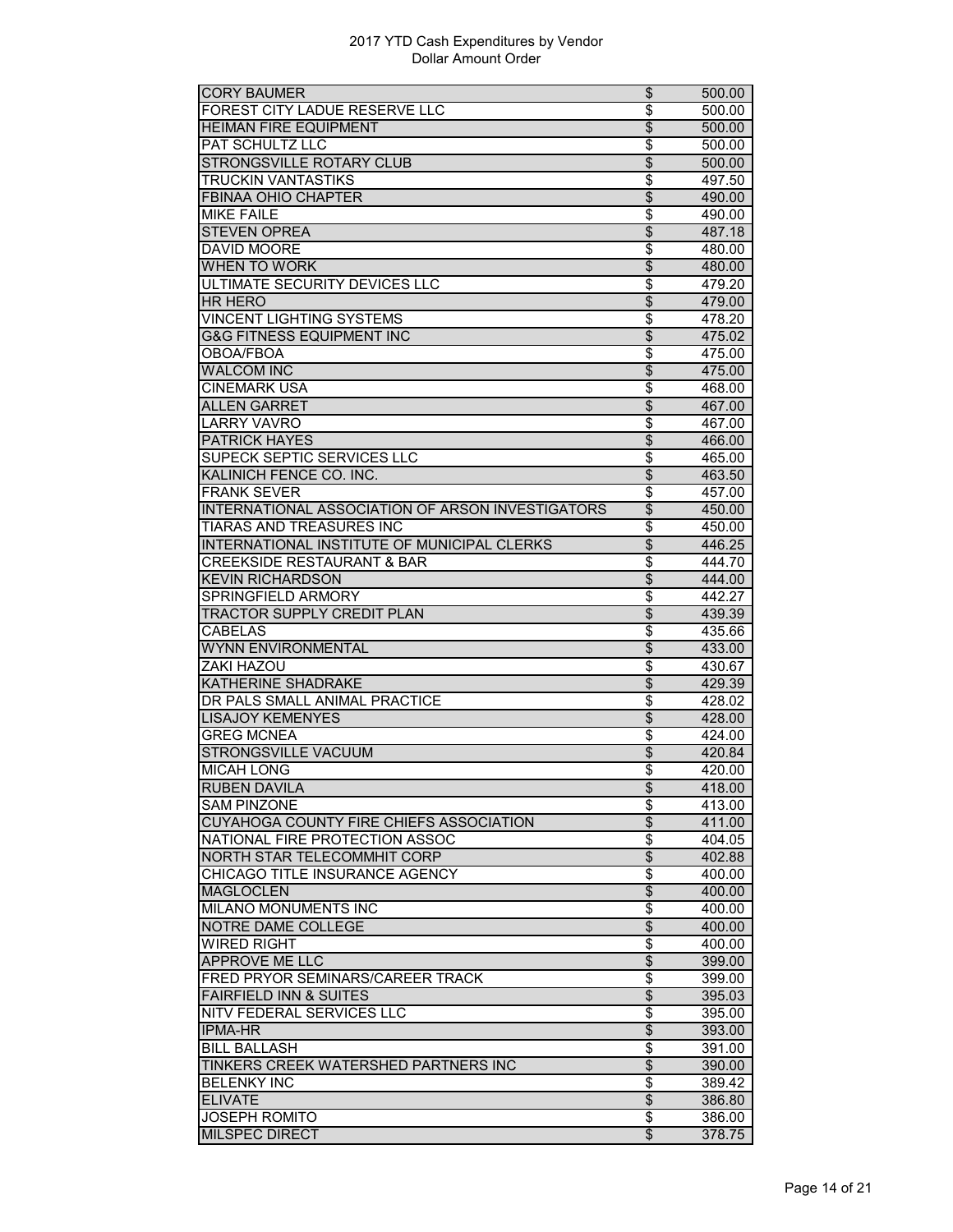| ANIMAL CONTROL TRAINING SERVICES         | \$                                 | 375.00 |
|------------------------------------------|------------------------------------|--------|
| FOREMOST SAFETY SOLUTIONS                | \$                                 | 375.00 |
| <b>GARDINER TRANE</b>                    | \$                                 | 375.00 |
| <b>AIMEE PIENTKA</b>                     | \$                                 | 367.60 |
| PRICE CHOPPER INC                        | \$                                 | 363.41 |
| <b>AKRON BASEBALL LLC</b>                | $\overline{\$}$                    | 360.00 |
| <b>ORMCA</b>                             | \$                                 | 360.00 |
| <b>NATIONAL BUSINESS INSTITUTE</b>       | $\overline{\mathcal{L}}$           | 359.00 |
| PATTI WELKER                             | $\overline{\boldsymbol{\epsilon}}$ | 354.96 |
| CLEVELAND MUSEUM OF NATURAL HISTORY      | \$                                 | 351.00 |
| DOT DIAMOND CORE DRILLING INC            | \$                                 | 350.00 |
| <b>NICKELS BAKERY</b>                    | $\overline{\mathcal{S}}$           |        |
| STRONGSVILLE CHAMBER OF COMMERCE         | $\overline{\$}$                    | 350.00 |
|                                          |                                    | 350.00 |
| OHIO TACTICAL OFFICERS ASSOC             | $\overline{\$}$                    | 349.98 |
| ASCAP                                    | $\overline{\$}$                    | 345.17 |
| <b>JON WEIDELING</b>                     | \$                                 | 345.00 |
| <b>JAMES KILBANE</b>                     | \$                                 | 344.63 |
| <b>BMI</b>                               | \$                                 | 342.00 |
| <b>BRYCE KLANAC</b>                      | \$                                 | 340.00 |
| MICHAEL CORNWELL                         | \$                                 | 340.00 |
| <b>DARE AMERICA</b>                      | \$                                 | 336.00 |
| OHIO ASSOC OF PUBLIC TREASURERS          | $\overline{\$}$                    | 335.00 |
| <b>BENNET SUPPLY OF OHIO LLC</b>         | \$                                 | 333.13 |
| <b>EDWARD DON &amp; COMPANY</b>          | $\overline{\mathcal{S}}$           | 331.43 |
| <b>DUMAN'S LOCK &amp; SAFE</b>           | \$                                 | 330.00 |
| SAFE KIDS WORLDWIDE                      | $\overline{\$}$                    | 330.00 |
| OHIO SOCIETY OF CPA'S                    | $\overline{\$}$                    | 329.00 |
| <b>USA BLUEBOOK</b>                      | \$                                 | 328.18 |
| <b>BEREA MUNICIPAL COURT</b>             | \$                                 | 326.49 |
| CLEVELAND SOUTHWEST SAFETY COUNCIL       | $\overline{\mathcal{S}}$           | 325.00 |
| NEIGHBORHOOD NEWS PUBLISHING CO          | \$                                 | 324.00 |
| <b>SUSPENDED AQUATICS</b>                | \$                                 | 323.70 |
| RENAISSANCE COLUMBUS                     | \$                                 | 322.26 |
| <b>GREATER CLEVELAND CHAPTER APA</b>     | $\overline{\$}$                    | 320.00 |
| MALTZ MUSEUM OF JEWISH HERITAGE          | $\overline{\$}$                    | 320.00 |
| <b>MARK KRIZMANICH</b>                   | $\overline{\$}$                    | 320.00 |
| <b>PAUL FILIPPI</b>                      | \$                                 | 320.00 |
| <b>NARTEC INC</b>                        | \$                                 | 317.86 |
| CUYAHOGA COUNTY COURT OF COMMON PLEAS    | \$                                 | 312.60 |
| <b>RICHARD SMOLE</b>                     | $\overline{\$}$                    |        |
| <b>HANI ISTANBOULI</b>                   |                                    | 309.00 |
|                                          | \$                                 | 308.00 |
| BEHAVIORAL HEALTH ASSOC., INC            | $\overline{\$}$                    | 306.25 |
| MULLIGAN'S FAMILY FUN CENTER             | \$                                 | 304.00 |
| <b>ANTHONY GHANEM</b>                    | $\overline{\$}$                    | 300.00 |
| <b>BUCCI'S RESTAURANT &amp; CATERING</b> | \$                                 | 300.00 |
| <b>CRAIG MILLS</b>                       | \$                                 | 300.00 |
| <b>FACEBOOK INC</b>                      | $\overline{\boldsymbol{\epsilon}}$ | 300.00 |
| FRANK AND CYNTHIA A. MINIELLO            | $\overline{\$}$                    | 300.00 |
| <b>JOSEPH &amp; BEVERLY PERRI</b>        | $\overline{\$}$                    | 300.00 |
| <b>MATT MOEHRING</b>                     | $\overline{\mathbf{e}}$            | 300.00 |
| MCGOWAN GOVERNMENTAL UNDERWRITERS        | \$                                 | 300.00 |
| OHIO GOLD STAR AWARDS PROGRAM            | $\overline{\theta}$                | 300.00 |
| <b>SURVEYMONKEY INC</b>                  | \$                                 | 300.00 |
| WALTER WAYNE & SYLVIA PRISHMONT          | $\overline{\mathcal{S}}$           | 300.00 |
| <b>CALL &amp; POST NEWSPAPERS</b>        | \$                                 | 296.32 |
| STUMP PRINTING COMPANY INC               | $\overline{\$}$                    | 295.93 |
| <b>HYDRAULIC CONNECTIONS</b>             | \$                                 | 295.89 |
| <b>DEREK WEBB</b>                        | $\overline{\mathbf{e}}$            | 294.29 |
| <b>MICHAEL CIESLIK</b>                   | \$                                 | 288.00 |
| STRONGSVILLE MINI-STORAGE LLC            | $\overline{\mathbf{e}}$            | 288.00 |
| JASON TOTH                               | \$                                 | 285.00 |
|                                          |                                    |        |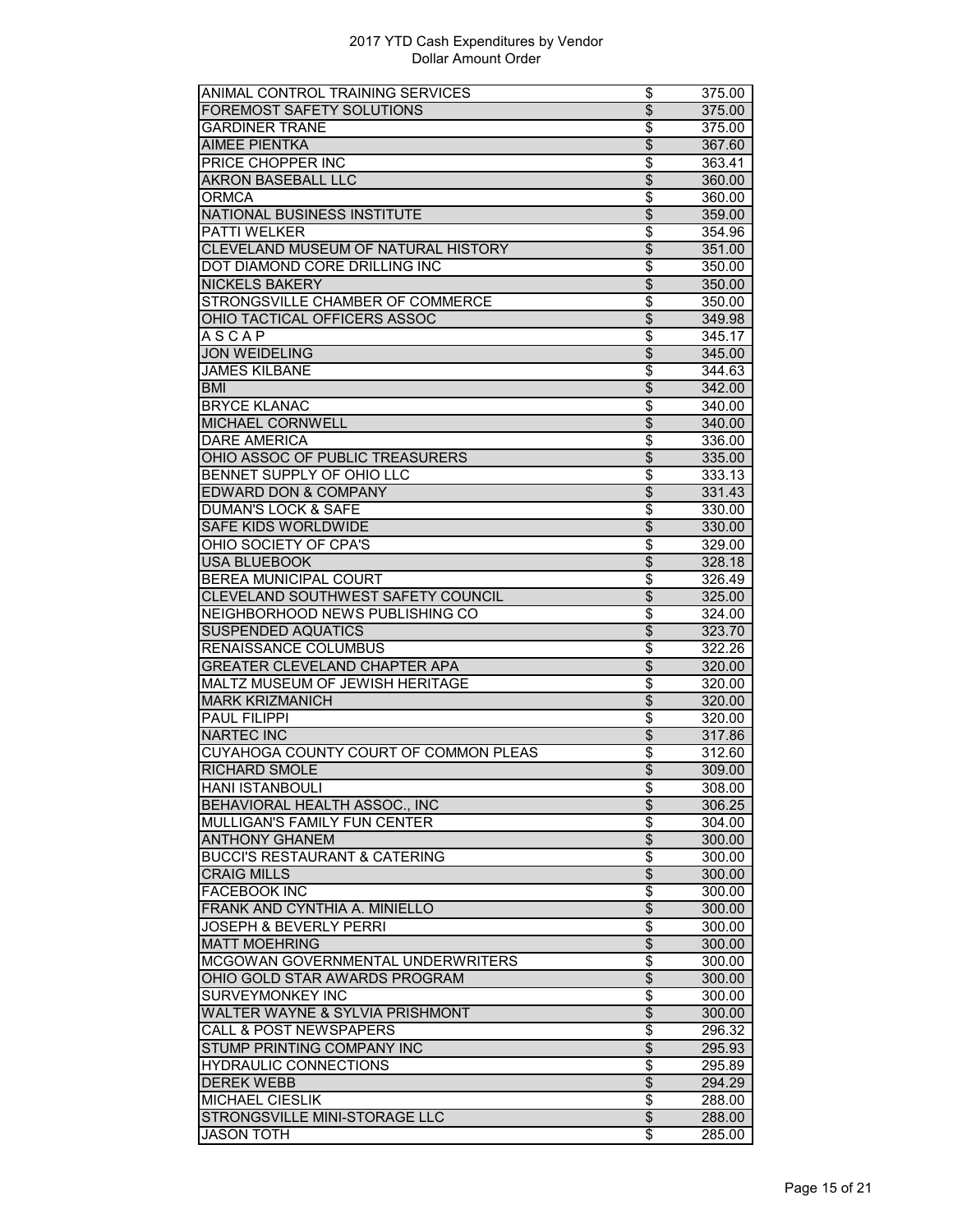| <b>C V S PHARMACY</b>                              | \$                                 | 283.19              |
|----------------------------------------------------|------------------------------------|---------------------|
| <b>GREAT LAKES PUBLISHING CO</b>                   | $\overline{\$}$                    | 280.50              |
| NORTHEAST OHIO LAW DIRECTORS ASSOCIATION           | $\overline{\$}$                    | 280.00              |
| HATS OFF ENTERTAINMENT, INC.                       | \$                                 | 275.00              |
| <b>DAVID GROPPI</b>                                | $\overline{\mathcal{S}}$           | 272.00              |
| <b>HYATT REGENCY CINCINNATI</b>                    | \$                                 | 265.20              |
| <b>ADALINE EMERINE</b>                             | $\overline{\$}$                    | 265.00              |
| ROBERT MCLENDON                                    | \$                                 | 262.50              |
| <b>BRIAN ROENIGK</b>                               | $\overline{\$}$                    | 260.00              |
| <b>JERRY BUTTERFIELD</b>                           | \$                                 | 260.00              |
| <b>FUSES UNLIMITED</b>                             | $\overline{\$}$                    | 259.17              |
| <b>CLEVELAND SHRM</b>                              | \$                                 | 255.00              |
| JOURNAL OF LIGHT CONSTRUCTION                      | \$                                 | 254.85              |
| LAW ENFORCEMENT TARGETS INC                        | \$                                 | 252.01              |
| <b>GREG GALLITZ</b>                                | $\overline{\$}$                    | 251.00              |
| <b>KRISTEN NYKIEL</b>                              | $\overline{\$}$                    | 250.47              |
| <b>HITS INC</b>                                    | $\overline{\$}$                    |                     |
|                                                    |                                    | 250.00              |
| <b>JAMES WONNACOTT</b><br><b>IFO ALLEN</b>         | \$                                 | 250.00              |
|                                                    | $\overline{\$}$                    | 250.00              |
| NORTHEAST OHIO MAYORS & CITY MANAGERS ASSOCIATION  | \$                                 | 250.00              |
| OHIO ASSOCIATION OF PLUMBING INSPECTORS            | $\overline{\mathcal{S}}$           | 250.00              |
| SEDGWICK SIU, INC.                                 | \$                                 | 250.00              |
| <b>SEWER PIPE USERS GROUP</b>                      | $\overline{\$}$                    | 250.00              |
| THE OHIO STATE UNIVERSITY                          | \$                                 | 250.00              |
| <b>JORDAN CIESLIK</b>                              | $\overline{\mathcal{L}}$           | 249.00              |
| PATRICK COUGHLIN                                   | \$                                 | 247.00              |
| <b>JASON KEPPLER</b>                               | $\overline{\mathcal{S}}$           | 242.99              |
| <b>RANDY GREEN</b>                                 | \$                                 | 242.00              |
| <b>ANGEL BOBULA</b>                                | $\overline{\mathcal{L}}$           | 240.00              |
| <b>GAMECO INC</b>                                  | \$                                 | 240.00              |
| <b>GEORGE JOSEPH</b>                               | $\overline{\$}$                    | 240.00              |
| <b>JUMP YARD</b>                                   | \$                                 | 240.00              |
| <b>THOMAS MANUS</b>                                | \$                                 | 240.00              |
| <b>DAVID NAJPAVER</b>                              | \$                                 | 234.00              |
| <b>BERNIE VORNDRAN</b>                             | $\overline{\mathcal{L}}$           | 231.00              |
| <b>NICK RAMOS</b>                                  | \$                                 | 231.00              |
| <b>PAUL BENO</b>                                   | $\overline{\$}$                    | 229.50              |
| <b>JERRY PENYIN</b>                                | \$                                 | 225.67              |
| <b>SETTA TROPHY INC</b>                            | $\overline{\$}$                    | 225.00              |
| <b>JOHN SCHULLER</b>                               | \$                                 | $\overline{220.00}$ |
| <b>MARTIN JONES</b>                                | \$                                 | 220.00              |
| <b>BATHING BRANDS INC</b>                          | \$                                 | 219.90              |
| CONCEPT2 CTS INC                                   | $\overline{\$}$                    | 219.90              |
| AMERICAN PAYROLL ASSOCIATION                       | $\overline{\$}$                    | 219.00              |
| <b>HOME APPLIANCE SERVICE</b>                      | $\overline{\$}$                    | 214.75              |
| <b>NELCO SOLUTIONS</b>                             | \$                                 | 214.45              |
| <b>JOHN HAFT</b>                                   | $\overline{\theta}$                | 214.00              |
| <b>GALL'S INC</b>                                  | $\overline{\boldsymbol{\epsilon}}$ | 213.50              |
| <b>ALAN SERENAS</b>                                | $\overline{\theta}$                | 212.94              |
|                                                    |                                    | 212.93              |
| MEDINA TRACTOR SALES INC<br><b>IAFC MEMBERSHIP</b> | \$<br>$\overline{\$}$              |                     |
|                                                    |                                    | 209.00              |
| PATRICK O'CALLAHAN                                 | $\overline{\$}$                    | 208.00              |
| <b>SIRIUS XM RADIO INC</b>                         | $\overline{\$}$                    | 206.88              |
| <b>KATHY SAZIMA</b>                                | \$                                 | 205.92              |
| <b>MICHAEL WARDICK</b>                             | $\overline{\mathcal{E}}$           | 205.00              |
| <b>ANASTACIO PAGAN</b>                             | \$                                 | 200.00              |
| <b>BOCONEO</b>                                     | $\overline{\$}$                    | 200.00              |
| <b>CSX TRANSPORTATION INC</b>                      | \$                                 | 200.00              |
| CUYAHOGA COUNTY POLICE CHIEFS ASSN                 | $\overline{\$}$                    | 200.00              |
| <b>DAVID FISHER</b>                                | \$                                 | 200.00              |
| <b>JASON MCNULTY</b>                               | $\overline{\$}$                    | 200.00              |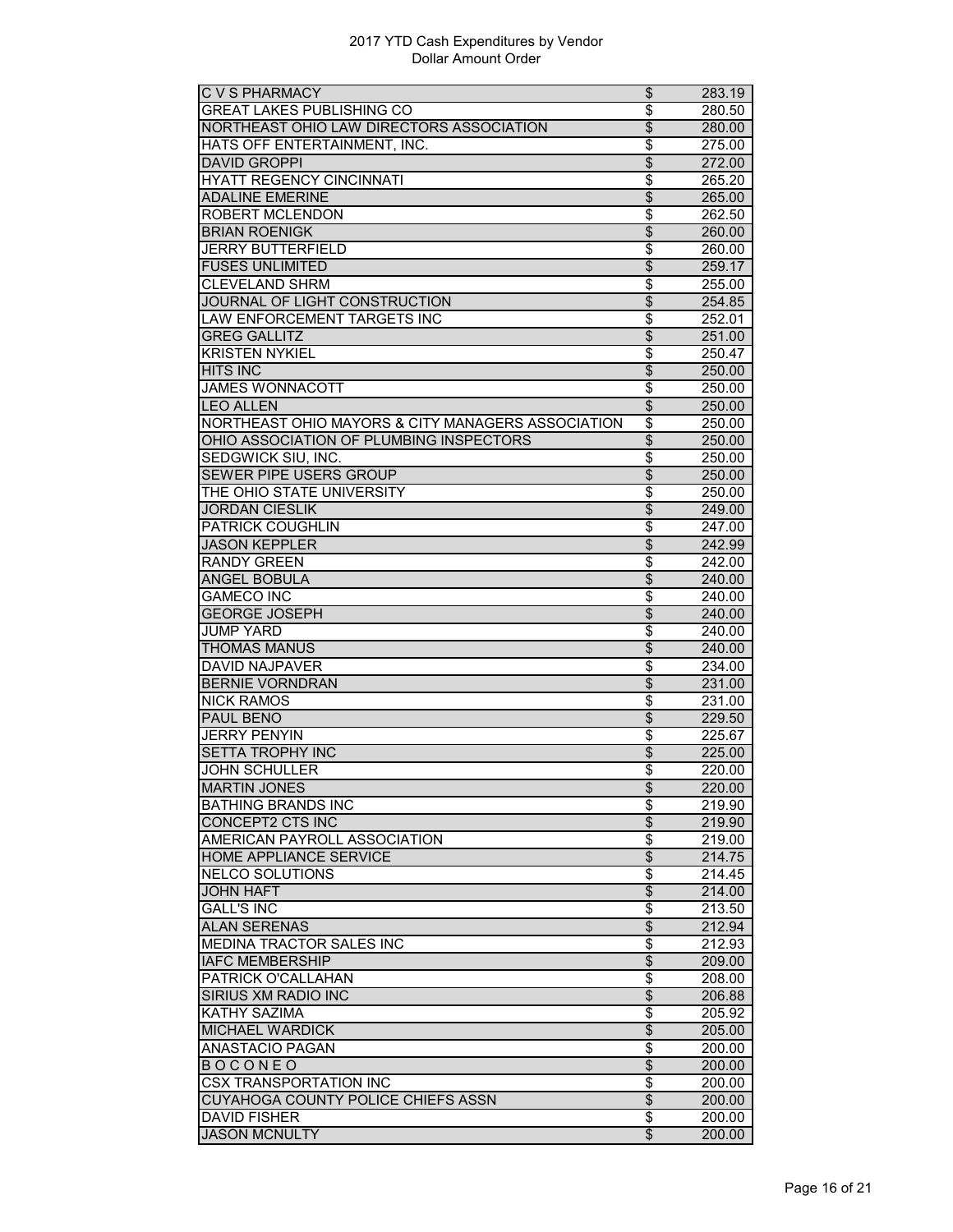| JIM JAKUBOWSKI                                     | \$                                 | 200.00              |
|----------------------------------------------------|------------------------------------|---------------------|
| <b>MARK WANYERKA</b>                               | \$                                 | 200.00              |
| <b>MIKE KOCUR</b>                                  | \$                                 | 200.00              |
| <b>NPELRA</b>                                      | \$                                 | 200.00              |
| OHIO STATE FIREFIGHTERS ASSN.                      | \$                                 | 200.00              |
| OHIO PUBLIC EMPLOYER LABOR RELATIONS ASSOCIATION   | $\overline{\$}$                    | 199.00              |
| <b>SHRM</b>                                        | $\overline{\$}$                    | 199.00              |
| <b>DERAUN NEAL</b>                                 | $\overline{\mathcal{L}}$           | 198.81              |
| THE CHRONICLE TELEGRAM                             | \$                                 | 198.20              |
| <b>WATER SAFETY PRODUCTS</b>                       | $\overline{\mathcal{S}}$           | 195.46              |
| HOMEFRONT PROTECTIVE GROUP                         | \$                                 | 195.00              |
| <b>ROY HABER</b>                                   | \$                                 | 194.50              |
| <b>WILLIAM BROWN</b>                               | \$                                 | 194.00              |
| ASSOC OF PUBLIC TREASURERS US & CANADA             | $\overline{\$}$                    |                     |
|                                                    |                                    | 192.00              |
| <b>FRED BILLEY</b>                                 | \$                                 | 192.00              |
| <b>MAGGIE &amp; ELLIE'S</b>                        | $\overline{\mathcal{S}}$           | 192.00              |
| <b>GIANT EAGLE INC</b>                             | \$                                 | 190.69              |
| <b>BOB LEECH</b>                                   | \$                                 | 190.00              |
| FBI NATIONAL ACADEMY ASSOCIATES INC                | \$                                 | 190.00              |
| LIVE PIANO & STEEL PAN MUSIC LLC/JEFFREY A CAVALLO | $\overline{\$}$                    | 190.00              |
| <b>MANFRED DILL</b>                                | \$                                 | 190.00              |
| <b>TOM BOYER</b>                                   | $\overline{\$}$                    | 189.50              |
| GOLDEN HILLS SOFTWARE INC                          | \$                                 | 189.00              |
| <b>CLARENCE CRUMM</b>                              | $\overline{\mathcal{S}}$           | 185.00              |
| <b>ALAN KURILICH</b>                               | \$                                 | 181.20              |
| <b>BRIAN MOG</b>                                   | \$                                 | 180.00              |
| <b>BRUCE R MATTHIAS</b>                            | \$                                 | 180.00              |
| <b>KEVIN MCTAGGART</b>                             | $\overline{\$}$                    | 180.00              |
| WENDY HOCEVAR                                      | \$                                 | 180.00              |
| <b>ALEX BEWLEY</b>                                 | $\overline{\$}$                    | 179.00              |
| <b>MERCHANTS METAL</b>                             | \$                                 | 177.67              |
| KATHRYN ZAMRZLA                                    | \$                                 | 176.43              |
| NORTHERN OHIO SERVICE DIRECTORS ASSOC              | \$                                 | 175.00              |
| PELC ALUMNI ASSOCIATION                            | $\overline{\$}$                    | 175.00              |
| <b>DANA SAUNDERS</b>                               | $\overline{\$}$                    | 170.00              |
| IAFCI                                              | $\overline{\$}$                    | 170.00              |
| <b>SHEENA WRIGHT</b>                               | \$                                 | 169.05              |
| <b>MOISE PEREZ</b>                                 | $\overline{\mathcal{S}}$           |                     |
|                                                    |                                    | 168.00<br>167.99    |
| <b>JONATHAN DAVIS</b>                              | \$                                 |                     |
| <b>ERIC GARCIA</b>                                 | \$                                 | 166.00              |
| JENNIFER MILBRAND I                                | \$                                 | 165.59              |
| <b>DICK'S BAKERY INC</b>                           | $\overline{\mathcal{E}}$           | 165.00              |
| OCCUPATIONAL HEALTH DYNAMICS                       | \$                                 | 165.00              |
| THE ECONOMIST                                      | $\overline{\theta}$                | 164.16              |
| <b>BOB MARKLING</b>                                | \$                                 | 160.50              |
| <b>BARRY L. WILSON</b>                             | \$                                 | 160.00              |
| ROBERT MARKOWITZ                                   | \$                                 | 160.00              |
| RUBE ADLER SPORTING GOODS                          | $\overline{\$}$                    | 156.00              |
| <b>CITY OF PARMA HEIGHTS</b>                       | \$                                 | 155.61              |
| <b>MIKE GINTER</b>                                 | $\overline{\$}$                    | 155.20              |
| ED GUZOWSKI                                        | \$                                 | 155.00              |
| <b>ROBIN MECZKA</b>                                | $\overline{\$}$                    | 154.63              |
| <b>JEFFREY S MASON</b>                             | \$                                 | 150.97              |
| <b>OLIVERA SIMIC</b>                               | \$                                 | 150.55              |
| CLEVELAND PLUMBING INDUSTRY FUND                   | \$                                 | 150.00              |
| <b>DAVID ONYSKO</b>                                | $\overline{\$}$                    | 150.00              |
| <b>JOHN IALACCI</b>                                | $\overline{\boldsymbol{\epsilon}}$ | 150.00              |
| <b>MIKE KONEY</b>                                  | \$                                 |                     |
| <b>ROBERT EMOND</b>                                | \$                                 | 150.00<br>150.00    |
|                                                    |                                    |                     |
| <b>VISTA PRINT</b>                                 | \$                                 | 149.85              |
| NATIONAL SOCIETY OF PROFESSIONAL ENGINEERS         | \$                                 | $\overline{149.00}$ |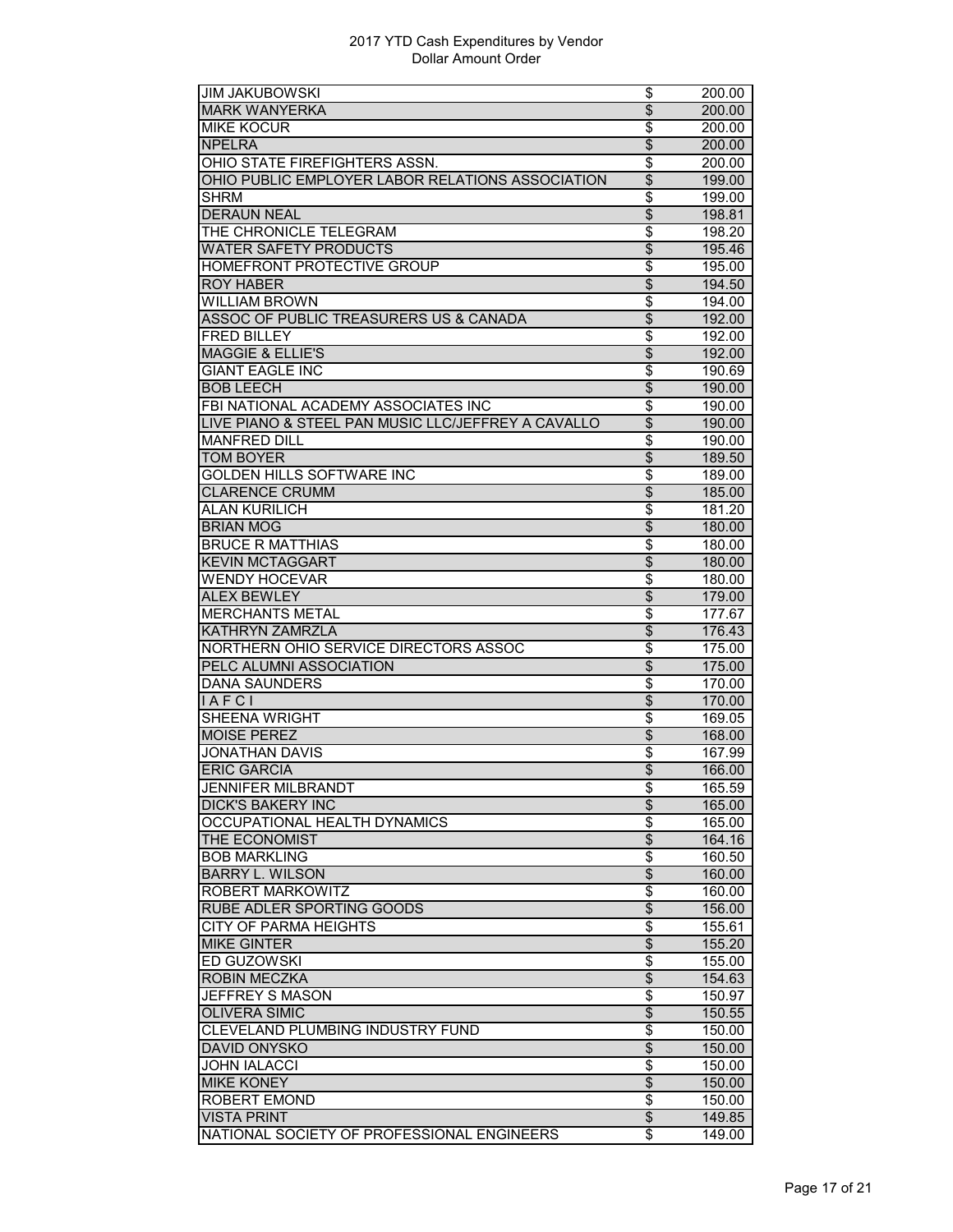| <b>AARON HRABAK</b>                        | \$                       | 144.00           |
|--------------------------------------------|--------------------------|------------------|
| JOHN BRUCE MOULD                           | \$                       | 142.00           |
| SQUARE 22                                  | \$                       | 141.24           |
| <b>CARL E HAMILTON</b>                     | \$                       | 140.00           |
| <b>DAVID GUZOWSKI</b>                      | $\overline{\$}$          | 140.00           |
| <b>EDWARD MEDVED</b>                       | $\overline{\$}$          | 140.00           |
| <b>HEARTSONG YOGA LLC</b>                  | \$                       | 140.00           |
| <b>JIM BOOTHE</b>                          | \$                       | 140.00           |
| <b>RICK THOMPSON</b>                       | \$                       | 140.00           |
| <b>TERRY MUFF</b>                          | \$                       | 140.00           |
| <b>CITY OF LAKEWOOD</b>                    | \$                       | 138.75           |
| NATIONAL EMERGENCY NUMBER ASSOC            | \$                       | 137.00           |
| <b>FINLANDIA SAUNA</b>                     | $\overline{\$}$          | 134.39           |
| <b>JUDITH BURICHIN</b>                     | $\overline{\$}$          | 132.54           |
| <b>ANDREW GUZOWSKI</b>                     | $\overline{\$}$          | 132.50           |
| <b>IRRIGATION SUPPLY INC</b>               | \$                       | 130.00           |
| <b>JOHN KEMPER</b>                         | \$                       | 130.00           |
| <b>KEN CELEBUCKI</b>                       | \$                       | 130.00           |
| <b>MICHELLE COOK</b>                       | $\overline{\$}$          | 130.00           |
| <b>BROOKGATE LANES</b>                     | \$                       | 128.00           |
| <b>CRAIN'S CLEVELAND BUSINESS</b>          | $\overline{\$}$          | 128.00           |
| REBECCA NAYMIK                             | \$                       | 127.66           |
| <b>DEBORAH BRANIC</b>                      | $\overline{\$}$          | 126.84           |
| UNITED PARCEL SERVICE                      | \$                       | 124.96           |
|                                            |                          |                  |
| <b>TOM BALICKY</b><br><b>DOUG STROUD</b>   | \$<br>\$                 | 122.50<br>121.17 |
| THE UPS STORE LLC                          | $\overline{\$}$          |                  |
|                                            |                          | 120.16           |
| <b>JEFF BARTHOLOMEW</b>                    | $\overline{\$}$          | 120.00           |
| <b>JIMMY MILLER</b>                        | $\overline{\mathcal{L}}$ | 120.00           |
| <b>MARCUS HENRY</b>                        | \$                       | 120.00           |
| <b>TOM CORRIGAN</b>                        | \$                       | 120.00           |
| <b>WAYNE FREDERICK PETERS</b>              | \$                       | 120.00           |
| <b>PLAQUEMAKER</b>                         | \$                       | 119.56           |
| <b>HEINEN'S</b>                            | \$                       | 117.44           |
| <b>FRED MARVIN ASSOCIATES</b>              | $\overline{\$}$          | 115.24           |
| <b>JOSH EDMONDSON</b>                      | \$                       | 115.00           |
| JEFFREY P BRANIC                           | \$                       | 114.97           |
| <b>SUSAN R LEWIS</b>                       | \$                       | 112.50           |
| <b>BRYAN BOGRE</b>                         | \$                       | 110.45           |
| <b>DENISE LENGAL</b>                       | \$                       | 110.45           |
| <b>SEAN FISCHBACH</b>                      | \$                       | 110.00           |
| <b>ALAN GRIEGER</b>                        | \$                       | 107.50           |
| <b>RECREONICS INC</b>                      | \$                       | 106.46           |
| OHIO DEPARTMENT OF AGRICULTURE             | \$                       | 105.00           |
| <b>ASSOCIATED BAG COMPANY</b>              | $\overline{\theta}$      | 101.44           |
| <b>BRUCE SCHMIDT</b>                       | \$                       | 100.00           |
| COUNTY TREASURER'S EDUCATIONAL FUND        | $\overline{\mathcal{L}}$ | 100.00           |
| <b>DARLENE EMLING</b>                      | \$                       | 100.00           |
| <b>DEVON LEWISON</b>                       | $\overline{\$}$          | 100.00           |
| <b>DON PRETZER</b>                         | \$                       | 100.00           |
| <b>EDWARD SAXTON</b>                       | $\overline{\$}$          | 100.00           |
| ELIZABETH TOMCHO                           | \$                       | 100.00           |
| <b>IABTI</b>                               | $\overline{\mathcal{E}}$ | 100.00           |
| <b>MARKIEL PERKINS</b>                     | \$                       | 100.00           |
| MICHAEL DALESIO                            | $\overline{\$}$          | 100.00           |
| <b>MICHAEL J RADEY</b>                     | $\overline{\$}$          | 100.00           |
| <b>MIKE THOMAS</b>                         | $\overline{\$}$          | 100.00           |
| NORTH EASTERN OHIO FIRE CHIEFS ASSOCIATION | \$                       | 100.00           |
| PHILIP COURTRIGHT                          | $\overline{\mathcal{E}}$ | 100.00           |
| <b>ROYAL UPHOLSTERY</b>                    | \$                       | 100.00           |
| <b>SCOTT FITZHUGH</b>                      | $\overline{\mathcal{E}}$ | 100.00           |
|                                            |                          |                  |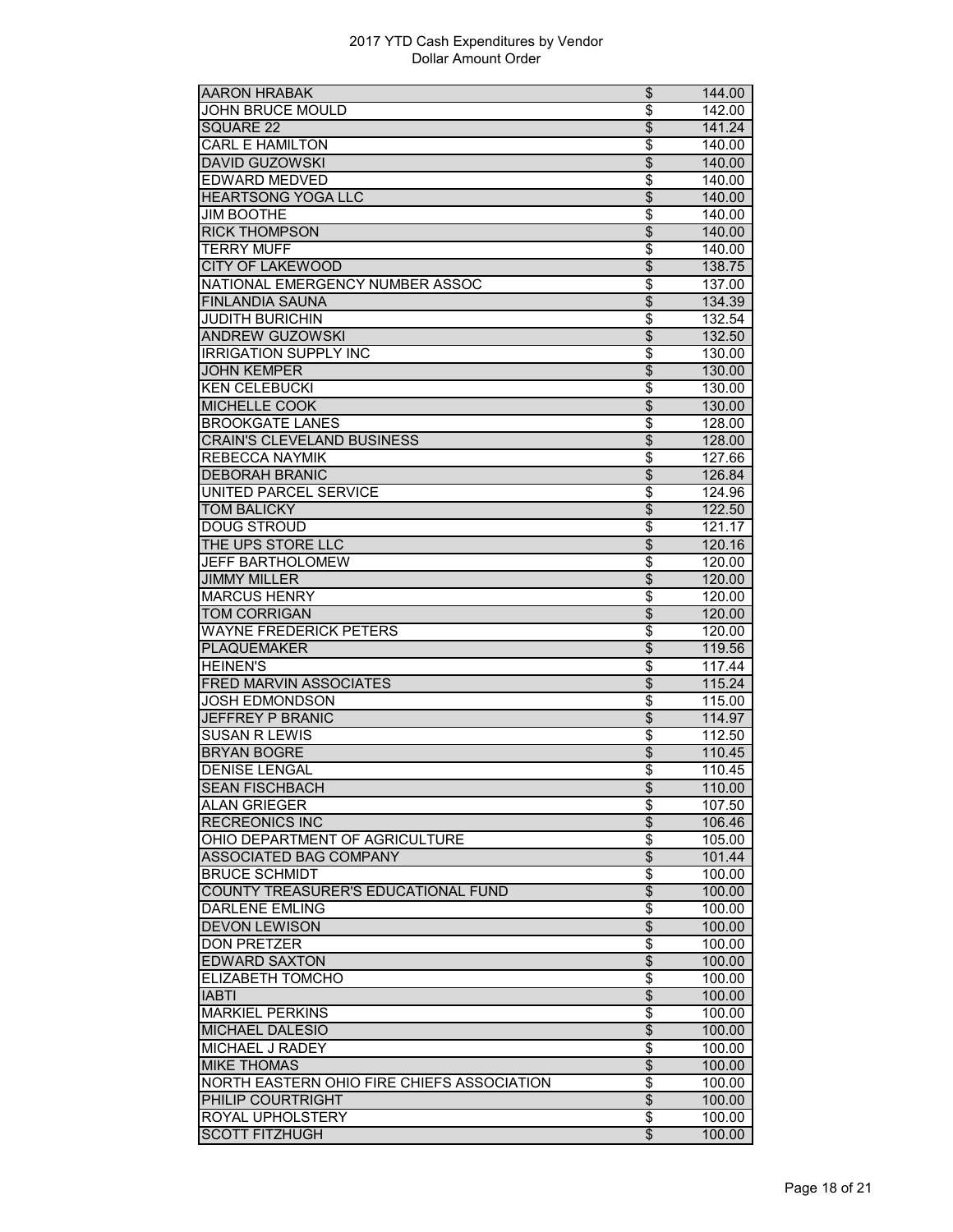| <b>STEVEN KOVAR</b>                                  | \$                                   | 100.00         |
|------------------------------------------------------|--------------------------------------|----------------|
| <b>LEO CIFELLI</b>                                   | $\overline{\$}$                      | 96.00          |
| <b>GCRAFIS</b>                                       | \$                                   | 95.00          |
| <b>MARK BILEY</b>                                    | \$                                   | 90.60          |
| PARMA BAR ASSOCIATION                                | \$                                   | 90.00          |
| <b>TIM HASSING</b>                                   | $\overline{\$}$                      | 87.50          |
| <b>MR. DIVOTS QUEEN</b>                              | $\overline{\$}$                      | 87.00          |
| <b>TIM RECKART</b>                                   | $\overline{\mathcal{S}}$             | 85.00          |
| <b>BIANCA PAYNE</b>                                  | \$                                   | 80.00          |
| <b>CHARLES SHANO</b>                                 | $\overline{\mathcal{S}}$             | 80.00          |
| <b>CHRIS DALTON</b>                                  | \$                                   | 80.00          |
| <b>CORY MCMAHAN</b>                                  | \$                                   |                |
| <b>DAN HODOUS</b>                                    | $\overline{\$}$                      | 80.00          |
|                                                      |                                      | 80.00          |
| <b>DAVID KRIEGER</b>                                 | $\overline{\$}$                      | 80.00          |
| <b>GARY FRANTZ</b>                                   | \$                                   | 80.00          |
| <b>JAMES KROWKA</b>                                  | \$                                   | 80.00          |
| <b>LAWRENCE SZYMANSKI</b>                            | \$                                   | 80.00          |
| <b>RICHARDSON FARMS</b>                              | \$                                   | 80.00          |
| <b>RON DEVINE</b>                                    | \$                                   | 80.00          |
| <b>RON MCNULTY</b>                                   | $\overline{\$}$                      | 80.00          |
| <b>SHARON ROMEL</b>                                  | $\overline{\boldsymbol{\mathsf{s}}}$ | 80.00          |
| <b>STONEWALL LTD</b>                                 | $\overline{\$}$                      | 80.00          |
| <b>THOMAS REILLY</b>                                 | \$                                   | 80.00          |
| <b>VIRGIL ASHLEY</b>                                 | $\overline{\mathcal{E}}$             | 80.00          |
| SITE 1 LANDSCAPE SUPPLIES                            | \$                                   | 78.65          |
| OHIO SCHOOL RESOURCE OFFICERS ASSN                   | $\overline{\$}$                      | 78.00          |
| <b>SUN NEWSPAPERS</b>                                | $\overline{\$}$                      | 78.00          |
| <b>GLEN CUNNINGHAM</b>                               | $\overline{\$}$                      | 77.50          |
| THE PLAIN DEALER                                     | \$                                   | 77.40          |
| SHAMROCK GEAR RESTORATION, LLC                       | $\overline{\$}$                      | 76.00          |
| M.E.A.N.E.O                                          | $\overline{\boldsymbol{\epsilon}}$   | 75.00          |
| OHIO ASSOCIATION OF EMERGENCY MEDICAL SERVICES       | \$                                   | 75.00          |
| <b>RDT CONCEPTS</b>                                  | \$                                   | 75.00          |
| <b>THOMAS E STEHMAN</b>                              | $\overline{\$}$                      | 75.00          |
| <b>BRIAN HERRMANN</b>                                | $\overline{\$}$                      | 74.00          |
| <b>BRYAN HERRMANN</b>                                | $\overline{\$}$                      | 74.00          |
| IAE1                                                 | \$                                   | 73.10          |
| CITY OF PARMA DIV. OF TAX                            | $\overline{\theta}$                  | 73.05          |
| <b>ERIN IORILLO</b>                                  |                                      |                |
|                                                      | \$                                   | 72.65          |
| <b>PAUL MEHOZONEK</b>                                | $\overline{\$}$                      | 72.00          |
| <b>QUEST DIAGNOSTICS</b>                             | Φ                                    | 72.00          |
| <b>ALAN KALLAS</b>                                   | \$                                   | 70.00          |
| <b>BRIAN MENGE</b>                                   | \$                                   | 70.00          |
| <b>CHARLES D GOULD SR</b>                            | $\overline{\$}$                      | 70.00          |
| <b>DALE DAVIDSON</b>                                 | \$                                   | 70.00          |
| DYLAN BIELCASSARINO                                  | \$                                   | 70.00          |
| <b>JOE SUSTER JR</b>                                 | \$                                   | 70.00          |
| <b>MICHAEL MCGUIRE</b>                               | $\overline{\$}$                      | 70.00          |
| <b>NICK KALISZEWSKI</b>                              | $\overline{\$}$                      | 70.00          |
| <b>RICH GOEBEL</b>                                   | $\overline{\mathcal{S}}$             | 70.00          |
| <b>ROBERT EDIE</b>                                   | $\overline{\boldsymbol{\epsilon}}$   | 70.00          |
| <b>MICHAEL MILLER</b>                                | $\overline{\theta}$                  | 69.50          |
| VALLEY CITY BUILDERS SUPPLY, INC.                    |                                      |                |
|                                                      |                                      |                |
|                                                      | \$                                   | 67.70          |
| <b>KRISTI ONOFRE</b>                                 | \$                                   | 66.27          |
| TOM ZINN                                             | \$                                   | 66.27          |
| <b>BOB WALSH</b>                                     | $\overline{\$}$                      | 66.00          |
| <b>BRETT WANE</b>                                    | \$                                   | 66.00          |
| <b>JOHNNY WILLIAMS</b>                               | $\overline{\mathcal{S}}$             | 66.00          |
| <b>MIKE PACAK</b>                                    | \$                                   | 66.00          |
| <b>HEARTLAND PETROLEUM</b><br><b>ALVIN PATTERSON</b> | \$<br>\$                             | 65.00<br>60.00 |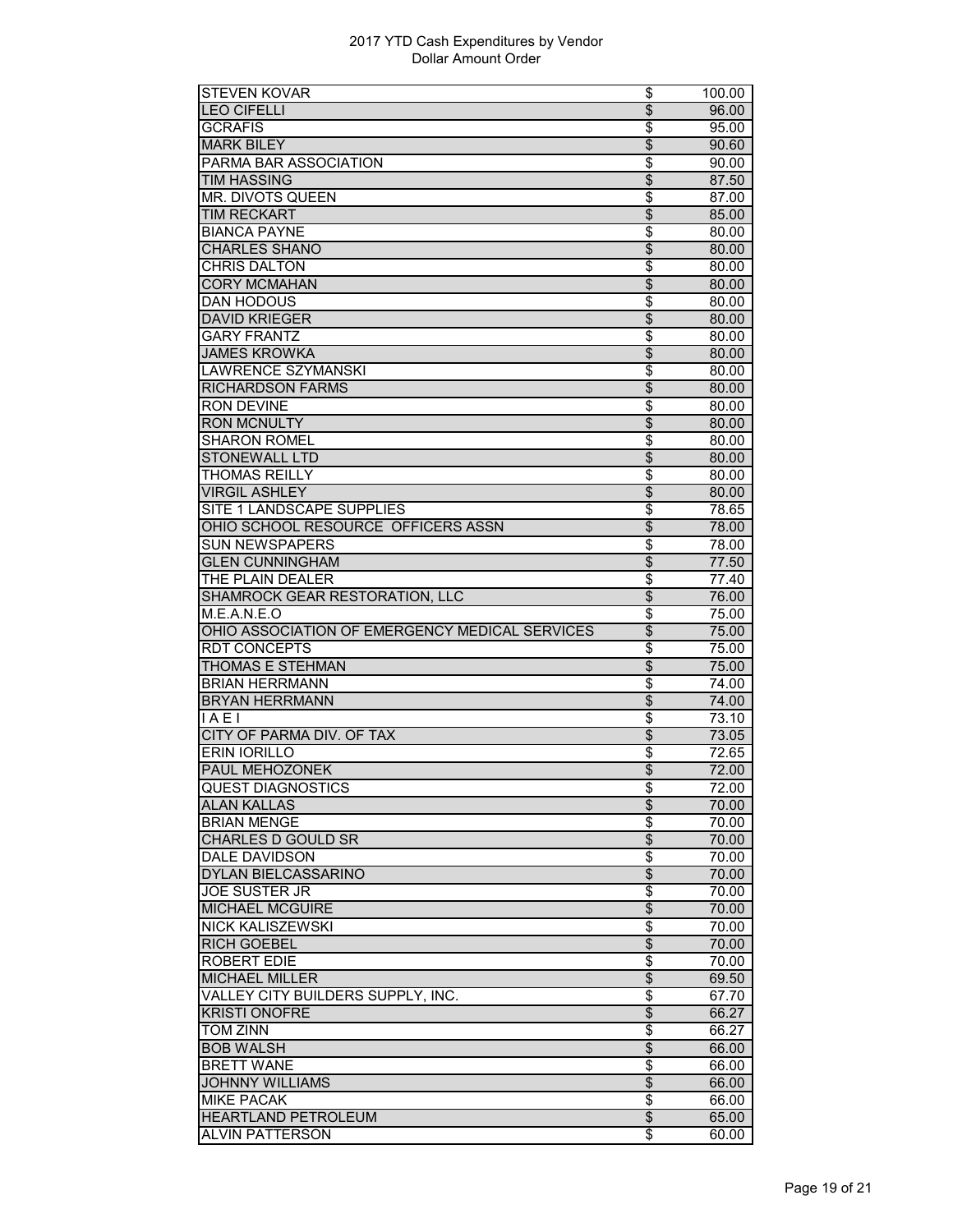| <b>JACOB EVEN</b>                           | \$                                 | 60.00 |
|---------------------------------------------|------------------------------------|-------|
| <b>JERRY ROMAN</b>                          | \$                                 | 60.00 |
| <b>JOHN OLIVER</b>                          | $\overline{\$}$                    | 60.00 |
| NORTHEAST OHIO MUNICIPAL CLERKS ASSOCIATION | \$                                 | 60.00 |
| OHIO INDEPENDENT ARBORIST ASSOCIATION       | \$                                 | 60.00 |
| RON KNIGHT                                  | \$                                 | 60.00 |
| <b>SPRINT</b>                               | $\overline{\$}$                    | 60.00 |
| <b>TIM RINEHART</b>                         | \$                                 | 60.00 |
| <b>TONY EVEN</b>                            | $\overline{\$}$                    | 60.00 |
| <b>SAL DIFRANCO</b>                         | \$                                 | 55.50 |
| <b>TOM BRUZEK</b>                           | $\overline{\$}$                    | 55.50 |
| <b>LANAIR PRODUCTS LLC</b>                  | \$                                 | 54.64 |
| <b>GENE KELLER</b>                          | \$                                 | 52.50 |
| <b>GEORGE SMITH</b>                         | \$                                 | 52.50 |
| <b>JEFF GORDON</b>                          | $\overline{\$}$                    | 52.50 |
| <b>RICK ANTHONY</b>                         | $\overline{\$}$                    | 52.50 |
| <b>L.T. RICH PRODUCTS INC</b>               | $\overline{\$}$                    | 50.72 |
| <b>ADAM BANBURY</b>                         | \$                                 | 50.00 |
| <b>DALE GOLAK</b>                           | $\overline{\mathcal{S}}$           | 50.00 |
| <b>DAVID SALINAS</b>                        | \$                                 | 50.00 |
| ERIC J SCOTT                                | \$                                 | 50.00 |
| <b>HEATHER JOACHIM</b>                      | \$                                 | 50.00 |
| <b>JOE MEMENTOWSKI</b>                      | $\overline{\$}$                    | 50.00 |
| <b>LARRY BASS III</b>                       | \$                                 | 50.00 |
| <b>MARGARET HINTZ</b>                       | $\overline{\mathcal{S}}$           | 50.00 |
| <b>MARTY ORAVETS</b>                        | \$                                 | 50.00 |
| <b>NODE</b>                                 | \$                                 | 50.00 |
| OHIO CRIME PREVENTION ASSOC                 | \$                                 | 50.00 |
| <b>RICK TOCHEK</b>                          | $\overline{\theta}$                | 50.00 |
| <b>RYAN SCOTT</b>                           | $\overline{\$}$                    | 50.00 |
| THOMAS A COWLEY                             | $\overline{\$}$                    | 50.00 |
| AMERICAN JAIL ASSOCIATION                   | \$                                 | 48.00 |
| <b>CLAIMFOX INC</b>                         | \$                                 | 46.95 |
| <b>KEITH FOULKES</b>                        | \$                                 | 46.92 |
| SUPERIOR POOL PRODUCTS LLC                  | $\overline{\mathcal{S}}$           | 45.60 |
| <b>CSI FORENSIC SUPPLY</b>                  | \$                                 | 45.50 |
| <b>AL PUCILLO</b>                           | $\overline{\mathcal{S}}$           | 45.00 |
| <b>ARHA/NORTN</b>                           | \$                                 | 45.00 |
| <b>COLLEEN HEALEY</b>                       | $\overline{\$}$                    | 45.00 |
| SHEIBAN JEWELERS                            | \$                                 | 45.00 |
| <b>FITNESS SERVE</b>                        | \$                                 | 44.90 |
| <b>ANTHONY SCHIRRIPA</b>                    | \$                                 | 44.75 |
| <b>CHARLES MCCLEARY JR</b>                  | $\overline{\$}$                    | 44.75 |
| <b>CHUCK SANTORO</b>                        | $\overline{\$}$                    | 44.75 |
| <b>JOE JAMES</b>                            | $\overline{\$}$                    | 44.75 |
| <b>TOM SAMPSON</b>                          | \$                                 | 44.75 |
| <b>VITO CINQUEPALMI</b>                     | $\overline{\$}$                    | 44.75 |
| <b>MASSMUTUAL FINANCIAL GROUP</b>           | $\overline{\boldsymbol{\epsilon}}$ | 43.04 |
| <b>MICHAEL CAMPBELL</b>                     | $\overline{\theta}$                | 42.66 |
| <b>GREG PHELAN</b>                          | \$                                 | 42.00 |
| <b>RYAN MIEYAL</b>                          | $\overline{\$}$                    | 42.00 |
| <b>RYKER VULIC</b>                          | $\overline{\$}$                    | 42.00 |
| SAFETYSERVE.COM                             | $\overline{\$}$                    | 41.25 |
| FIREFIGHTERS COMMUNITY CREDIT UNION         | \$                                 | 40.75 |
| <b>FRAN GAREAU</b>                          | $\overline{\mathcal{S}}$           | 40.00 |
| <b>FRANK STOYKA</b>                         | \$                                 | 40.00 |
| <b>IMSA</b>                                 | $\overline{\$}$                    | 40.00 |
| <b>MIKE ELWOOD</b>                          | \$                                 | 40.00 |
| ODNR DIVISION OF WILDLIFE                   | $\overline{\$}$                    | 40.00 |
| OHIO ADVOCATE NETWORK                       | \$                                 | 40.00 |
| <b>MARIA GARDENS INC</b>                    | $\overline{\$}$                    | 39.96 |